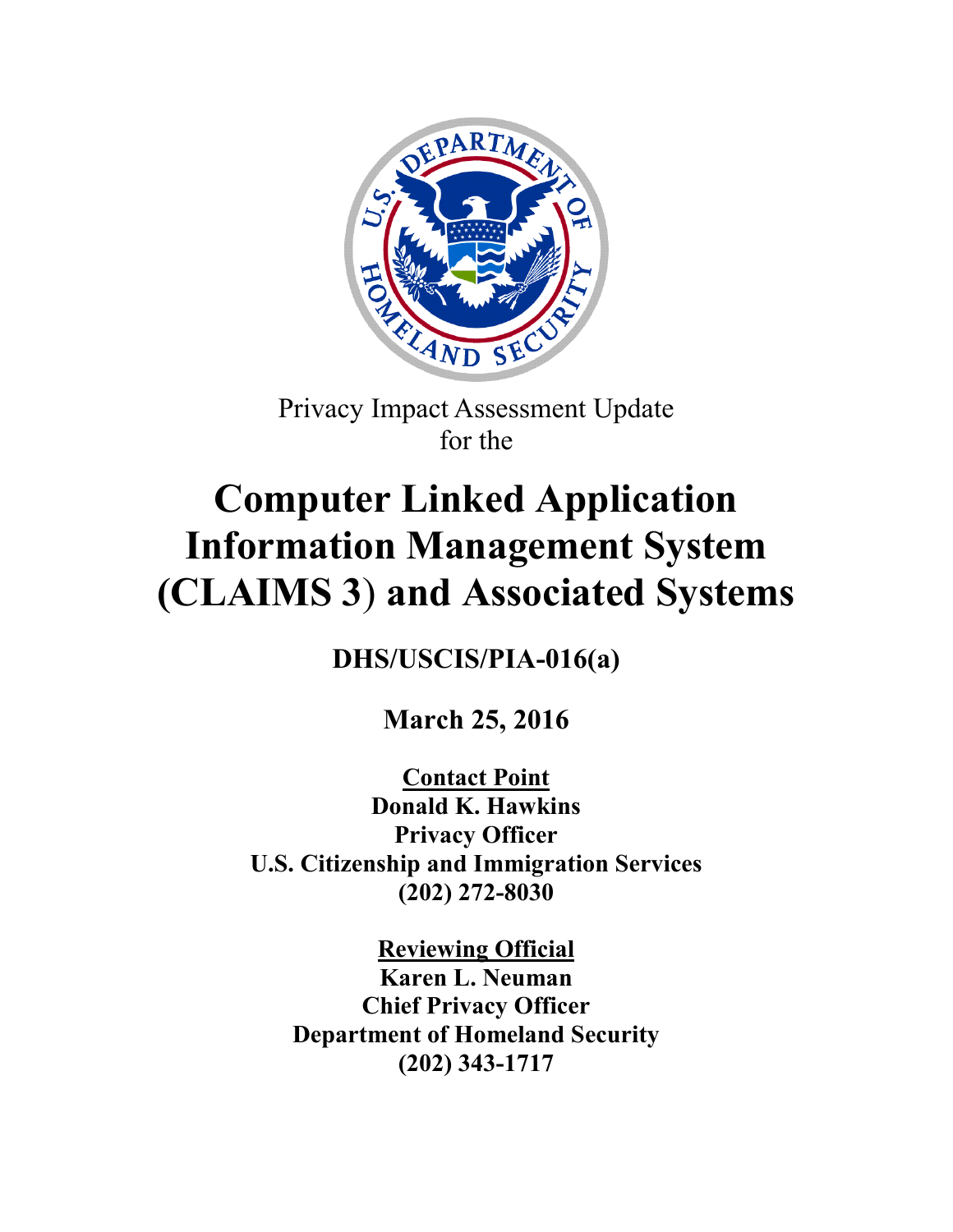

# **Abstract**

U.S. Citizenship and Immigration Services (USCIS) oversees lawful immigration to the United States and is responsible for processing petitions, applications, and other requests for immigration benefits. USCIS uses the Computer Linked Application Information Management System (CLAIMS 3) and associated systems to manage the adjudication process for most domestically-filed, paper-based, immigration benefit filings with the exception of naturalization, intercountry adoption, and certain requests for asylum and refugee status. USCIS is updating this Privacy Impact Assessment (PIA) to evaluate the privacy risks and mitigations associated with the collection, use, and maintenance of personally identifiable information (PII) provided by individuals seeking requested immigration related benefits.

# **Overview**

U.S. Citizenship and Immigration Services (USCIS) receives and adjudicates petitions, applications, and other requests (hereinafter referred to as "benefit requests") for many United States immigration benefits. This PIA covers the adjudication process and USCIS case management systems for most domestically-filed, paper-based, immigration benefit filings with the exception of naturalization, intercountry adoption, and certain requests<sup>[1](#page-1-0)</sup> for asylum and refugee status. USCIS uses different data systems to capture and store information provided by benefit requestors, including the Computer Linked Application Information Management System (CLAIMS 3), the Interim Case Management System (ICMS), and Marriage Fraud Amendment System (MFAS), collectively referred to as "CLAIMS 3 and associated systems."

USCIS processes different benefit requests using different case management systems, subsystems, tracking tools, and data aggregation tools for reporting. This process creates duplicate records and data integrity concerns. USCIS is slowly transitioning benefit request processing to the USCIS Electronic Immigration System (USCIS ELIS), which will alleviate some of these data integrity and data minimization risks.

At a very high level, CLAIMS 3 and associated systems are old, legacy, mainframe systems that do not have the capability to interface in real-time with other systems or to generate reports, metrics, or aggregated statistics. But CLAIMS 3 still serves as the authoritative source case management system for certain benefit requests because so many other tools and systems point to it.

<span id="page-1-0"></span><sup>&</sup>lt;sup>1</sup> The "certain requests" for refugee and asylum benefits include the "follow to join" petition (Form I-730). "Follow to join" is an option offered to family members of the principal beneficiaries of approved asylum and refugee status. Immediate family members (spouses and children under the age of 21) may qualify for derivative status. An individual who entered the United States and was granted asylum/refugee status within the past two years may petition to have his or her spouse and/or unmarried children "follow-to-join" him or her in the United Sates and obtain derivative status. The derivatives may be in the United States or outside the United States.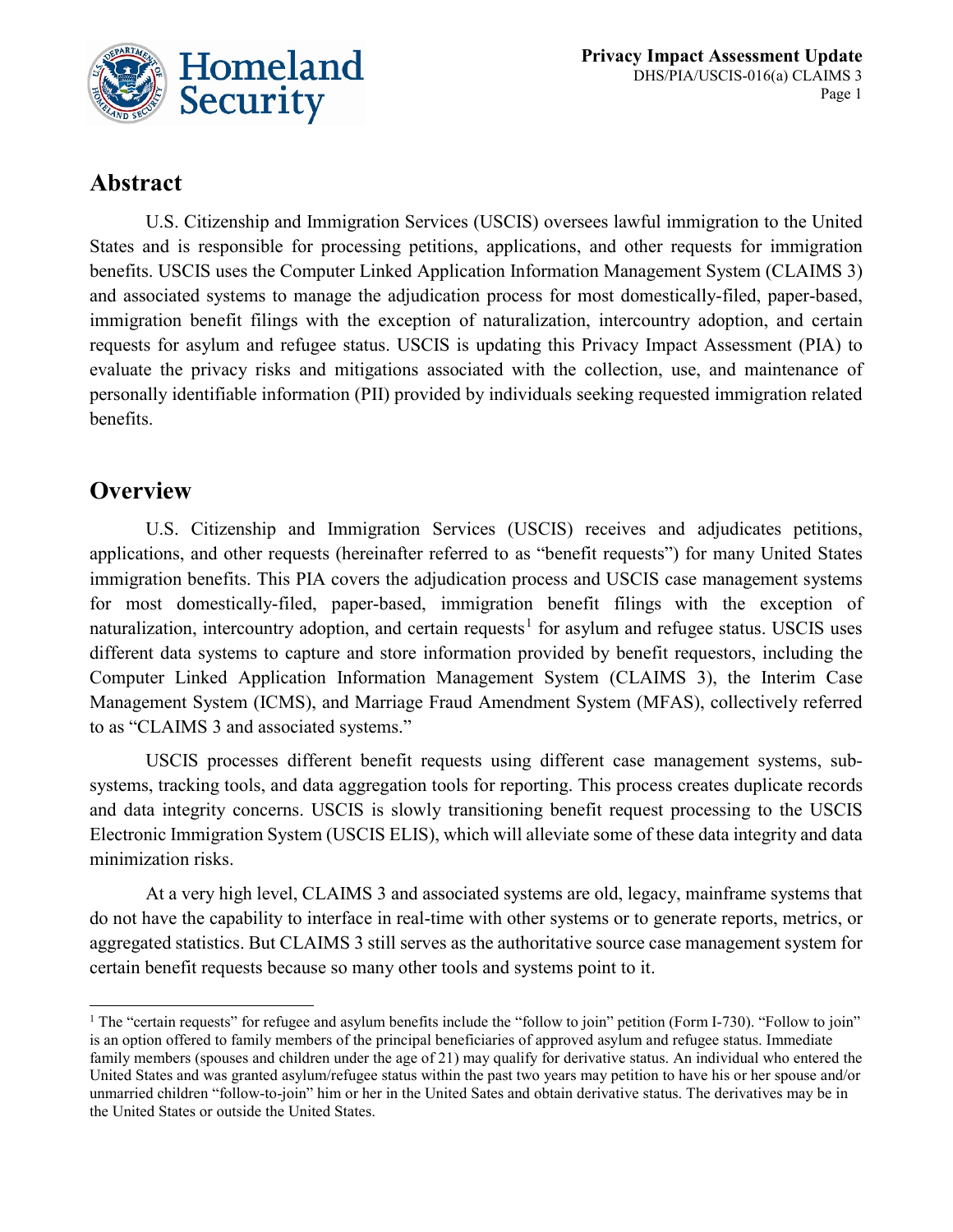

Data from CLAIMS 3 is replicated across many systems and tools within USCIS due to the technical limitations of CLAIMS 3 itself. Therefore, this PIA focuses on documenting all of the tools and interfaces that rely on CLAIMS 3. As detailed throughout this PIA, this business process has generated data integrity and data minimization concerns.

The three case management systems used to track and process paper-based benefit request forms other than naturalization, intercountry adoption, and certain asylum and refugee benefits include:

- **CLAIMS 3** is the case management system that supports and maintains officer casework documentation and tracking for most benefit requests. CLAIMS 3 functionalities include tracking the adjudication performed by USCIS personnel, archiving, card production, case history, case transfer, on-demand reports, electronic file tracking, image capture, production statistics, and status update and electronic ingestion of benefit request form data captured through the Lockbox.<sup>[2](#page-2-0)</sup>
- **ICMS** is a web-based front-end to CLAIMS 3. ICMS can be used to review, modify, and track the adjudication performed by USCIS personnel of benefit request forms.
- **Marriage Fraud Amendment System (MFAS)** is a legacy mainframe case tracking system designed to supplement the adjudication of petitions covered by the Immigration Marriage Fraud Act of 1986 (IMFA).<sup>[3](#page-2-1)</sup> Contrary to the name of the system, MFAS supports and maintains casework for petitions for Legal Permanent Residency by aliens who have previously been granted Conditional Permanent Residency under the terms of the IMFA, including entrepreneurs. MFAS facilitates the adjudication and notification process for this program.

When a petition to remove the terms of conditional permanent residency is received, USCIS accepts the fee and issues a receipt in CLAIMS 3, which then interfaces with MFAS to update the case with the information that a petition has been received. When a final decision on the case is made in MFAS and a notice is issued, the CLAIMS 3 history data for the case is updated to reflect the decision. Once the case has been receipted in CLAIMS 3 and MFAS has been updated with the receipt information, the case is locked in CLAIMS 3 and can be updated only in MFAS.

<span id="page-2-0"></span><sup>&</sup>lt;sup>2</sup> In general, a Lockbox is a post office box used by USCIS to accelerate the collection of receivables. The USCIS Lockbox is used to accept applications and petitions by electronically capturing data and images from benefit request forms and by performing fee receipting and fee deposit. *See* DHS/USCIS/PIA-061 USCIS Benefit Intake and Receipt Intake, *available at*  [www.dhs.gov/privacy.](http://www.dhs.gov/privacy)

<span id="page-2-1"></span><sup>3</sup> *See* Public Law 99-639, which was passed in order to deter immigration-related marriage fraud. Its major provision stipulates that aliens deriving their immigrant status based on a marriage of less than two years are conditional immigrants. To remove their conditional status, the immigrants must apply at an USCIS Office during the 90-day period before their second-year anniversary of receiving conditional status. If the aliens cannot show that the marriage through which the status was obtained was and is a valid one, their conditional immigrant status may be terminated and they may become deportable.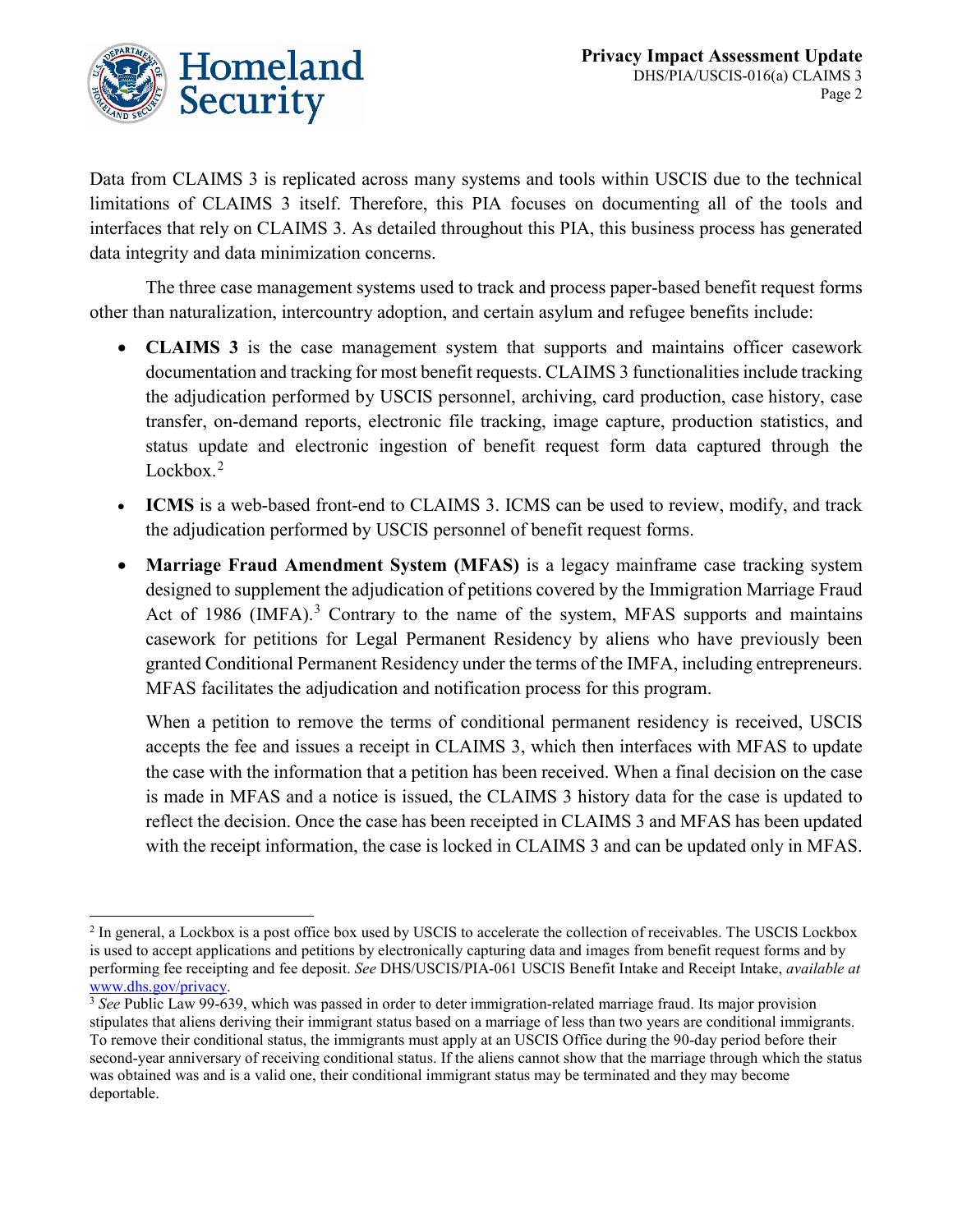

All information maintained by CLAIMS 3 and associated systems is also replicated in the Enterprise Citizenship and Immigrations Services Centralized Operational Repository (eCISCOR) for reporting, statistical analysis, and adjudicatory purposes<sup>[4](#page-3-0)</sup> that CLAIMS 3 and associated systems are unable to perform.

Using a data repository such as eCISCOR protects CLAIMS 3 and associated systems from undue resource strain. eCISCOR transfers data from nearly all USCIS live transactional systems. Due to the age of many legacy USCIS live transactional systems, and the high volume of cases they process, USCIS requires eCISCOR (and other backend storage systems) to reduce the labor and system strain involved in accessing, reporting, and sharing information between USCIS systems.

#### *Preliminary Review of Application:*

-

As described in the Benefit Request Intake Process PIA, when a benefit requestor,<sup>[5](#page-3-1)</sup> accredited representative,<sup>[6](#page-3-2)</sup> or legal representative<sup>[7](#page-3-3)</sup> (hereafter collectively referred to as legal representative) submits a form to USCIS, USCIS preliminarily reviews the form for completeness.<sup>[8](#page-3-4)</sup> As part of the preliminary review, USCIS assigns the benefit requestor or beneficiary<sup>[9](#page-3-5)</sup> an Alien Number (A-Number)<sup>[10](#page-3-6)</sup> or matches the request with an existing A-Number (if applicable),<sup>[11](#page-3-7)</sup> assigns the application a Receipt Number,<sup>[12](#page-3-8)</sup> and forwards the benefit request form, to be consolidated in the Alien File  $(A-File)^{13}$  $(A-File)^{13}$  $(A-File)^{13}$  or Receipt File, <sup>[14](#page-3-10)</sup> to the appropriate USCIS office for adjudication.

<span id="page-3-0"></span><sup>4</sup> *See* DHS/USCIS/PIA-023(a) Enterprise Citizenship and Immigrations Services Centralized Operational Repository (eCISCOR), *available at* [www.dhs.gov/privacy.](http://www.dhs.gov/privacy)

<span id="page-3-1"></span> $<sup>5</sup>$  Individuals who have filed for immigration benefits for themselves are collectively referred to as benefit requestors.</sup>

<span id="page-3-2"></span> $6$  A person who is approved by the Board of Immigration Appeals (the Board) to represent aliens before the Immigration Courts, the BIA and USCIS. He or she must work for a specific nonprofit, religious, charitable, social service, or similar organization. The organization must be authorized by the Board to represent aliens. 7

<span id="page-3-3"></span> ${}^{7}$ An attorney or a BIA-accredited representative can represent a benefit requestor before USCIS, as a legal representative

<span id="page-3-4"></span>with an approved G-28, Notice of Entry of Appearance as Attorney or Accredited Representative on file.<br><sup>8</sup> See DHS/USCIS/PIA-061 Benefit Request Intake Process PIA (March 16, 2016), *available at* [www.dhs.gov/privacy.](http://www.dhs.gov/privacy)<br><sup>9</sup>

<span id="page-3-6"></span><span id="page-3-5"></span> $10$  The Alien Number is a unique seven-, eight- or nine-digit number assigned to a noncitizen at the time his or her A-File is created.

<span id="page-3-7"></span><sup>&</sup>lt;sup>11</sup> As a general matter, USCIS does not create an Alien Number on a native born U.S Citizen. However, in the event that a person (native born or naturalized) decides that he or she does not want to be a U.S. citizen, he or she may formally renounce his or her citizenship through Department of State (DOS). DOS sends a Certificate of Loss of Nationality to USCIS to be filed in an A-File for this purpose. In such circumstance an A-File will be created.

<span id="page-3-8"></span><sup>&</sup>lt;sup>12</sup> The receipt number is a unique 13-character identifier that USCIS provides for each application or petition it receives. The agency uses it to identify and track its cases. The receipt number consists of three letters-for example, EAC, WAC, LIN, SRC, NBC, MSC, YSC, AAO, or IOE-and 10 numbers.

<span id="page-3-9"></span> $<sup>13</sup>$  An A-File is a paper or electronic-based file that contains official immigration records of aliens or persons who are not</sup> citizens or nationals of the United States, as well as U.S. born citizens involved in certain immigration crimes. A-Files contain all records pertaining to naturalized citizens and any active case of an alien not yet naturalized, including records created as he or she passes through the U.S. immigration and inspection process and, when applicable, records related to any law enforcement action against or involving the alien.

<span id="page-3-10"></span><sup>&</sup>lt;sup>14</sup> Receipt Files are files of immigrant and nonimmigrant benefit filings that USCIS receives. While the Receipt Files and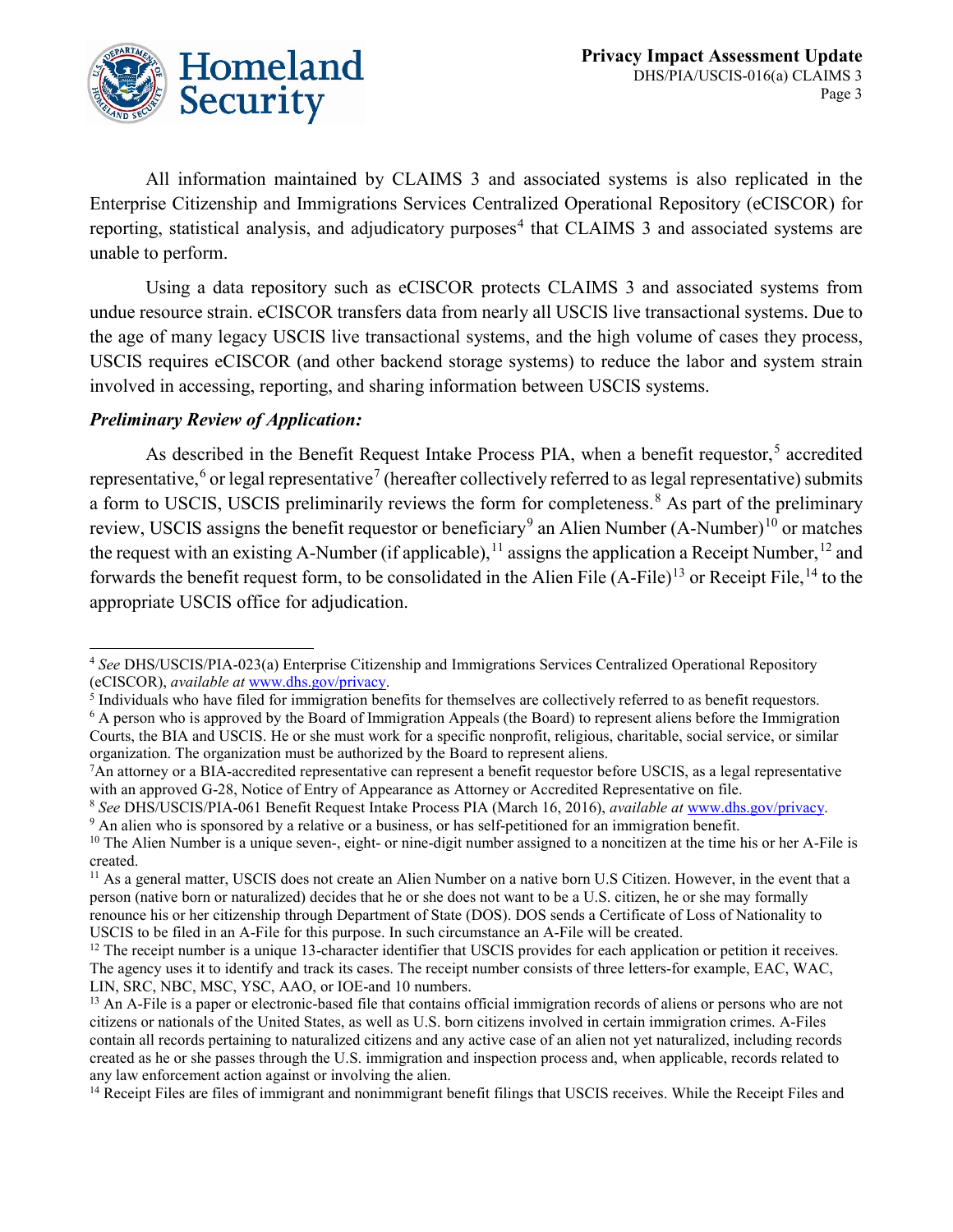

CLAIMS 3 manages many types of benefit request forms, each with its own unique eligibility requirements and required data elements.<sup>[15](#page-4-0)</sup> USCIS personnel review the benefit request package (to include the form and supplemental evidence) and enter relevant and necessary information from the benefit request form into CLAIMS 3, including the A-Number. CLAIMS 3 is configured to collect certain data elements based on the benefit being sought for adjudicative tracking and case management purposes.

When a new case is created in CLAIMS 3, the system electronically sends A-Numbers to the Central Index System (CIS) to either create a record or update an existing record.<sup>[16](#page-4-1)</sup> The purpose of CIS is to provide a searchable central index of A-Files and to support the location and transfer of A-Files among DHS personnel and offices as needed in support of immigration benefits and enforcement actions. CIS helps ascertain an individual's current immigration status and prior status. CIS returns information associated with the A-Number, including name, date of birth, and country of birth for verification purposes. CLAIMS 3 also interfaces with the National File Tracking System (NFTS), which is an automated file-tracking system used to maintain an accurate file inventory and track the physical location of files (i.e., A-Files and Receipt Files), to share file location information about newly receipted applications, and to electronically input the A-Number, Receipt Number, and File Control Office (FCO) to the NFTS.<sup>[17](#page-4-2)</sup>

When a user requires the A-File, the user goes to CIS and requests the file. CIS has a direct interface with NFTS, and receives the following information from it on the applicant: full name, the primary tracking number A-Number) and date of birth. NFTS maintains this information in order to control the inventory of all files, query the file location, manage the request and transfer of files between offices and to/from the FCOs, provide reports to support management and cleanup efforts, and gather statistical information to improve the records processes. NFTS does not store a digitized copy or the entire content of the immigration files. When the FCO receives the request for the A-File, the A-number and the person's full name and date of birth are printed on the pull ticket so that the FCO can verify the correct A-File is being pulled. When a user requires any file other than the A-File, he or she must go into NFTS directly and using the primary tracker number, submit a request for the File. The pull ticket only has the primary tracker number and no other information.

-

supporting documentation are eventually consolidated into an A-File, Receipt Files allows USCIS adjudicators to begin processing cases in a quick and efficient manner.

<span id="page-4-0"></span><sup>&</sup>lt;sup>15</sup> See Appendix A for a full list of benefit request forms processed by CLAIMS 3.

<span id="page-4-1"></span><sup>16</sup> *See* DHS/USCIS/PIA-009 Central Index System (CIS), *available at* [www.dhs.gov/privacy.](http://www.dhs.gov/privacy)

<span id="page-4-2"></span><sup>17</sup> *See* DHS/USCIS/PIA-032 NFTS, *available at* [www.dhs.gov/privacy.](http://www.dhs.gov/privacy)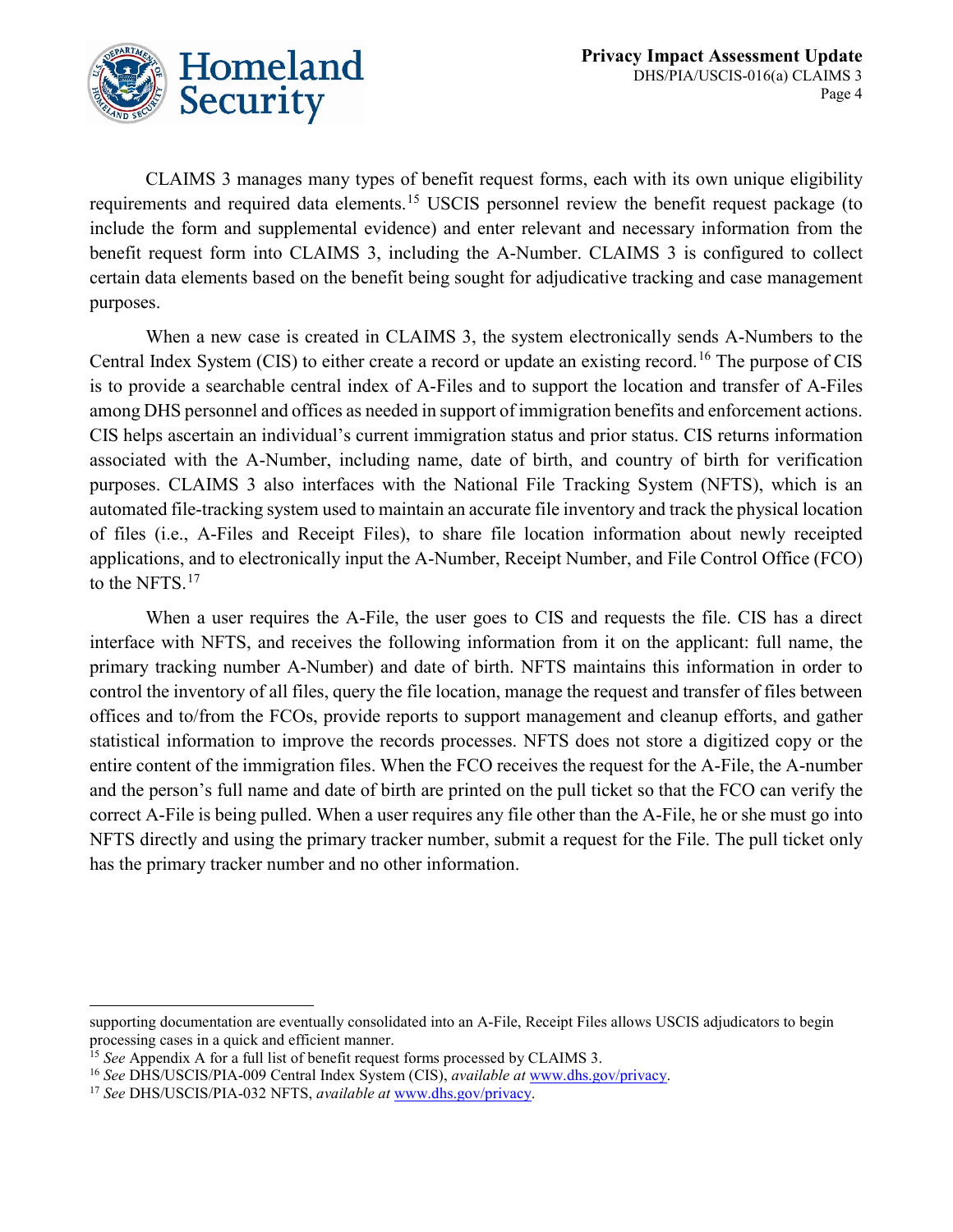

#### *Case Processing*

Each USCIS regional field office is responsible for reviewing benefit request forms under its jurisdiction and may identify cases ready for adjudicative review either manually or electronically. Each Service Center has developed tools and methods that use CLAIMS 3 data to separately manage and prioritize cases. See Appendix B for a complete description of these tools and methods.

As noted above, USCIS uses CLAIMS 3, which contains information provided by the individual on the benefit request form, to process and adjudicate benefit request forms. Information from the benefit request forms may vary depending on the benefit request sought by the individual. Additionally, USCIS records adjudicative steps that have been completed in CLAIMS 3, such as appointments to submit biometrics, other benefit request receipts pending with USCIS, the issuance of a notice, and a flag indicating suspected fraudulent activity or referral to Fraud Detection and National Security (FDNS) Directorate.

USCIS personnel review all case-related information provided by the benefit requestor or his or her representative, including supplementary evidence and review the A-File (if available) to verify the identity and benefit eligibility of the benefit requestor. In limited circumstances, USCIS may use other systems to automate the case processing and adjudication for certain benefit requests (based on the service center location or form type). The system evaluates each case to determine if it meets all eligibility criteria.[18](#page-5-0) Cases that meet the criteria are batched for quality review by USCIS personnel prior to noting approval in CLAIMS 3. Cases that do not meet the eligibility criteria are batched for manual officer adjudication. See Appendix C for a complete description of the systems used to support automated adjudication.

#### *A-File Review, if applicable*

USCIS personnel may retrieve and review an individual's physical or electronic A-File (via the Enterprise Document Management System (EDMS)) when adjudicating a benefit request form. <sup>[19](#page-5-1)</sup> USCIS

<span id="page-5-0"></span> <sup>18</sup> USCIS uses CasePro (*See* DHS/USCIS/PIA-040 CasePro *available at* [www.dhs.gov/privacy\)](http://www.dhs.gov/privacy) and System Electronic Registration Approval (SERA) (*See* DHS/USCIS/PIA-058 SERA, *available at* [www.dhs.gov/privacy.\)](http://www.dhs.gov/privacy) to automate the processing of Temporary Protected Status (SERA Only), Deferred Action for Childhood Arrivals (DACA), and Deferred Enforced Departure (DED) filings. Benefit requestors submit these filings within a select and short filing period.

During the filing period, the Vermont Service Center (VSC) or California Service Center (CSC) may experience a significant increase of filings causing processing delays. The manual adjudication of these benefits are time-consuming, and limited the number of cases an adjudicator is able to complete on a daily basis. Through automated processing, both CasePro and SERA streamline the adjudication process for the aforementioned filings and significantly reducing the case processing times.

<span id="page-5-1"></span><sup>&</sup>lt;sup>19</sup> EDMS is a web-based system that allows authorized users to view and search electronic copies of the paper-based case files.

Prior to the implementation of EDMS, USCIS manually provided case files to the USCIS, ICE, or CBP in need of the file. USCIS developed EDMS to facilitate efficient information sharing. *See* DHS/USCIS/PIA-003(a) Integrated Digitization Document Management Program (IDDMP), *available at* [www.dhs.gov/privacy.](http://www.dhs.gov/privacy)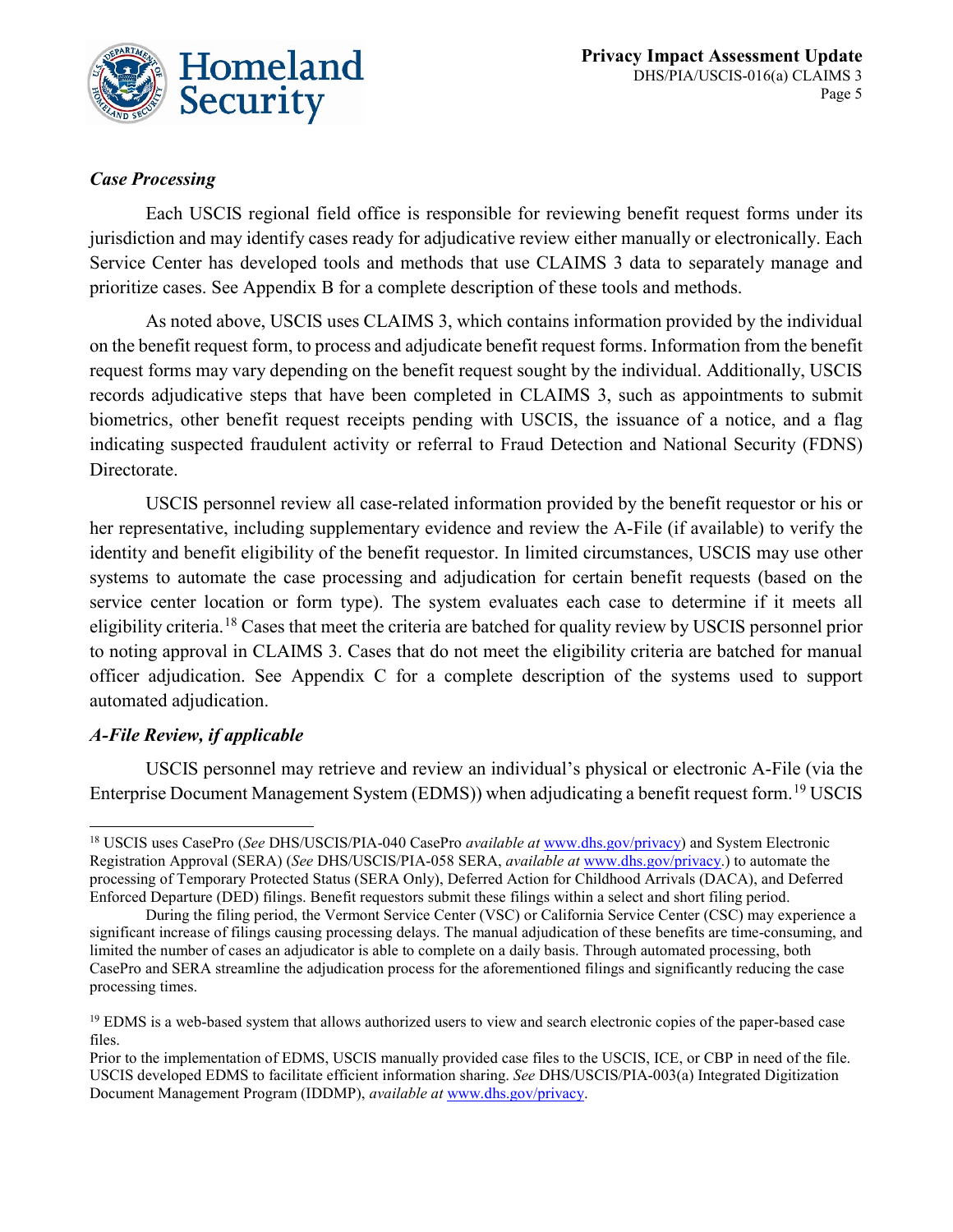

personnel may consolidate the form, supporting documentation, and any other case information into the individual's A-File. USCIS personnel may also use the A-File to determine if the benefit requestor or beneficiary has had prior involvement with USCIS or any other DHS Components, such as U.S. Immigration and Customs Enforcement (ICE) or U.S. Customs and Border Protection (CBP) which also contribute to and manage A-File content.<sup>[20](#page-6-0)</sup> This review may provide information relevant to establishing eligibility for the immigration benefit being sought.

#### *Supporting Documentation and Notices*

USCIS requires supporting documentation (submitted by the requestor) as initial evidence of a benefit requestor's identification and eligibility for a benefit. Examples of supporting documentation include: copies of civil documents such as birth, marriage, or adoption certificates; divorce decrees; affidavits of financial support; criminal records; and school records. Certain forms require individuals to provide credible evidence establishing a relationship between the benefit requestor and beneficiary.<sup>[21](#page-6-1)</sup>

If a benefit requestor or beneficiary fails to submit evidence or provides insufficient evidence to establish eligibility, USCIS will use the information stored in CLAIMS 3 to issue a Request for Evidence  $(RFE)^{22}$  $(RFE)^{22}$  $(RFE)^{22}$  or Notice of Intent to Deny  $(NOID)^{23}$  $(NOID)^{23}$  $(NOID)^{23}$  for continued processing. USCIS personnel use a correspondence generator tool to create and store most correspondence, including RFEs and NOIDs. These correspondence generator tools create RFEs and NOIDs using pre-defined templates and standard text.<sup>[24](#page-6-4)</sup> In order to generate notices, USCIS personnel manually enter data into the correspondence generator tool or the tool receives information directly from CLAIMS 3 or eCISCOR. USCIS sends the notices directly to the benefit requestor and/or her or his representative with instructions on how to respond. If a Form G-28, *Notice of Entry of Appearance as Attorney or Accredited Representative*, is on file with USCIS, then USCIS sends copies of the notices to legal representatives. If the benefit requestor

<span id="page-6-0"></span><sup>&</sup>lt;sup>20</sup> When a foreign citizen enters the United States legally or illegally, USCIS, ICE, or CBP assigns the individual an Anumber. In the event that an individual was inadvertently issued more than one A-Number, USCIS lists all A-Numbers in his or her CIS record. USCIS consolidates all A-Numbers in CIS by identifying primary and secondary A-Numbers. A primary A-Number is the number currently assigned to the surviving physical paper file and it the first number listed in CIS. Secondary A-Numbers are those that been consolidated into the primary A-Number, and are listed below the primary number.

<span id="page-6-1"></span> $21$  For example, Form I-730. Certain petitions allow individuals to petition on behalf of family members (children and spouses). To prove a child-parent relationship, a birth certificate maybe required. Evidence of any legal change must also be submitted if the names on the birth certificate do not match the names on the petition.

<span id="page-6-2"></span><sup>&</sup>lt;sup>22</sup> USCIS uses an RFE when an application lacks required documentation or the adjudicator needs additional evidence to determine an applicant's eligibility for the benefit sought. The request will indicate what evidence or information USCIS needs to fully evaluate the application or petition under review.

<span id="page-6-3"></span> $^{23}$  A NOID is a formal statement from USCIS that it has determined that the applicant is ineligible for the immigrant benefit requested. The issuance of a NOID is required when derogatory information is uncovered during the course of the adjudication that is not known to the individual, according to 8 CFR § 103.2(b)(16). However, USCIS will grant the applicant an opportunity to overcome this determination and demonstrate that he or she is eligible.

<span id="page-6-4"></span><sup>24</sup> *See* the forthcoming USCIS Benefit Decision and Output PIA for more information, *available at* [www.dhs.gov/privacy.](http://www.dhs.gov/privacy)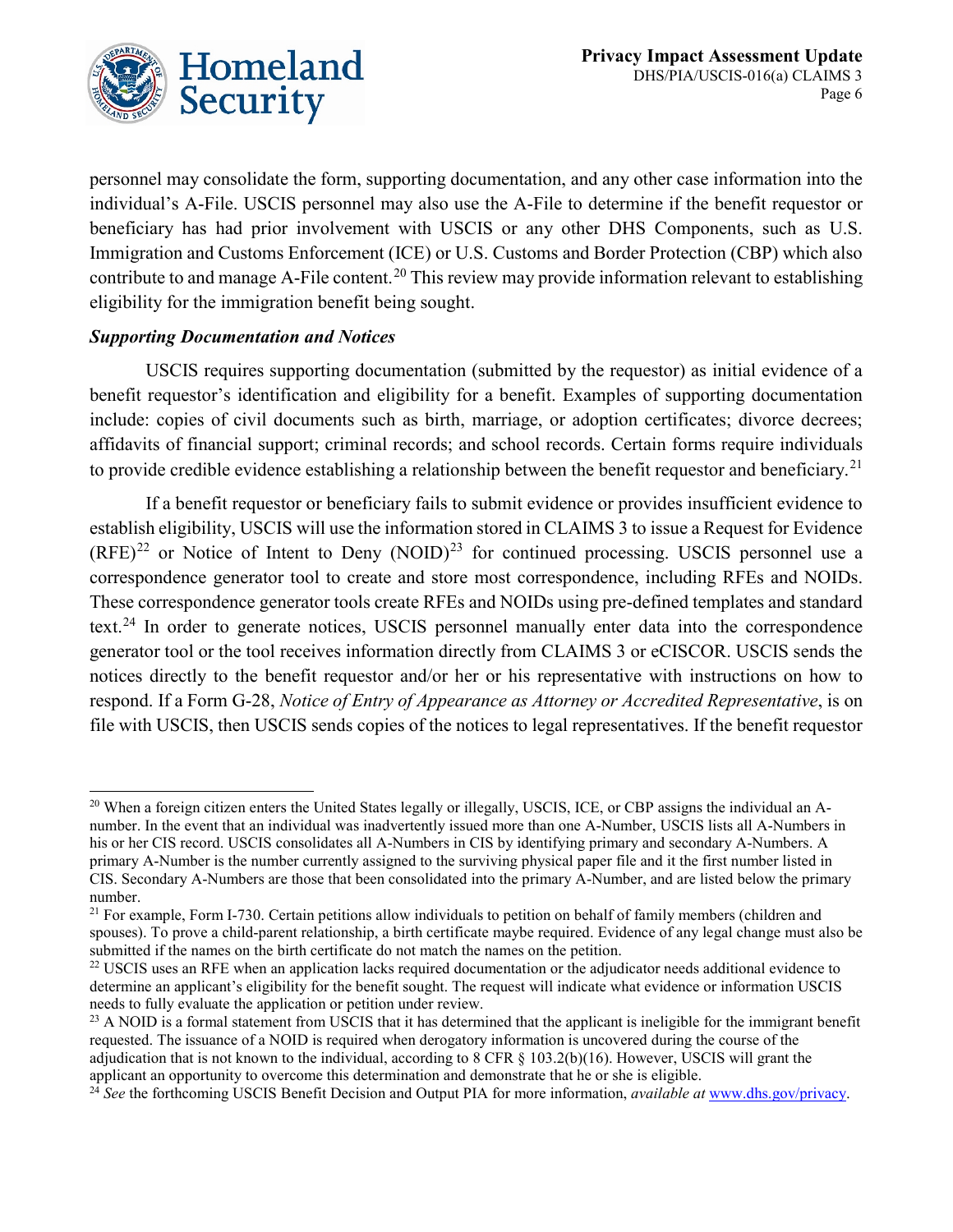

or legal representative does not respond to the RFE or NOID by the required date set by USCIS, USCIS may deny the benefit request. [25](#page-7-0)

#### *Screening (Background, Identity, and Security Checks)*

All individuals submitting benefit requests are subject to background, identity, and security checks to ensure eligibility for the requested benefit and to ensure that they do not pose a threat to public safety or to the national security of the United States.<sup>[26](#page-7-1)</sup> USCIS conducts background, identity, and security checks as part of case processing. USCIS requires benefit requestors and beneficiaries for certain immigration benefits to submit their biometrics along with and biographic information provided in the benefit request to USCIS for background, identity, and security checks.

Once USCIS receives the completed benefit request form, USCIS schedules individuals to be fingerprinted and have their photograph taken at an Application Support Center (ASC). USCIS uses the National Appointment Scheduling System (NASS) to schedule appointments for fingerprinting at an ASC. USCIS personnel may schedule appointments automatically or manually.<sup>[27](#page-7-2)</sup> NASS automatically generates appointments on a weekly basis through an interconnection with CLAIMS 3. USCIS personnel may manually expedite the process by requesting an appointment for certain benefit requestors directly in NASS.

USCIS collects biometric data at an authorized biometric capture site, including USCIS offices and ASC. At the biometric collection site, USCIS electronically captures the benefit requestor's fingerprints and related biographic data required to verify the individual's identity and to ensure that the correct biographic information is associated with the captured biometrics. Biometric data is captured in Customer Profile Management System (CPMS), which is the centralized source of biometric images used for USCIS benefit card and document production.<sup>[28](#page-7-3)</sup> Biometric and biographic data are also sent from the respective USCIS case management system to the print production systems, where a card is produced. For CLAIMS 3, an individual's photograph, signature, and fingerprints are digitally sent to and stored in the Biometric Retrieval Utility (BRU), which is a subsystem of CLAIMS 3, and is used for card production purposes.

USCIS manually enters background and security check results into CLAIMS 3 with the exception of the results of Federal Bureau of Investigation (FBI) fingerprint checks.<sup>[29](#page-7-4)</sup> This information includes:

<span id="page-7-0"></span> $25$  Generally, the standard maximum response time is 12 weeks (84 days). Adjudicators, in their discretion, may reduce the standard response time only after obtaining supervisory concurrence. This discretion may be used on a case-by-case basis when warranted by circumstances as determined by the adjudicators and the supervisor.

<span id="page-7-1"></span><sup>26</sup> *See* DHS/USCIS/PIA-033 Immigration Benefits Background Check Systems (IBBCS) and DHS/USCIS/PIA-060 Customer Profile Management System, *available at* [www.dhs.gov/privacy.](http://www.dhs.gov/privacy)

<span id="page-7-2"></span><sup>27</sup> *See* DHS/USCIS/PIA-057 NASS, *available at* [www.dhs.gov/privacy.](http://www.dhs.gov/privacy)

<span id="page-7-3"></span><sup>28</sup> *See* DHS/USCIS/PIA-060 Customer Profile Management Service *available at* [www.dhs.gov/privacy.](http://www.dhs.gov/privacy)

<span id="page-7-4"></span> $^{29}$  USCIS conducts both biometric and biographic background, identity, and security checks by querying a number of USCIS, DHS, and other U.S. Government systems. These checks allow USCIS to determine if the individual is who he or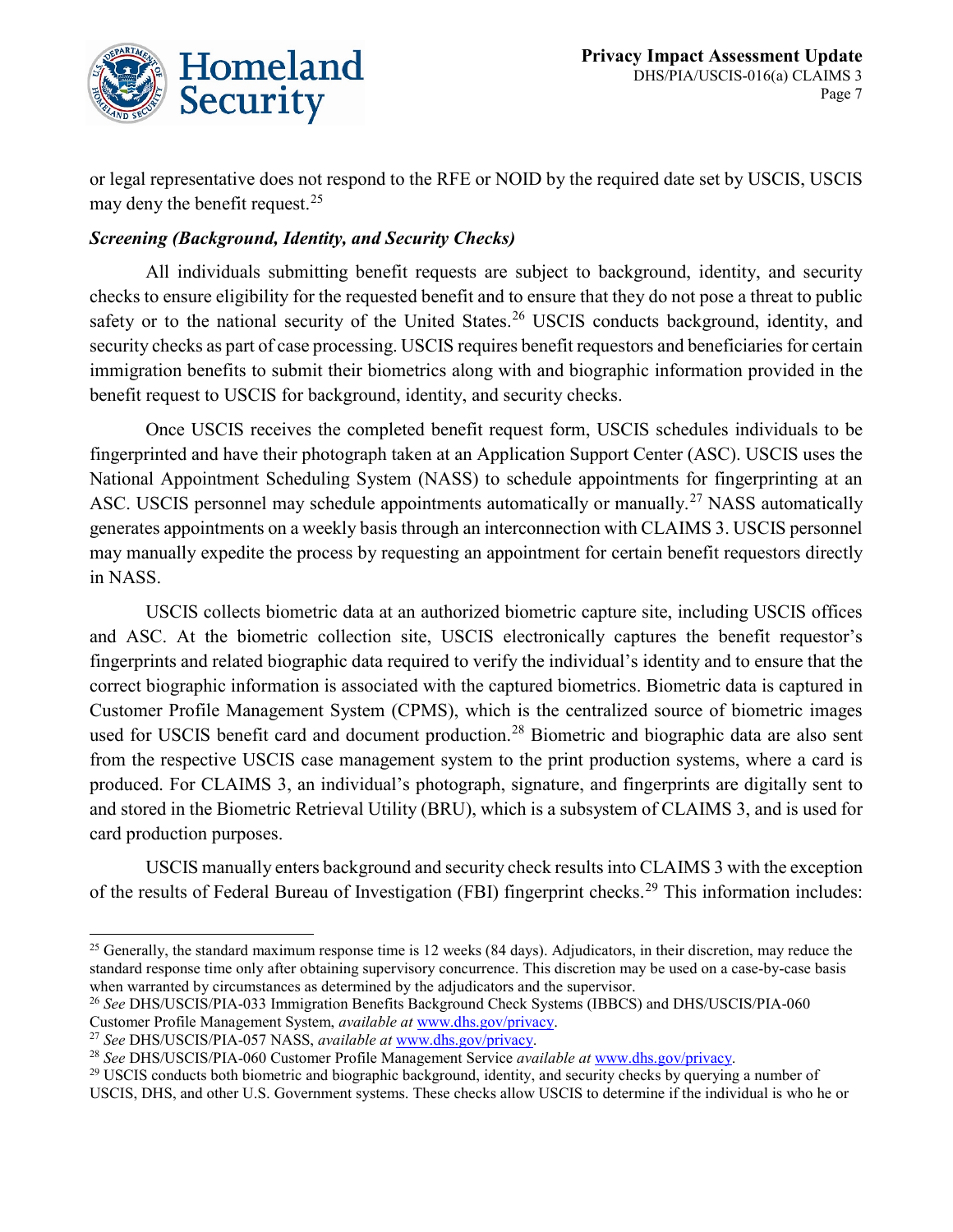the source and date of the background check, the return of any unclassified derogatory results and whether the results were resolved, and the expiration date of the results. All background, identity, and security check results are either initiated through manual or electronic processes outside of CLAIMS 3.<sup>[30](#page-8-0)</sup> A summary of the background, identity, and security check may also be printed and stored in an A-File, but is not stored in CLAIMS 3.

Information from benefit request forms maintained in CLAIMS 3 may also be referred to the FDNS Directorate, through manual or automated referral processes for screening and for investigation of fraud, public safety, and/or national security concerns. The DHS/USCIS/PIA-013-01 FDNS and DHS/USCIS/PIA-013 FDNS-DS PIAs provide an in-depth discussion of the FDNS Directorate and automated screening evaluating the privacy risks and mitigation strategies built into each process.<sup>[31](#page-8-1)</sup>

#### *Interview*

USCIS conducts interviews for certain benefit requests as part of the benefit adjudication process. A benefit requestor or beneficiary may be required to appear for an interview at a domestic Field Office. Adjustment of Status (AOS) Scheduler, a CLAIMS 3 subsystem, is used to schedule interview appointments, to track the date and status of interview appointments, and to generate interview notices.<sup>[32](#page-8-2)</sup> AOS Scheduler stores the date, time, location, status of interview, and notice sent date. USCIS personnel mail the Interview Notice to the benefit requestor and, if applicable, his or her legal representative. Interview information is also added to the A-File, as required by case adjudication Standard Operating Procedures (SOPs).

All individuals who arrive at a USCIS Field Office for an interview are biometrically verified via photographs and two fingerprints (2-print) verification. USCIS uses a verification tool called Identity Verification Tool (IVT).<sup>[33](#page-8-3)</sup> IVT allows USCIS Field Offices to compare an individual's biometric (fingerprint and photograph) and biographic information to information previously captured at an ASC, ensuring that the person who appeared at the ASC is the same person appearing at the USCIS Field Office.

l she purports to be, as well as whether there are any criminal or national security-related issues associated with the benefit requestor or beneficiary that may adversely affect his or her eligibility for the requested immigration benefits.

<span id="page-8-0"></span><sup>30</sup> FD-258 MF, a CLAIMS 3 subsystem, maintains information on individual applicants' fingerprint status. Each record contains applicant information that was sent to the FBI, such as name, date of birth, and other biographical data, as well as date fingerprinted and date sent to FBI. The records also contain other information received from the FBI such as FBI process date and FBI search results.

<span id="page-8-1"></span><sup>31</sup> *See* DHS/USCIS/PIA-013-01 Fraud Detection and National Security Directorate (FDNS) and DHS/USCIS/PIA-013 Fraud Detection and National Security Data System (FDNS-DS), *available at* [www.dhs.gov/privacy.](http://www.dhs.gov/privacy)

<span id="page-8-2"></span><sup>&</sup>lt;sup>32</sup> In the future, USCIS plans to update NASS to schedule interviews for CLAIMS 3. NASS is currently limited to scheduling appointments for biometric appointments and the system is being developed in phases to ensure the system sufficiently works. USCIS plans to expand NASS to schedule interview and other appointments until then legacy AOS is used.

<span id="page-8-3"></span><sup>33</sup> *See* DHS/USCIS/PIA-060 Customer Profile Management System, *available at* [www.dhs.gov/privacy.](http://www.dhs.gov/privacy)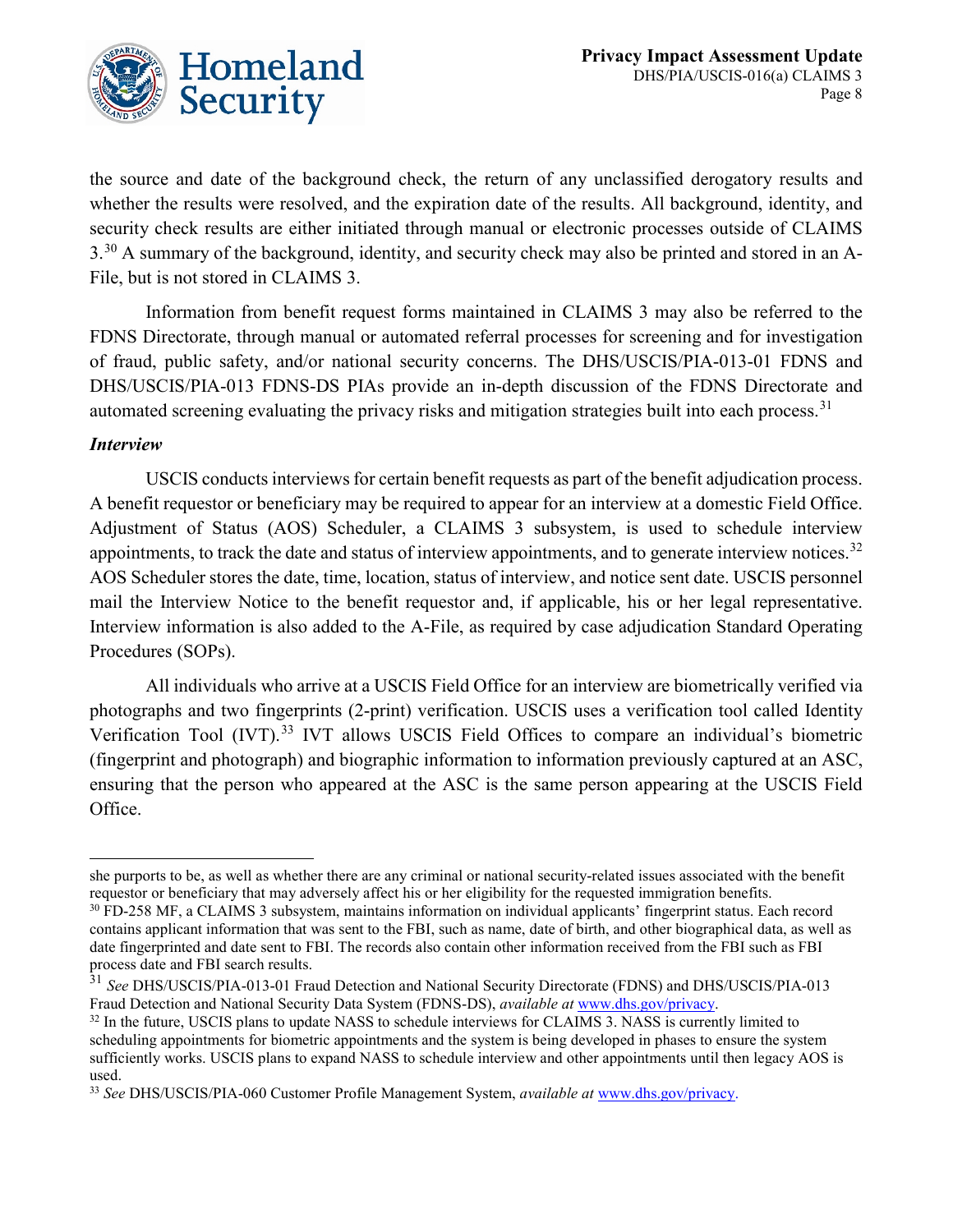

During the course of the interview, USCIS Field Officers may use web cameras to digitally record immigration interviews.<sup>[34](#page-9-0)</sup> The recordings are temporarily recorded on a workstation and then converted onto an encrypted digital optical disc storage (i.e., DVD). Once copied, the recordings are permanently erased from the workstation. The digital disc with recorded immigration interviews is then stored in the related A-File.

#### *Decision Case Action*

After all the steps discussed above are complete, USCIS personnel make a final determination on the benefit request. USCIS personnel may grant, deny, or revoke an immigration benefit. USCIS personnel may also allow the benefit requestor or beneficiary to withdraw his or her request for the benefit. In certain circumstances, a benefit request may also be administratively closed. Case decision actions are tracked and recorded in CLAIMS 3.

Following an adjudication decision, USCIS uses various tools to generate correspondence and print documents. This process is further detailed in the forthcoming USCIS Benefit Decision and Output PIA.[35](#page-9-1)

#### *Post-Decision Reporting*

USCIS uses the information contained in CLAIMS 3 to generate a number of statistical reports to measure and evaluate workload for proper resource allocation. CLAIMS 3 interfaces with the Standard Management Analysis and Reporting Tool (SMART) (which pulls information from  $eCISCOR<sup>36</sup>$ ) to create customizable reports for a variety of purposes.[37](#page-9-3) SMART uses CLAIMS 3 data to generate reports to identify pending cases and to measure productivity trends and average processing times. USCIS also generates granular level reports to identify types, number, and status of cases located in a particular office or assigned to a particular USCIS staff member, which allows supervisors to identify the oldest cases in queue for processing.

<span id="page-9-0"></span> <sup>34</sup> 8 C.F.R. § 335.2 (c) states that USCIS officer's conducting an examination of the applicant for naturalization may have a videotaped transcript of the interview made, and the applicant and the Agency shall have the right to present such documentary evidence as may be required for a full and true disclosure of the facts. The recordings provide a complete record of the proceedings, which, in certain instances, may lead to enhanced detection of fraud and national security issues.

<span id="page-9-1"></span><sup>35</sup> *See* the forthcoming USCIS Benefit Decision and Output PIA, *available at* [www.dhs.gov/privacy.](http://www.dhs.gov/privacy)

<span id="page-9-2"></span><sup>36</sup> *See* DHS/USCIS/PIA-023(a) eCISCOR, *available at* [www.dhs.gov/privacy.](http://www.dhs.gov/privacy)

<span id="page-9-3"></span><sup>37</sup> *See* DHS/USCIS/PIA-050 Standard Management Analysis Reporting Tool (SMART), *available at* [www.dhs.gov/privacy.](http://www.dhs.gov/privacy)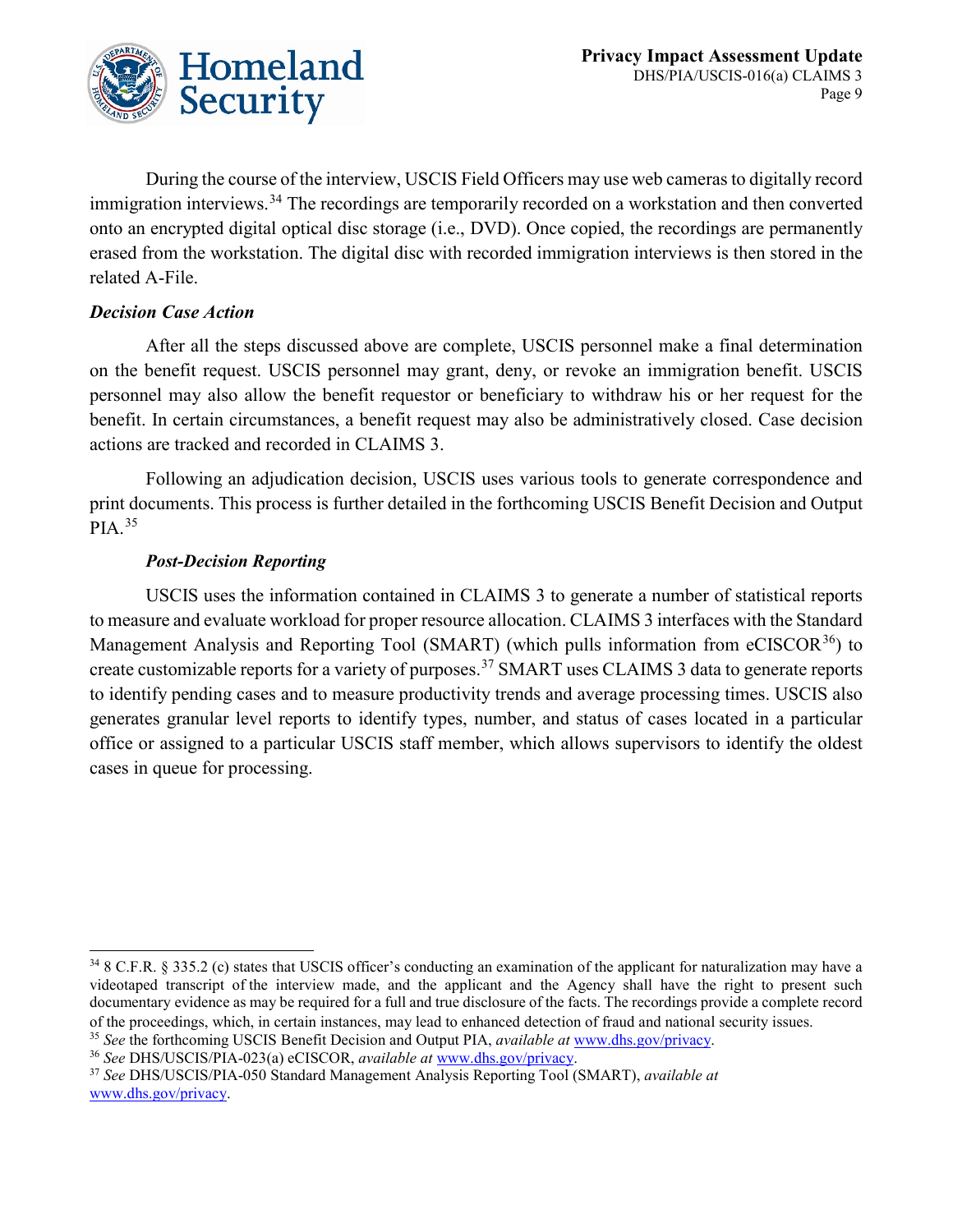

# **Section 1.0 Authorities and Other Requirements**

### **1.1 What specific legal authorities and/or agreements permit and define the collection of information by the project in question?**

Section 103 of the Immigration and Nationality Act (INA) provides the legal authority for this system. [38](#page-10-0)

## **1.2 What Privacy Act System of Records Notice(s) (SORN(s)) apply to the information?**

The following SORNs cover the collection, maintenance, and use of the information contained in CLAIMS 3 and associated systems:

- Alien File, Index, and National File Tracking System<sup>[39](#page-10-1)</sup> covers the collection, use, and maintenance of applications and supplemental evidence, in addition to other information related to the individual as he or she passes through the immigration process;
- Background Check Service<sup>[40](#page-10-2)</sup> covers background checks and their results; and
- Benefits Information System<sup>[41](#page-10-3)</sup> covers the collection and use of immigrant and non-immigrant benefit applications, decisional data, and associated fees for adjudication.

# **1.3 Has a system security plan been completed for the information system(s) supporting the project?**

CLAIMS 3, includes the Mainframe, Local Application Network (LAN), ICMS, and MFAS. The CLAIMS 3 LAN, including ICMS and MFAS as subsystems and CLAIMS 3 Mainframe (MF) Security Plans were completed on September 3, 2015 and October 14, 2015, respectively. The CLAIMS 3 LAN and MF Authority to Operate (ATO) are pending the publication of this PIA. CLAIMS 3 LAN and MF will enter into the Ongoing Authorization program, upon completion of this PIA. Ongoing Authorization requires CLAIMS 3 LAN and MF to be reviewed on a monthly basis and to maintain its security posture in order to retain its ATO.

All minor subsystems for CLAIMS 3 and associated systems are listed in Appendix D.

<span id="page-10-0"></span> <sup>38</sup> 8 U.S.C. § 1103.

<span id="page-10-1"></span><sup>39</sup> DHS/USCIS/ICE/CBP-001 Alien File, Index, and National File Tracking System of Records, 78 FR 69864 (Nov. 21, 2013).

<span id="page-10-2"></span><sup>40</sup> DHS/USCIS-002 Background Check Service, 72 FR 31082 (June 5, 2007).

<span id="page-10-3"></span><sup>41</sup> DHS/USCIS-007 Benefits Information System, 73 FR 56596 (Sept. 29, 2008).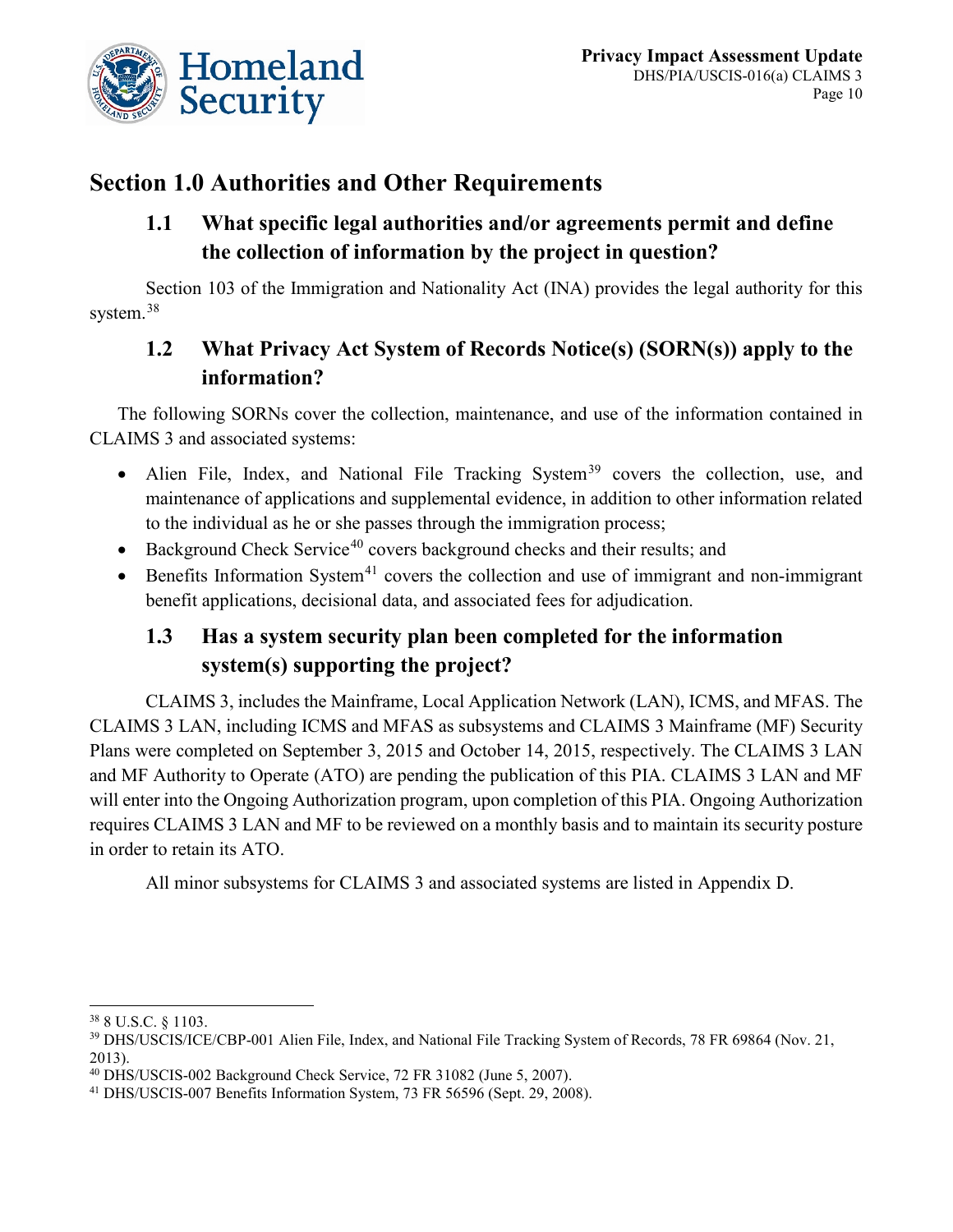

### **1.4 Does a records retention schedule approved by the National Archives and Records Administration (NARA) exist?**

USCIS is working with NARA to update and consolidate the current retention schedules N1- 563-04-03 and N1-566-08-12. Under the proposed update to retention schedules for CLAIMS 3, the system will delete and destroy records from 15 to 50 years from the date of the last completed action. This expanded retention schedule allows USCIS to address any follow-up inquiries or requests related to the application, including inquiries related to law enforcement, public safety, national security, and Freedom of Information Act and Privacy Act (FOIA/PA) matters.

# **1.5 If the information is covered by the Paperwork Reduction Act (PRA), provide the OMB Control number and the agency number for the collection. If there are multiple forms, include a list in an appendix.**

Yes. Information collected through this process is covered by the PRA. A list of the immigration forms processed in CLAIMS 3, along with the OMB Control Numbers is available in Appendix A.

# **Section 2.0 Characterization of the Information**

The following questions are intended to define the scope of the information requested and/or collected, as well as reasons for its collection.

### **2.1 Identify the information the project collects, uses, disseminates, or maintains.**

CLAIMS 3 and associated systems maintain information from in-process and adjudicated benefit requests. The information extracted from benefit request forms varies and not all forms collect the same information. Information in CLAIMS 3 and its associated systems may include the following data elements:

**Names:** first name, last name, middle name, and any aliases of the benefit requestor, beneficiary, or family members. USCIS also collects names from sponsors, preparers, attorneys, and designated representatives.

**Immigration Status:** e.g., Lawful Permanent Resident, U.S. citizen, or parolee, relating to the benefit requestor, beneficiary, family member and sponsor.

**Travel Information:** Immigration status upon entry into the United States, days spent outside the United States, dates of entry, port of entry,<sup>[42](#page-11-0)</sup> immigration status expiration dates, and destination in the United States.

<span id="page-11-0"></span> $42$  Travel information is collected from the benefit request form, not from a system-to-system interface with CBP.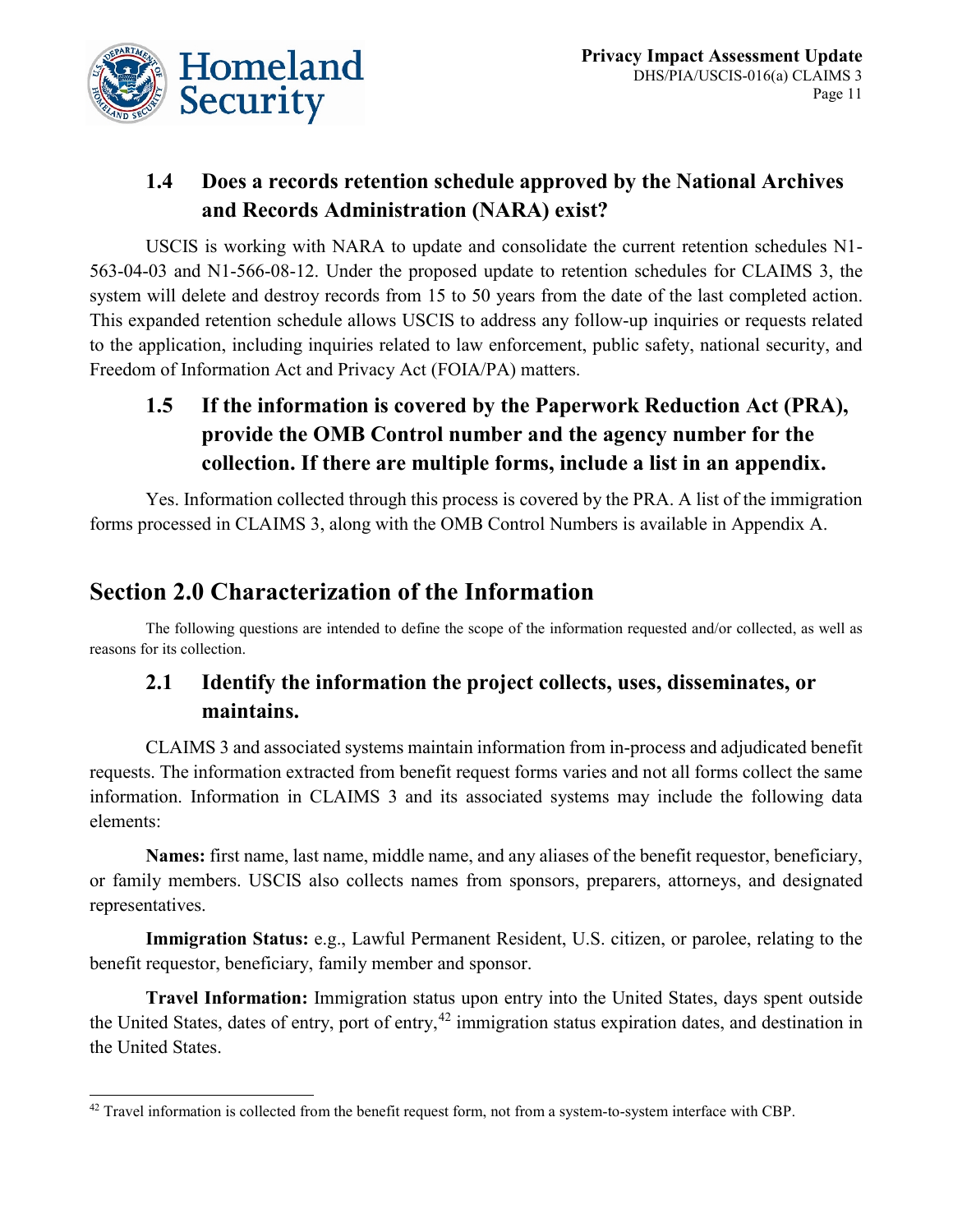

**Marital Status and History:** USCIS collects information regarding current and former marital status (i.e., the marital status of the benefit requestor or beneficiary, the dates of and place of marriages or terminations, and the reason for termination).

**Addresses:** Benefit requestors, beneficiaries, family members, sponsors, attorneys, and representatives. For certain benefits, a benefit requestor or beneficiary can provide both a home address and a safe address.<sup>[43](#page-12-0)</sup>

**Telephone and Facsimile Numbers:** Benefit requestors, beneficiaries, family members, sponsors, household members, attorneys, and representatives.

**E-mail Addresses:** Benefit requestors, beneficiaries, family members, attorneys, and representatives.

**Dates of Birth and Age:** Benefit requestors, beneficiaries, sponsors, and family members.

**Unique Identifying Numbers:** USCIS collects A-Numbers, Social Security numbers (SSN), USCIS ELIS account numbers, receipt numbers, and other identifying numbers of benefit requestors, beneficiaries, family members, and sponsors.

**Citizenship/Nationality:** USCIS collects information on the benefit requestor, beneficiary, or family member's country of citizenship or nationality, and country of birth.

**Travel Information:** USCIS collects information on the benefit requestor, beneficiary, or family member's port of entry, arrival and departure dates, passport number, passport place of issue, passport issue date, passport expiration date, travel document number, travel document country of issue, and travel document expiration date.

**Gender:** Benefit requestors, beneficiaries, and family members.

**Personal Characteristics:** Benefit requestor or beneficiary's hair color, eye color, height, weight, race, and ethnicity.

**Information about the attorney, representative, preparer or interpreter:** Full name, business or organization, mailing address, e-mail address, phone number, fax number, signature, language spoken, relationship to the benefit requestor or beneficiary (if applicable). USCIS also collects Attorney Bar Number or equivalent, Bar Membership, Accreditation Date, Board of Immigration Appeals Representative Accreditation Expiration Date, and Law Practice Restriction Explanation.

**Biometrics:** Benefit requestor or beneficiary's biometric images such as press-print, photograph, details about those images (e.g., capture date), and signature of benefit requestor, beneficiary, interpreter, and representative.

<span id="page-12-0"></span><sup>&</sup>lt;sup>43</sup> Benefit requestors may use an alternative mailing address, a "safe address," on their benefit requests. USCIS will use this safe address as the mailing address for all correspondence regarding the victim's immigration relief. Using a safe address protects the victim's privacy and maintains confidentiality.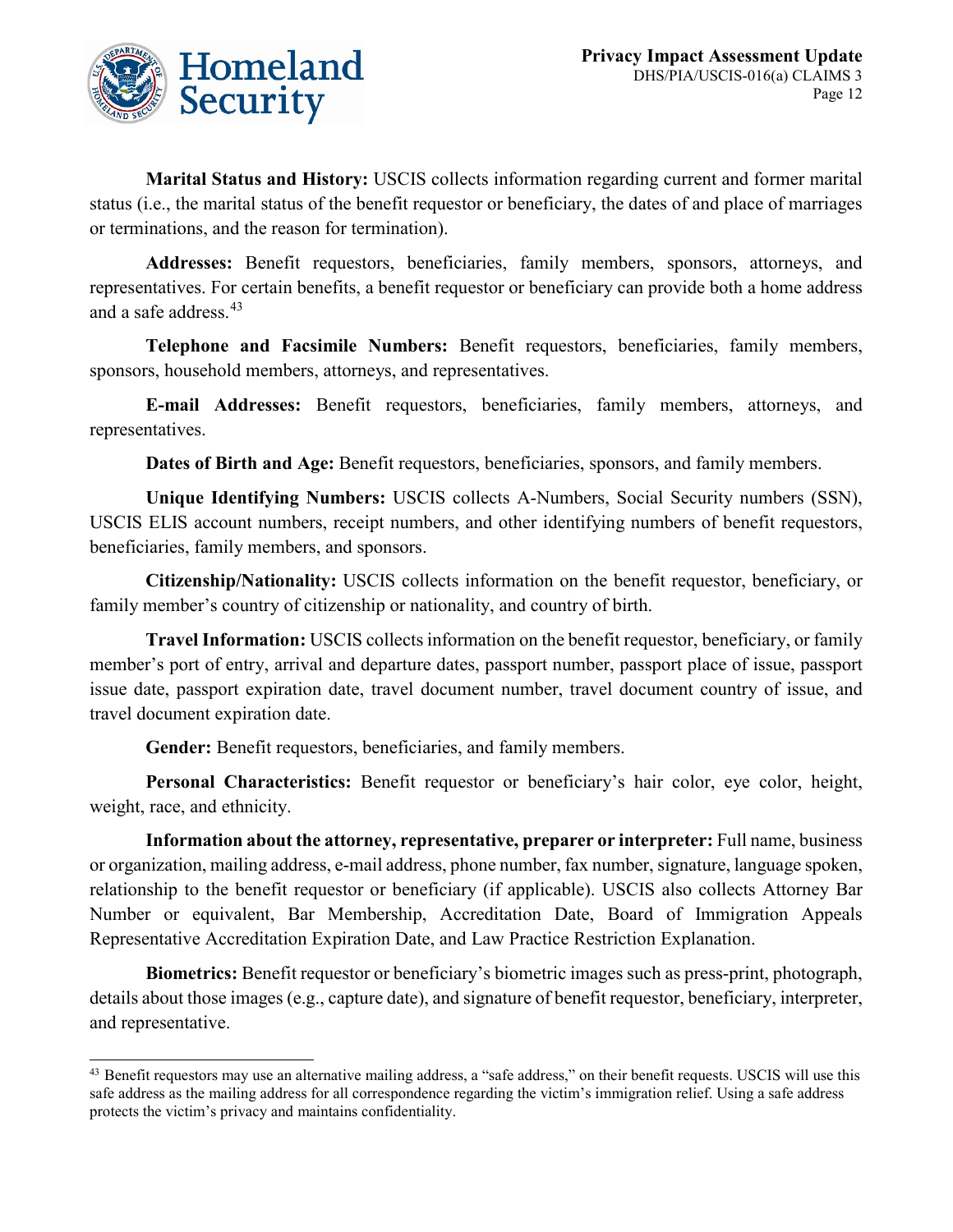

**Card Data:** Includes details about cards issued for approved applications such as card serial number, RFID data associated with the Employment Authorization Document and the Permanent Resident Card, production site, production status, and time/date stamp of cards.

**Tax and Financial Information:** USCIS collects tax identification numbers, and financial information (check information, bank account numbers, credit card numbers (the last four digits only) and other tax and financial information information).

**Results of Background Identity and Security Checks:** Date of the background check, whether the check returned any derogatory results, whether those results were resolved, and expiration date of the results.

**Certifying Agency Information (if applicable):**[44](#page-13-0) Information collected about the certifying agency includes agency name, certifying official name, title of certifying official, address, phone, fax, agency type, case status, agency category, case number, FBI Number, or State Identification (SID) Number.

**Medical Information:** USCIS collects medical information to establish that an applicant is not inadmissible to the United States on public health grounds, as well as in support of a request for an accommodation during an interview. Such information may indicate alcoholism, declaration of incompetence, or family medical history.

**Employment Information:** USCIS collects employment information (place and address of employment/occupation, type of work, employer name, length of employment, spouse's employment) in CLAIMS 3 to determine the benefit requestor and beneficiary's eligibility.

**Military and Selective Service Information:** USCIS collects information evidencing Selective Service registration and military service (e.g., Selective Service number, date of registration, application for military exemption, military branch, willingness to bear arms for the United States of America) in CLAIMS 3 to verify that the benefit requestor or beneficiary has registered with Selective Service as required by law.

**Information Regarding Organization Membership or Affiliation:** USCIS collects information regarding an applicant's organization memberships and affiliations (organizations, associations, clubs, foundations, parties, societies, or similar groups; communist party membership; totalitarian party membership; terrorist organization membership) in CLAIMS 3 to determine whether

<span id="page-13-0"></span> <sup>44</sup> For certain immigration benefits, individuals are required to work with an agency who certifies that the individual "has been helpful, is being helpful, or is likely to be helpful" in the investigation or prosecution of the criminal activity. Certifying agencies include federal, state, or local law enforcement agencies, prosecutors, judges, or other authority that investigates or prosecutes criminal activity. Other agencies such as child protective services, the Equal Employment Opportunity Commission, and the Department of Labor also qualify as certifying agencies since they have criminal investigative jurisdiction within their respective areas of expertise. *See* 8 CFR § 214.14(a)(2).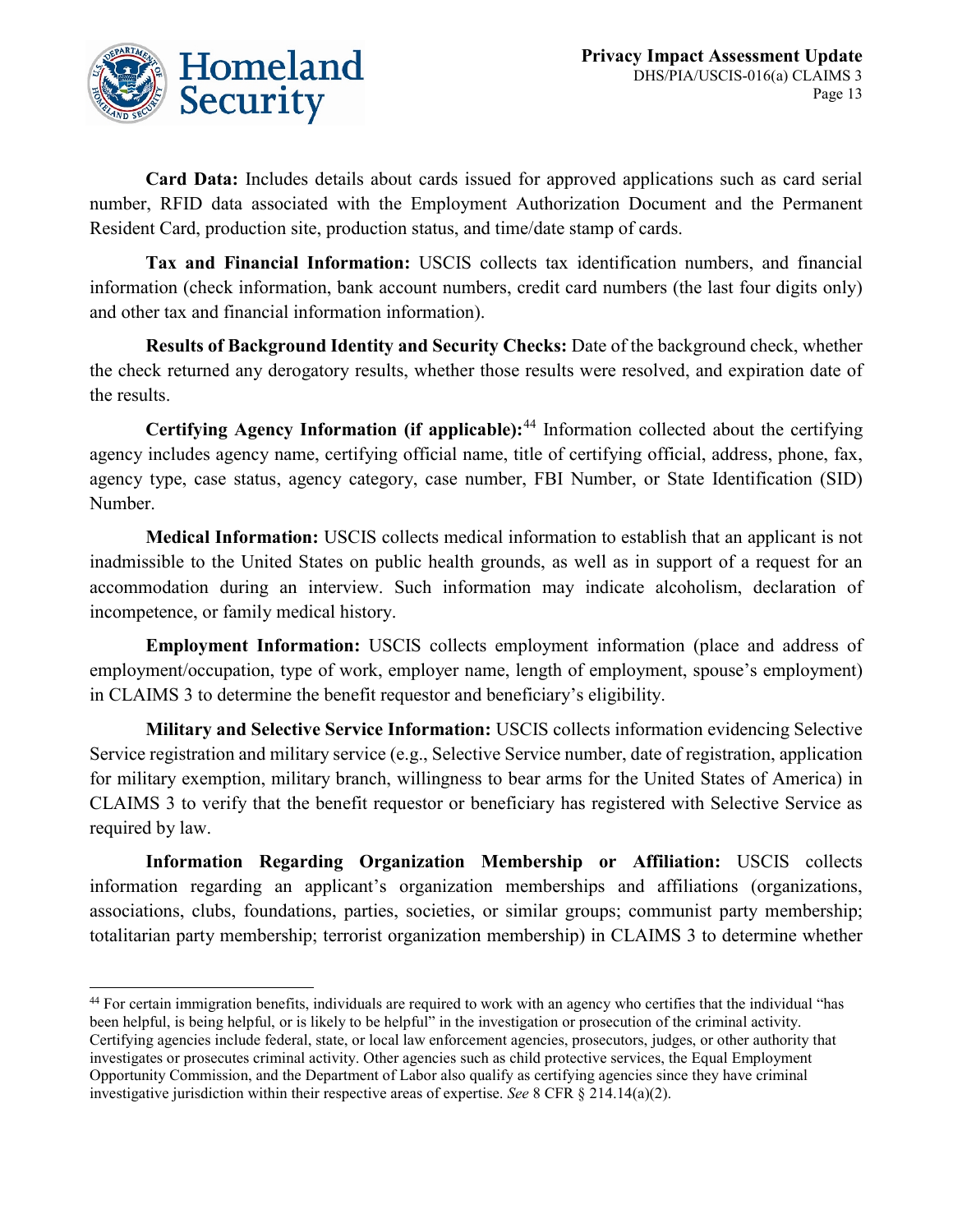

the applicant poses a security threat to the United States or individuals or has participated in activities that may disqualify him or her for a requested benefit.

**Criminal History or Involvement and Moral Character Issues:**[45](#page-14-0) USCIS collects information regarding an applicant's criminal history, involvement in criminal activities, and information regarding moral character in CLAIMS 3 to assess whether the applicant meets the standards contained in the INA.

**Case Processing Information:** USCIS records case processing information such as date USCIS received or filed benefit requests; benefit request status; location of record; other control number when applicable; fee receipt data; status of USCIS appointments and interviews; date of issuance of a notice, and whether the benefit request form was referred to FDNS for review.

**Final Decision:** Includes a notice to the benefit requestors, beneficiary, and/or the representative on record, approval/denial code, etc.

Many USCIS forms require the submission of supplemental forms to establish eligibility for the benefit. Examples of supplemental evidence may include, but is not limited to, marriage certificates, birth certificates, tax records, court records, appeals and motions, personal narratives, and affidavits and sworn statements (of benefit requestors and qualifying witnesses) including details of victimization, criminal records, and terrorist engagement. The supplemental information is stored in the A-File.

# **2.2 What are the sources of the information and how is the information collected for the project?**

Information within CLAIMS 3 is derived from the following sources: (1) benefit requestors, beneficiaries, accredited representatives, form preparers, and/or interpreters, (2) internal DHS systems, and (3) external systems.

Most of the information in CLAIMS 3 is derived from the data provided by the benefit requestor or beneficiary on the completed immigration form and documentation in support of his or her benefit request. CLAIMS 3 either automatically receives benefit request form information from an interconnected system or USCIS staff manually enter information submitted on the USCIS form into CLAIMS 3. Most background check results are also manually entered into CLAIMS 3. Certain background check results are uploaded into CLAIMS 3 in a semi-automated batch process. Please see the Appendices for a full list of immigration forms and background checks tracked in CLAIMS 3.

#### *USCIS Systems*

• CIS sends A-Number verification.

<span id="page-14-0"></span> <sup>45</sup> *See* INA §101(f), § [316\(e\),](http://www.uscis.gov/ilink/docView/SLB/HTML/SLB/0-0-0-1/0-0-0-29/0-0-0-9898.html) and [8 CFR](http://www.uscis.gov/ilink/docView/SLB/HTML/SLB/0-0-0-1/0-0-0-11261/0-0-0-30960/0-0-0-31086.html) § 316.10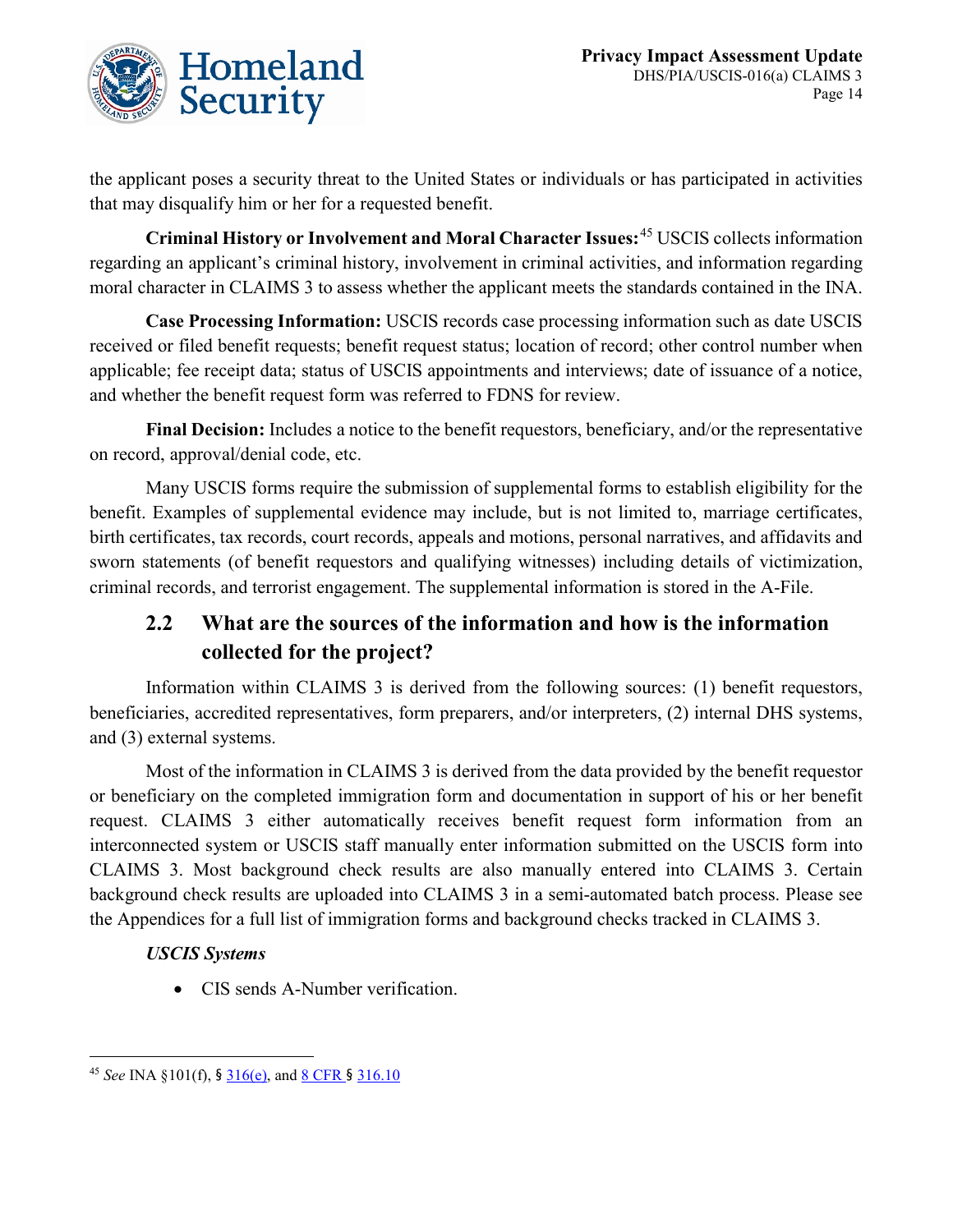

- Fingerprint Processing Mainframe (FD-258 MF), a module of CLAIMS 3 MF, sends fingerprint and name check results to CLAIMS 3.[46](#page-15-0)
- MFAS, a module of CLAIMS 3, sends Conditional Permanent Residency approval to CLAIMS 3.
- Private Attorney Maintenance System (PAMS), a module of Refugee, Asylum, and Parole System (RAPS), sends attorney data confirmation to CLAIMS 3.
- RAPS, sends applicant address changes and employment authorization to CLAIMS 3.<sup>[47](#page-15-1)</sup>
- CPMS sends name, receipt number, date of birth, A-Number, and SSN, if applicable.
- Integrated Card Production System sends the status of card production to CLAIMS 3.<sup>[48](#page-15-2)</sup>
- NFTS sends file location to CLAIMS 3.

#### *DHS Systems*

• ICE Student and Exchange Visitor Information System (SEVIS) sends SEVIS processing status from SEVIS to CLAIMS 3.[49](#page-15-3)

#### *External Systems*

- FBI/Central Records System and Universal Index sends name check results to FD-258, which then automatically sends information to CLAIMS 3.<sup>[50](#page-15-4)</sup>
- Department of Labor/Permanent Labor Certification (PERM) and iCERT provides CLAIMS 3 information regarding permanent and temporary labor certifications and nonimmigrant labor condition applications submitted by employers for Department of Labor approval.

<span id="page-15-0"></span> <sup>46</sup> FD-258 MF is a module of the USCIS MF application CLAIMS 3 MF. FD-258 MF maintains information on individual applicants' fingerprint status. FD-258 MF contains applicant information that was sent to the FBI, such as Name, Birth Date, and other biographical data, as well as Date Fingerprinted and Date Sent to FBI. It also contains other information received from the FBI such as FBI Process Date and FBI Search Result. *See* DHS/USCIS/PIA-033 Immigration Benefits Background Check Systems (IBBCS), *available at* [www.dhs.gov/privacy.](http://www.dhs.gov/privacy)

<span id="page-15-1"></span><sup>47</sup> *See* DHS/USCIS/PIA-027(b) Refugees, Asylum, and Parole System (RAPS) and the Asylum Pre-Screening System (APSS) Update, *available at* [www.dhs.gov/privacy.](http://www.dhs.gov/privacy)

<span id="page-15-2"></span><sup>48</sup> ICPS prepares, manages, and processes benefit card order requests from internal and external interfacing systems. *See* forthcoming Benefit Decision and Output PIA, *available at* [www.dhs.gov/privacy.](http://www.dhs.gov/privacy)

<span id="page-15-3"></span><sup>49</sup> SEVIS is an ICE Internet-based application for electronically tracking and reporting on foreign students, Exchange Visitors (EV), and their dependents in the United States. SEVIS enables schools and program sponsors to transmit data electronically to the DHS and the Department of State (DOS) throughout a students or EV's program in the United States. *See* DHS/ICE/PIA-001(a) Student and Exchange Visitor Information System II (SEVIS), *available at* [www.dhs.gov/privacy.](http://www.dhs.gov/privacy)

<span id="page-15-4"></span><sup>50</sup> DOJ/FBI-002 Central Records System, 66 FR 29994 (June 4, 2001).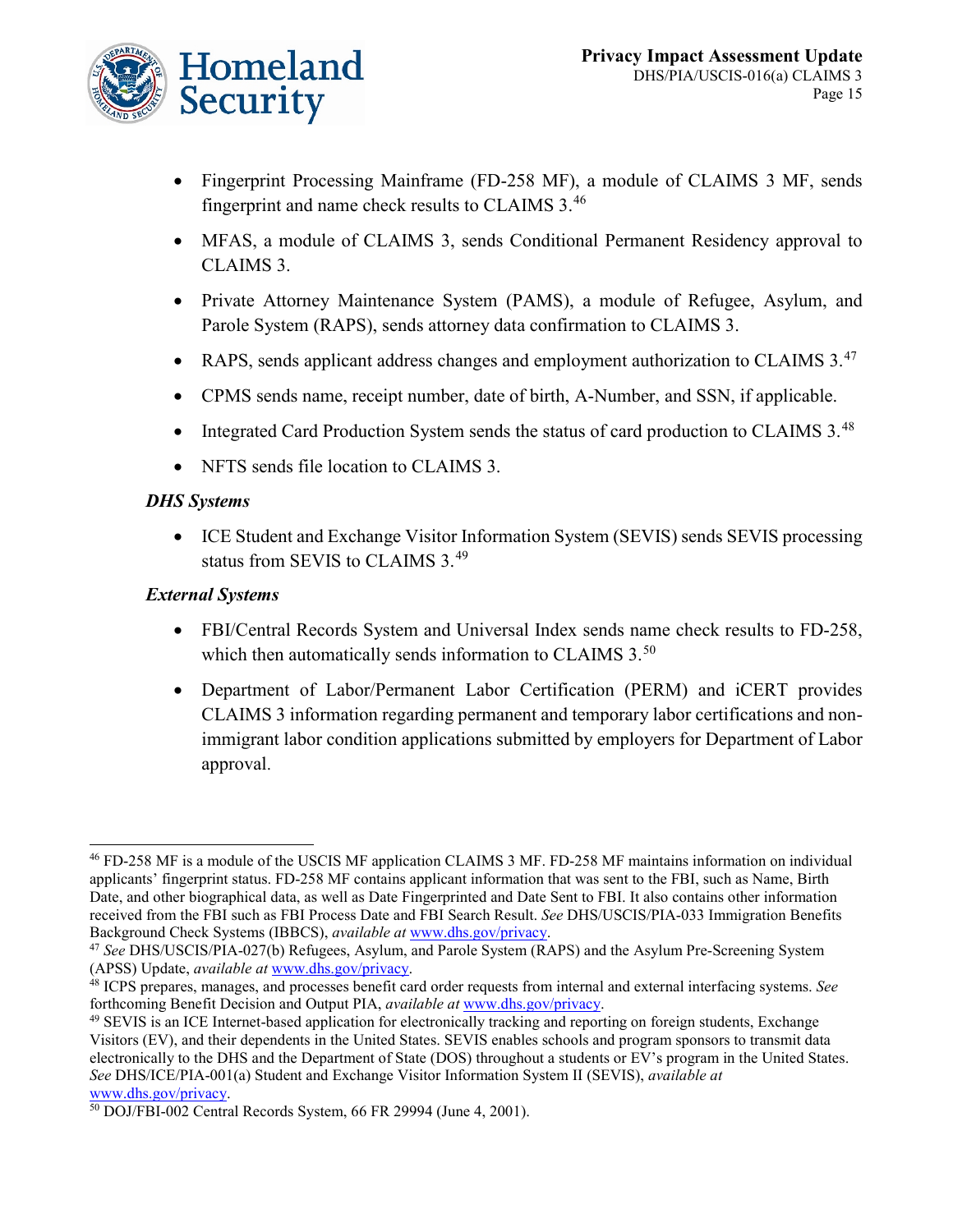

# **2.3 Does the project use information from commercial sources or publicly available data? If so, explain why and how this information is used.**

No.

### **2.4 Discuss how accuracy of the data is ensured.**

USCIS collects information primarily from the benefit requestor or beneficiary or his or her representative. CLAIMS 3 also receives information from USCIS, DHS, and external government systems. CLAIMS 3 helps validate data entry through program coding to mitigate or prevent inconsistencies in applicant data and in decision processing entries (e.g., the system rejects 00/00/00 birthdates).

Data is entered into CLAIMS 3 automatically and manually. Almost all information is input into CLAIMS 3 automatically except:

- USCIS staff may manually enter information submitted on a USCIS benefit request form into CLAIMS 3 (during the initial intake process); and
- USCIS manually enters background and security check results into CLAIMS 3 with the exception of the results of FBI fingerprint checks.

For manually entered data, all USCIS data entry personnel are provided with the opportunity to review and edit information prior to and after its submission. USCIS personnel verify the accuracy by comparing information provided by the individual with information contained in the individual's A-File and from federal law enforcement systems. USCIS also verifies data accuracy with the benefit requestor or beneficiary during the interview process. USCIS personnel can correct and edit inaccuracies at any stage of the process.

### **2.5 Privacy Impact Analysis: Related to Characterization of the Information**

**Privacy Risk:** There is a risk of inaccurate data due to manual data entry throughout the adjudication process.

**Mitigation:** USCIS partially mitigates this risk through training, supervisor reviews, and ongoing quality assurance reviews. To establish and maintain quality and consistency in processing benefit request forms, all supervisors must ensure that all employees under their supervision involved in the processing of benefit request forms, including the Quality Assurance Reviewer, have been trained on these procedures. USCIS personnel and contractors who process benefit request forms are required to be recertified every two years by receiving on-the-job training.<sup>[51](#page-16-0)</sup>

<span id="page-16-0"></span><sup>&</sup>lt;sup>51</sup> All immigration officers are required to take BASIC training, where human factors are involved, and demonstrates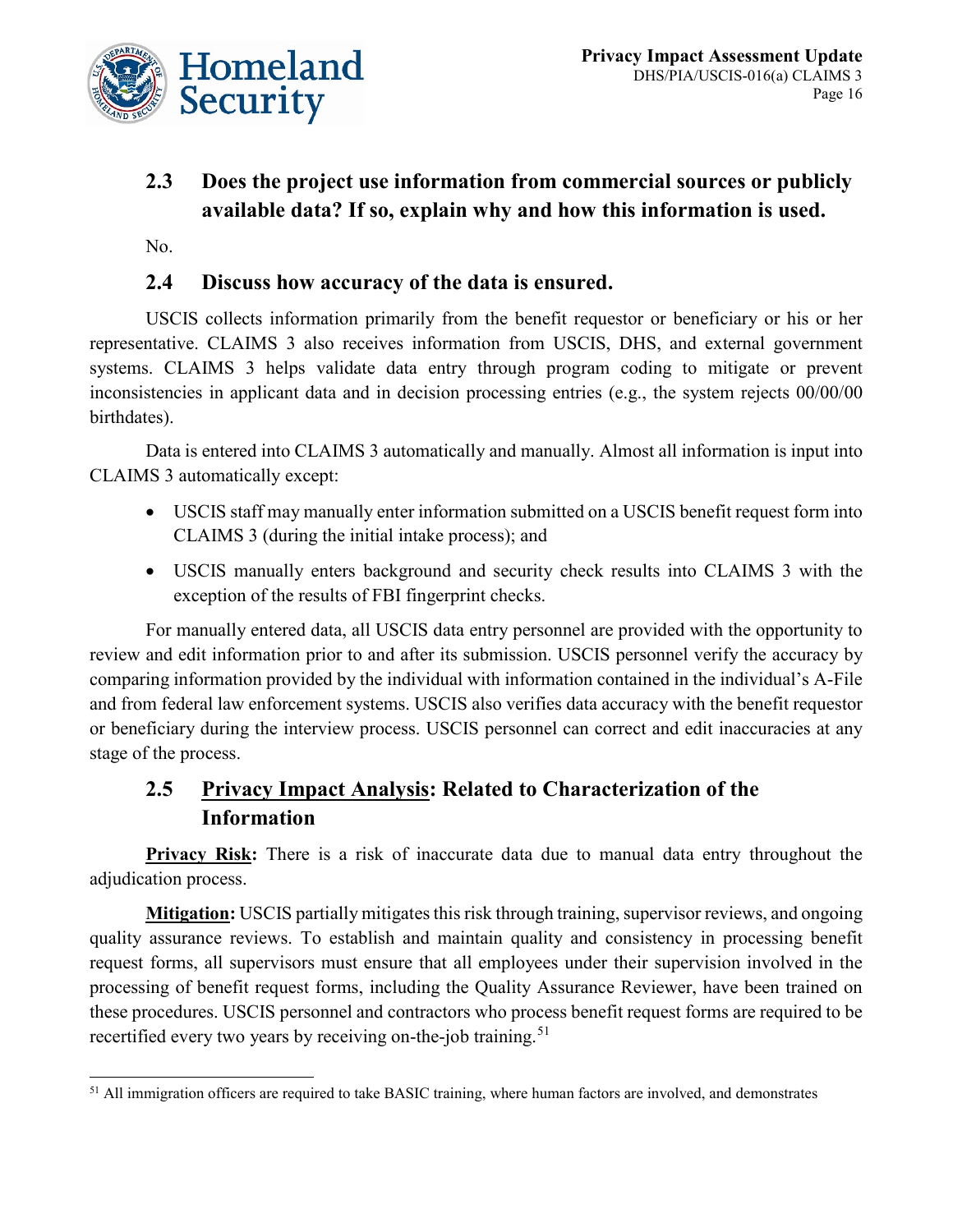

USCIS requires supervisory reviews to be conducted by a Supervisory Immigration Services Officer (SISO), or by an Immigration Services Officer II or higher who possesses sufficient technical skills and significant experience in the adjudication of benefit request forms and was not involved in the adjudication of the case. USCIS policy requires the reviewing officer to attend and complete all required trainings.

The SISO either concurs with the officer's recommendation or notes the reason(s) for nonconcurrence within the Adjudication Processing Worksheet, and returns the file to the adjudicating officer for appropriate action.

During the Quality Assurance Reviews, individual case files are randomly selected and reviewed by a team of experienced adjudicators. Reviewers use a checklist to assess and record the quality of each case.

USCIS is working to automate the process and remove the opportunity for human error. In addition, CLAIMS 3 and its associated systems ensure data accuracy through program coding to mitigate or prevent inconsistencies in data and in decision processing entries by employee training. Finally during the interview, the benefit requestor or beneficiary is able to confirm data and update information as necessary.

**Privacy Risk:** There is a risk of over-collection of information for making a benefit determination.

**Mitigation:** The USCIS Office of Privacy reviews each immigration form during the form development process and/or promulgation process to ensure that only the minimum amount of information is collected to determine benefit eligibility. Furthermore, all data elements collected are negotiated with and approved by OMB during PRA collection review.

USCIS designed CLAIMS 3 specifically to collect and store only the information that is necessary to adjudicate the benefit request forms processed by USCIS. USCIS requires the information collected and stored in CLAIMS 3 to establish the identity of the benefit requestor or beneficiary and to process the benefit request to determine benefit eligibility.

**Privacy Risk:** There is a risk that information in CLAIMS 3 is replicated and shared via eCISCOR and therefore may be inaccurate.

**Mitigation:** This risk cannot be mitigated. USCIS uses eCISCOR to share CLAIMS 3 information more efficiently with other USCIS systems for interoperability purposes. If constant queries were performed against CLAIMS 3, which is a live transaction system designed to perform real-time daily tasks for USCIS customers, the primary source system functionality would significantly decrease.

unsurpassable standards of professionalism and ethical conduct. The BASIC curriculum covers public service, immigration law, customer service, fraud and national security, and other topics to ready new immigration officers for the task of ensuring the right benefit to the right person at the right time.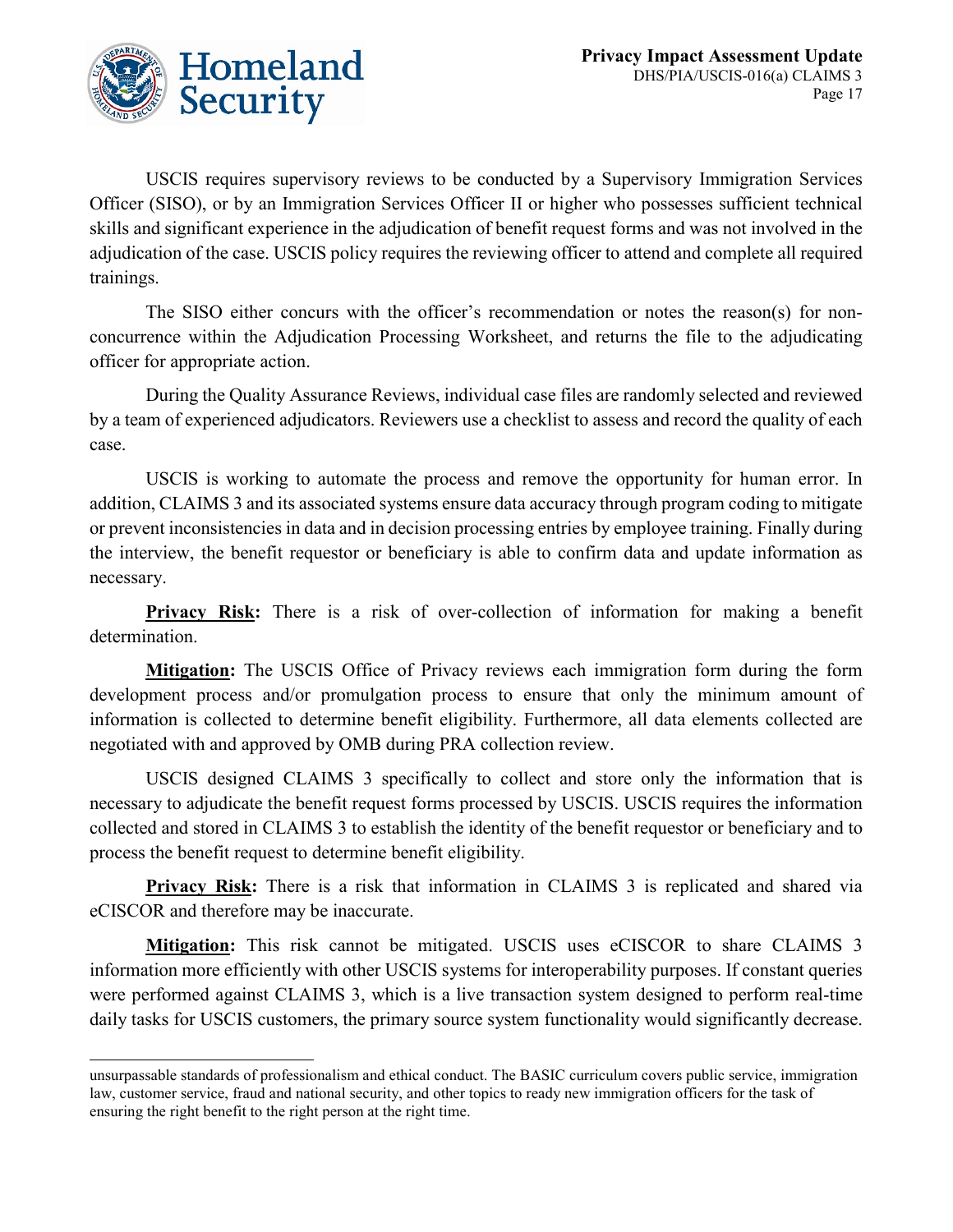

The CLAIMS 3 system lag would cause considerable mission disruption. Therefore, USCIS relies on the eCISCOR system to perform queries. To mitigate the risk of inaccurate data within eCISCOR, eCISCOR refreshes from CLAIMS 3 and other source systems on a daily basis (generally overnight). A daily refresh is the most frequent timeframe for refresh that USCIS can implement without impacting the functionality of the live transaction source systems.

# **Section 3.0 Uses of the Information**

The following questions require a clear description of the project's use of information.

### **3.1 Describe how and why the project uses the information.**

USCIS uses CLAIMS 3 and its associated systems to support and manage the administration and adjudication of certain benefit requests. Specific uses of CLAIMS 3 and the information it contains include:

- Identify missing information and make requests for additional information;
- Provide a repository of data to assist with future immigration benefit requests;
- Schedule interview and biometrics appointments;
- Facilitate and maintain security screening check results to determine suitability for immigration benefits using criminal, immigration, or terrorism-related history;
- Generate and issue notices;
- Provide data necessary to assist in the determination of immigration and employment status to support the Verification Program;
- Manage adjudicative workflow;
- Share information with internal and external partners for mission-related activities; and,
- Generate reports.

# **3.2 Does the project use technology to conduct electronic searches, queries, or analyses in an electronic database to discover or locate a predictive pattern or an anomaly? If so, state how DHS plans to use such results.**

No.

### **3.3 Are there other components with assigned roles and responsibilities within the system?**

Yes. DHS Components have read-only access to CLAIMS 3 to perform mission requirements.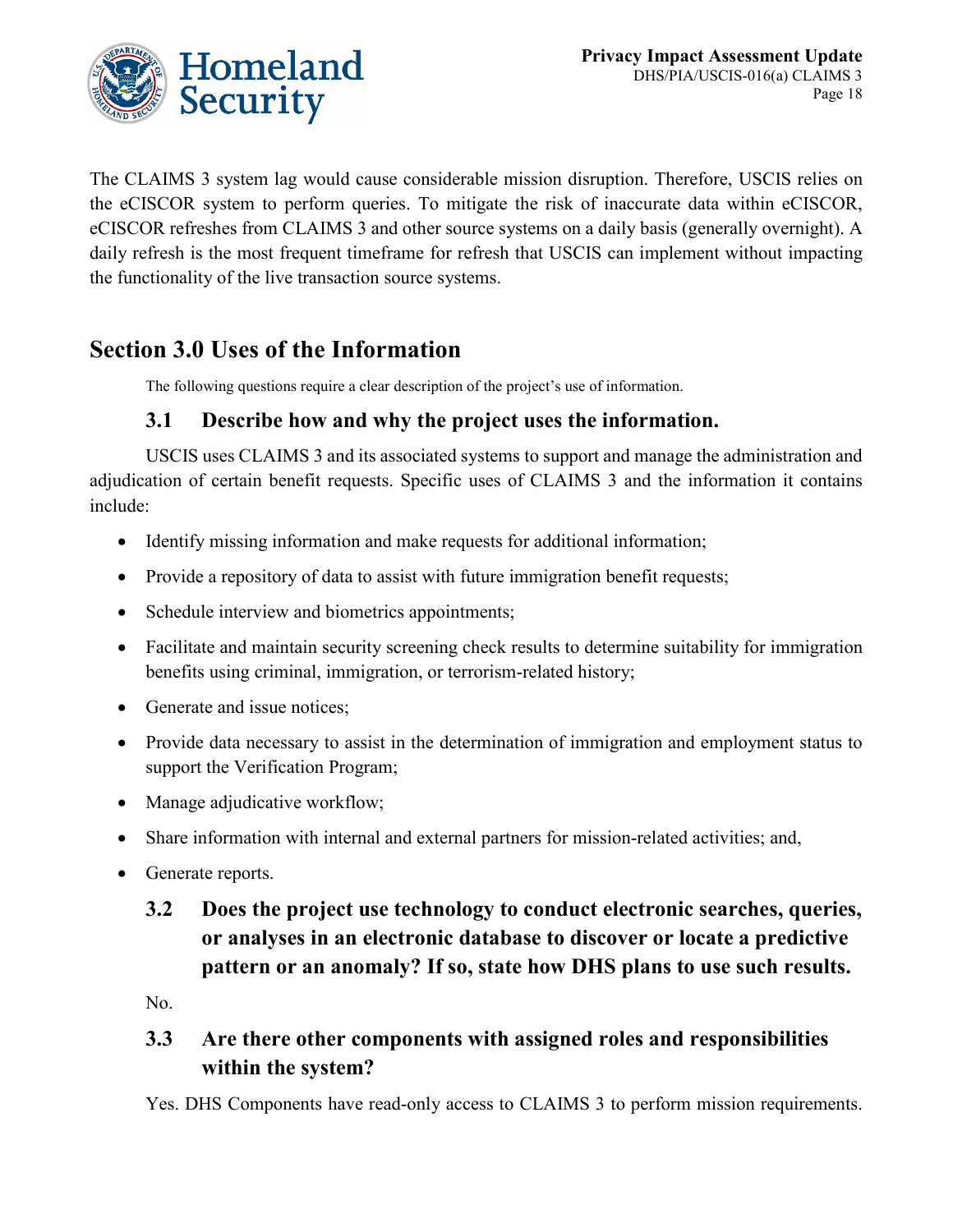

CBP uses CLAIMS 3 border enforcement purposes. ICE uses CLAIMS 3 for immigration investigation purposes. Intelligence and Analysis (I&A) analysts may access CLAIMS 3 for national security purposes. The Citizenship and Immigration Services Ombudsman's Office uses CLAIMS 3 for its USCIS oversight responsibilities.

### **3.4 Privacy Impact Analysis: Related to the Uses of Information**

**Privacy Risk:** There is a risk that authorized users could use the data for purposes inconsistent with the original collection.

**Mitigation:** To ensure the information is used consistently with the purposes of the original collection, USCIS administrators monitor internal and external user logs to ensure users are only accessing information related to their job functions. Prior to accessing CLAIMS 3, each user must sign a user access agreement that outlines the appropriate rules of behavior tailored to CLAIMS 3. USCIS implements disciplinary rules as a means to govern the use of the system. USCIS reminds employees accessing the system that the system may be monitored for improper use and illicit activity, and the penalties for non-compliance, through a warning banner that reiterates the appropriate uses of the system. All user actions are tracked via audit logs to identify audit information by user identification, network terminal identification, date, time, and data accessed. This acts as a deterrent to unauthorized activity. Additionally, all USCIS employees are required to complete role-based and adjudicator training prior to accessing CLAIMS 3.

**Privacy Risk:** There is a risk that unauthorized users may gain access to CLAIMS 3.

**Mitigation:** All records are protected from unauthorized access through appropriate administrative, physical, and technical safeguards such as restricting access to authorized personnel who have a need-to-know. CLAIMS 3 is a web-based application that is only available through the DHS USCIS network. Access to CLAIMS 3 is granted to only a limited number of users for mission-related purposes. Access is granted based on the user's job function (i.e., receipting, clerk, adjudicator) and physical location (i.e., Vermont, Texas, Nebraska, California, Virginia, or field offices). CLAIMS 3 users must have access to the USCIS network and have USCIS credentials.

Authorized employees must use their issued credentials, also known as PIV cards, to access CLAIMS 3. Employees, who do not require access to CLAIMS 3, will not be able to access CLAIMS 3 with their PIV card. Access to the system via PIV card is consistent with the National Institute of Standards and Technology 800-63 Level 4-assurance of the user's identity.<sup>[52](#page-19-0)</sup> Finally, USCIS deploys user logs to ensure users are only accessing information related to their job functions.

<span id="page-19-0"></span> <sup>52</sup> *See* NIST Special Publication (SP) 800-63-2, Electronic Authentication Guideline, dated August 2013, *available at*  [http://csrc.nist.gov/publications/nistpubs/800-63-1/SP-800-63-1.pdf.](http://csrc.nist.gov/publications/nistpubs/800-63-1/SP-800-63-1.pdf)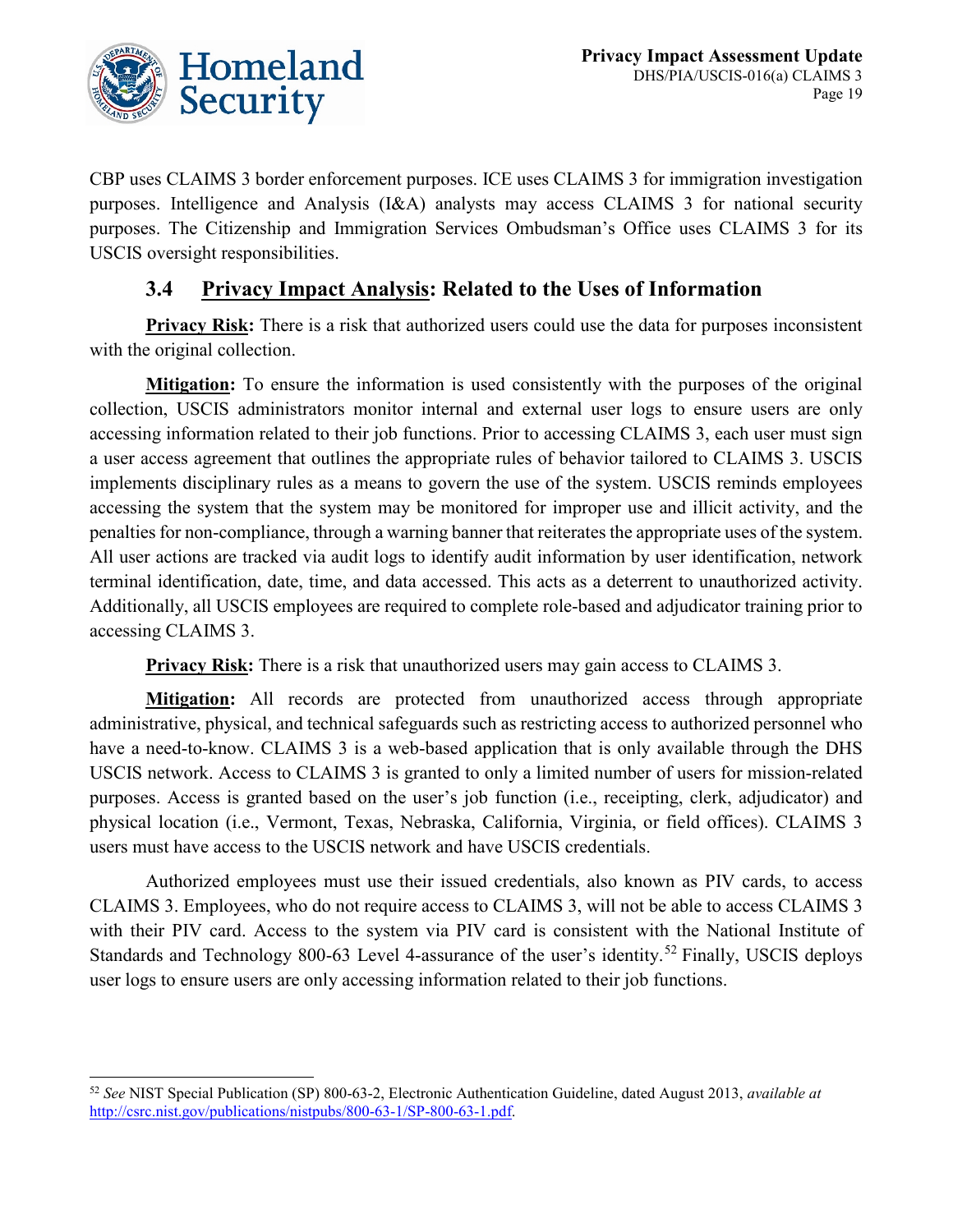

# **Section 4.0 Notice**

The following questions seek information about the project's notice to the individual about the information collected, the right to consent to uses of said information, and the right to decline to provide information.

# **4.1 How does the project provide individuals notice prior to the collection of information? If notice is not provided, explain why not.**

Each benefit request form contains a Privacy Act Statement that provides notice to individuals about the collection, USCIS's authority to collect information, the purposes of data collection, routine uses of the information, and the consequences of declining to provide the requested information to USCIS. The forms also contain a provision by which an applicant authorizes USCIS to release any information received from the benefit requestor or beneficiary as needed to determine eligibility for benefits. Additionally, individuals receive general notice through this PIA, DHS/USCIS/ICE/CBP-001 Alien File, Index, and National File Tracking SORN, DHS/USCIS-002 Background Check Service SORN, and the DHS/USCIS-007 Benefits Information System SORN.

### **4.2 What opportunities are available for individuals to consent to uses, decline to provide information, or opt out of the project?**

By submitting benefit request forms to USCIS, applicants have consented to USCIS use of the information submitted for adjudication purposes. Applicants who apply for USCIS benefits have an opportunity and ability to decline to provide information. USCIS benefit applications require the applicant to provide biographic and/or biometric information. This information is critical in making an informed adjudication decision to grant or deny a USCIS benefit. Failure to submit such information may prohibit USCIS from processing and properly adjudicating the application and thus precludes the applicant from receiving the benefit.

### **4.3 Privacy Impact Analysis: Related to Notice**

There is no privacy risk associated with notice because all information is provided voluntarily and USCIS provides notice to individuals through a Privacy Act Statement, this PIA, and the associated SORNs.

# **Section 5.0 Data Retention by the project**

The following questions are intended to outline how long the project retains the information after the initial collection.

### **5.1 Explain how long and for what reason the information is retained.**

USCIS is working with NARA to update and consolidate the current retention schedules: N1- 563-04-03 and N1-566-08-12. Under the proposed update retention schedule for CLAIMS 3, the system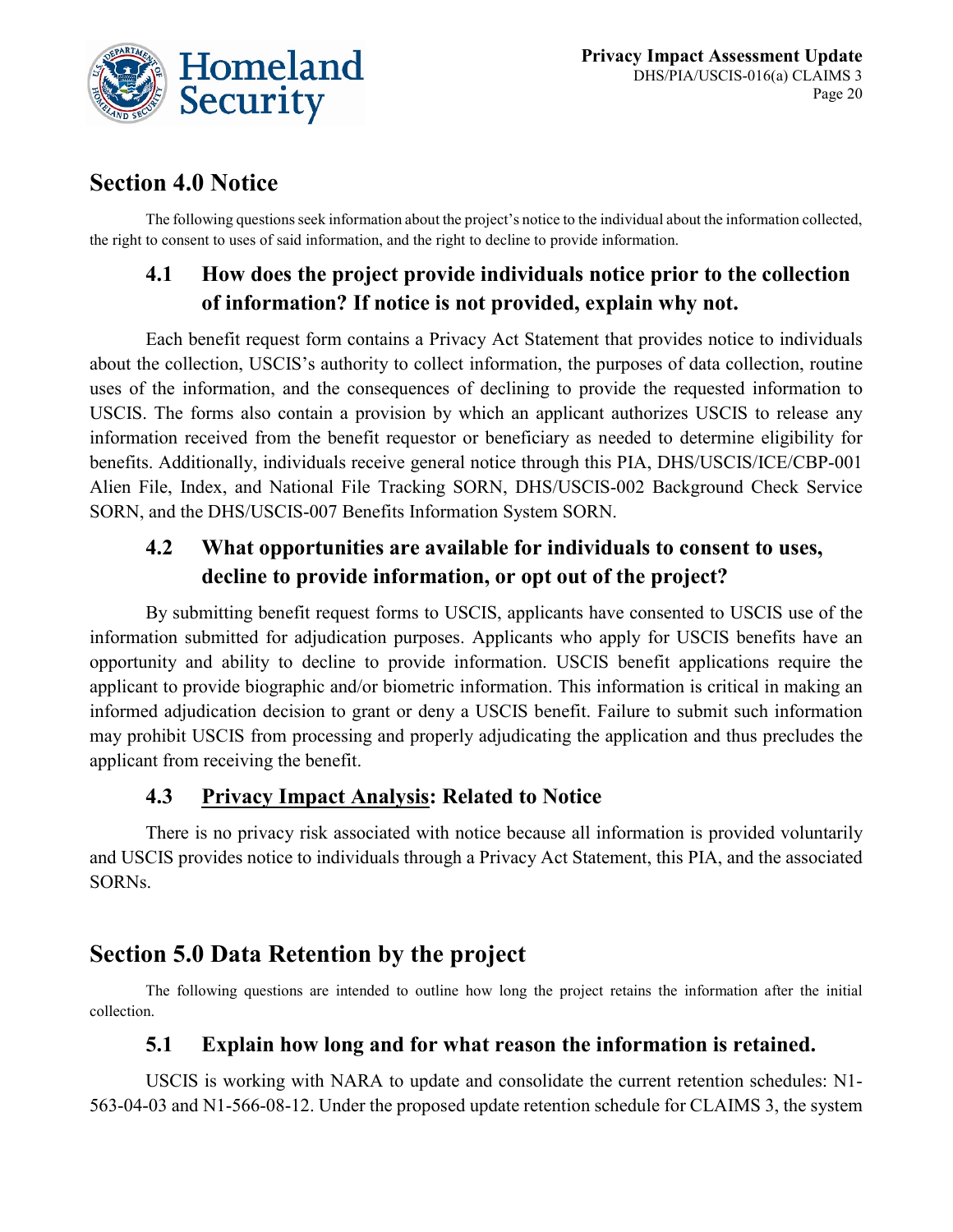

will retain records 50 years from the date of the last completed action. This retention schedule allows USCIS to address any follow-up inquiries or requests related to the application, including inquiries related to security and FOIA/PA matters.

### **5.2 Privacy Impact Analysis: Related to Retention**

**Privacy Risk:** USCIS's extension of the retention period from 15 years to 50 years creates a risk of retaining the data for longer than necessary, which may lead to stale or inaccurate data.

**Mitigation:** USCIS retains CLAIMS 3 data to maintain a complete and accurate history of an individual's immigration interaction with USCIS for future benefit requests. This expanded retention schedule allows USCIS to address any follow-up inquiries or requests related to the application, including inquiries related to law enforcement, public safety, national security, and to FOIA/PA matters. Expanding the records retentions schedule allows for USCIS to provide as much information as permitted to the individual regarding his or her immigration history.

The purpose of maintaining the information in CLAIMS 3 for such a long retention period is to provide a complete history of an individual's immigration benefit history with USCIS. USCIS continues to update CLAIMS 3 as individuals continue to file immigration benefits with the agency – ensuring that the information is accurate and complete while maintaining a historical record of interactions with USCIS and benefit status changes.

# **Section 6.0 Information Sharing**

The following questions are intended to describe the scope of the project information sharing external to the Department. External sharing encompasses sharing with other federal, state and local government, and private sector entities.

# **6.1 Is information shared outside of DHS as part of the normal agency operations? If so, identify the organization(s) and how the information is accessed and how it is to be used.**

USCIS shares information from CLAIMS 3 with other federal agencies for the purpose of processing applications or petitions for benefits under the INA. USCIS may also share information with federal, state, local, and foreign government agencies and authorized organizations in accordance with approved routine uses, as described in the associated published system of records notices.

#### *Department of State (DOS)*

USCIS and DOS are partners in the processing of immigration benefit cases.<sup>[53](#page-21-0)</sup> DOS has readonly access to a subset of CLAIMS 3 data. Access to CLAIMS 3 provides DOS consular officers with

<span id="page-21-0"></span> <sup>53</sup> *Memorandum of Agreement between the Department of State and the Department of Homeland Security regarding the*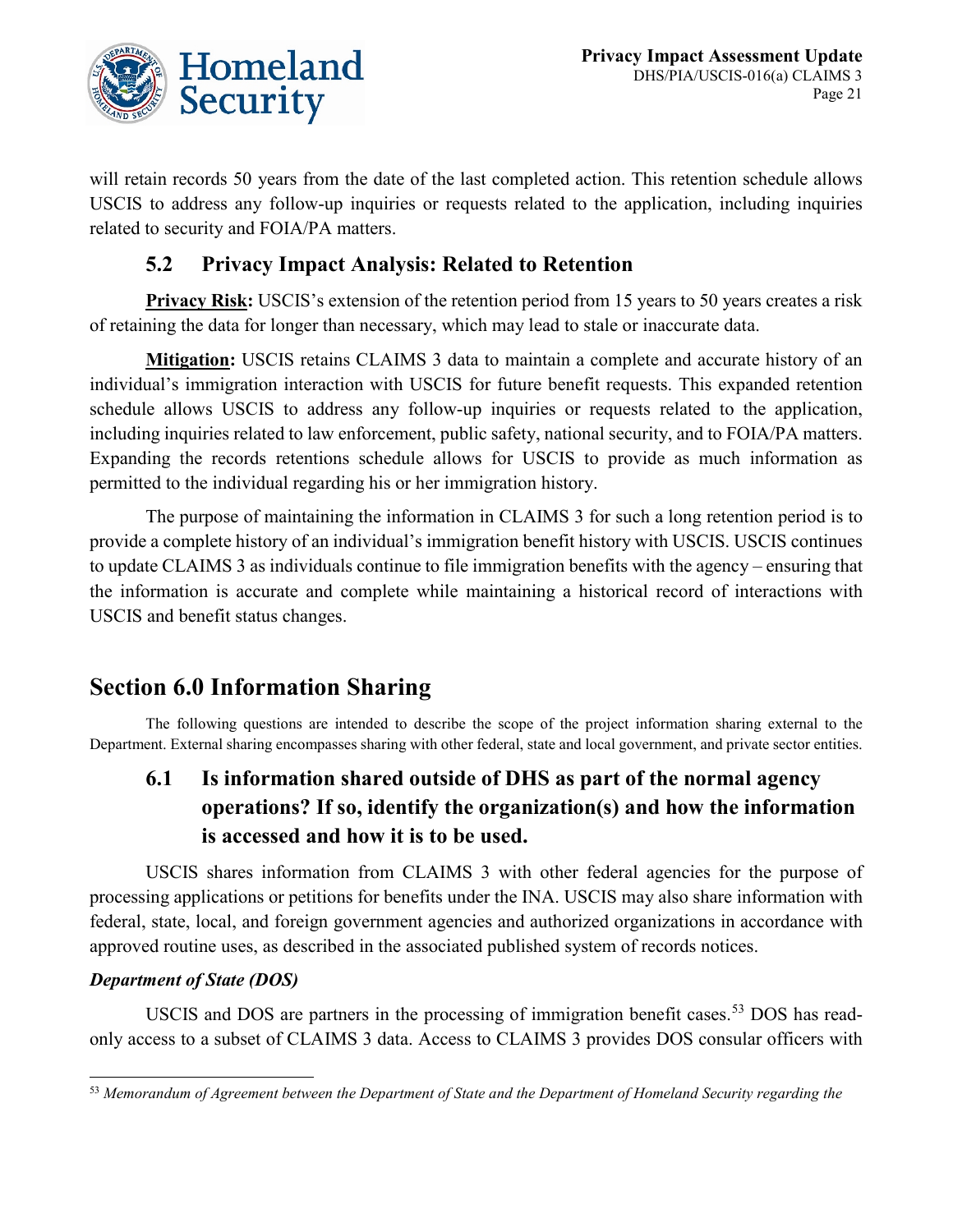

information on USCIS adjudications of benefits and other decisions relating to non-immigrant and immigrant visas and naturalization cases. This includes data on pending benefit request forms, as well as historical information. This data sharing arrangement allows USCIS and DHS to increase processing efficiency and maintain a comprehensive picture of a benefit requestors' status from visa application to naturalization. It will reduce the likelihood that an individual or group might obtain an immigration benefit under the INA through fraud or error.

#### *Department of Labor (DOL)*

USCIS is responsible for determining if a foreign national sought by an employer to work on a temporary or permanent basis in the United States has the necessary qualifications and meets the requirements for the immigration classification. For most employment-based categories (non-immigrant and immigrant) there is a labor component that must be satisfied by employers before they may hire a foreign worker.[54](#page-22-0) DOL is responsible for enforcement of labor certification violations and violations of U.S. labor laws. DOL has the ability to sanction employers that fail to comply with those laws and DHS has the authority to bar employers form seeking to bring additional foreign laborers to the United States if they have been found to be violators by DOL. To determine employer violations, DOL reviews what employers are actually doing once the foreign worker is employed versus what they promised to do/or claimed they did at the certification/petition stage.

USCIS provides DOL access to the Person Centric Query System (PCQS)<sup>[55](#page-22-1)</sup> to view, on a readonly basis, data drawn from CLAIMS 3 that contain employment-based non-immigrant and immigrant petition data and DOL will provide USCIS data from its Permanent Labor Certification (PERM) system and iCERT system from the permanent and temporary labor certifications and non-immigrant labor condition applications submitted by employers for DOL approval.

#### *Selective Service System (SSS)*

The SSS is an independent federal agency that is responsible for ensuring emergency military manpower needs pursuant to the Military Selective Service Act.<sup>[56](#page-22-2)</sup> USCIS provides immigrant adjustment of status and visa information on aliens subject to military conscription to SSS. SSS does not have a direct access with the CLAIMS 3 system. On a monthly basis, CLAIMS 3 provides SSS with a manually-

<span id="page-22-2"></span><sup>56</sup> 50 U.S.C. App. 451 *et seq*.

*sharing of visa and passport records and immigration and naturalization and citizenship records, signed November 18, 2008.*

<span id="page-22-0"></span> $54$  This is done through filing of a labor certification (nonimmigrant and immigrant petitions) or a labor condition application (LCA) (nonimmigrant) with DOL. Before employers can import foreign labor they must agree to comply with certain U.S. laws re: paying the prevailing wage, complying with required working conditions, testing the labor market for U.S. workers, etc.

<span id="page-22-1"></span><sup>55</sup> *See* DHS/USCIS/PIA-010 - Person Centric Query Service*, available at www.dhs.gov/privacy.*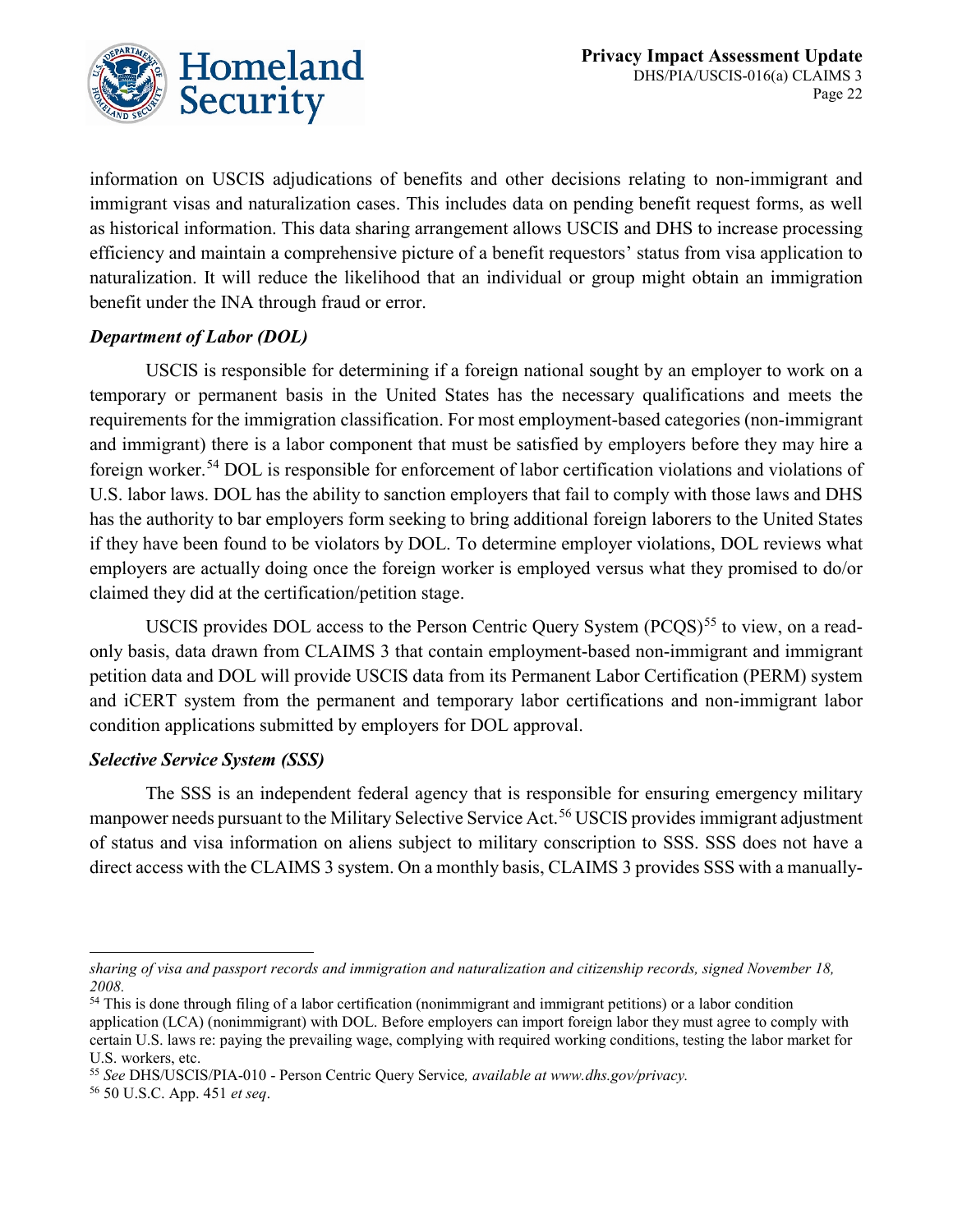

extracted file of adjustment of status and immigrant visa information for eligible aliens. This file is sent via encrypted email from USCIS to SSS. No data is sent from the SSS to USCIS/CLAIMS 3.

#### *Social Security Administration (SSA)*

USCIS, DOS, and the SSA currently have a Memorandum of Understanding (MOU) in place that covers the process in which SSA works with USCIS to issue SSNs and Social Security cards for immigrants through a process called Enumeration at Entry  $(BAE)$ .<sup>[57](#page-23-0)</sup> As part of the DOS immigrant visa application process, immigrants outside the United States have the option to apply for an SSN card at the same time they apply for an immigrant visa. Once DOS approves their visa application and DHS admits them into the United States for permanent residence, SSA automatically issues the SSN card. USCIS electronically transmits to SSA enumeration data for resident aliens with employment authorization who request a SSN or replacement Social Security card. This process will allow USCIS benefit seekers to request a SSN or replacement card as part of the USCIS benefit process.

### **6.2 Describe how the external sharing noted in 6.1 is compatible with the SORN noted in 1.2.**

#### *DOS*

Sharing USCIS data with DOS is compatible with the purpose of the system because the DOS mission, like USCIS, includes ensuring lawful visits and immigration to the United States as dictated by the INA. Routine Use I of the BIS SORN permits USCIS to share information with the DOS for the purpose of assisting in the processing of benefit requests under the INA, and all other immigration and nationality laws including treaties and reciprocal agreements.

#### *DOL*

Sharing USCIS data with DOL is compatible with the purpose of the system because the respective missions are responsible for administering and enforcing the INA and other relevant immigration laws. Routine Use X of the BIS SORN permits USCIS to share information with the DOL of enforcing labor certification violations and violations of U.S. labor laws.

#### *SSS*

Sharing USCIS data with SSS is compatible with the purpose of the system because Section 453(a) of the Military Selective Service Act requires every male citizen of the United States, and every other male person residing in the United States, who is between the ages of 18 and 26, to present his self for and submit to registration. Routine Use Q of the BIS SORN permits USCIS to share information

<span id="page-23-0"></span> <sup>57</sup> *Memorandum of Understanding between Social Security Administration and Immigration and Naturalization Service* (MOU), dated December 18, 2000. The party noted as the Immigration and Naturalization Service is now known as U.S. Citizenship and Immigration Services (USCIS). Provisions included in and addressed by the MOU are still applicable today.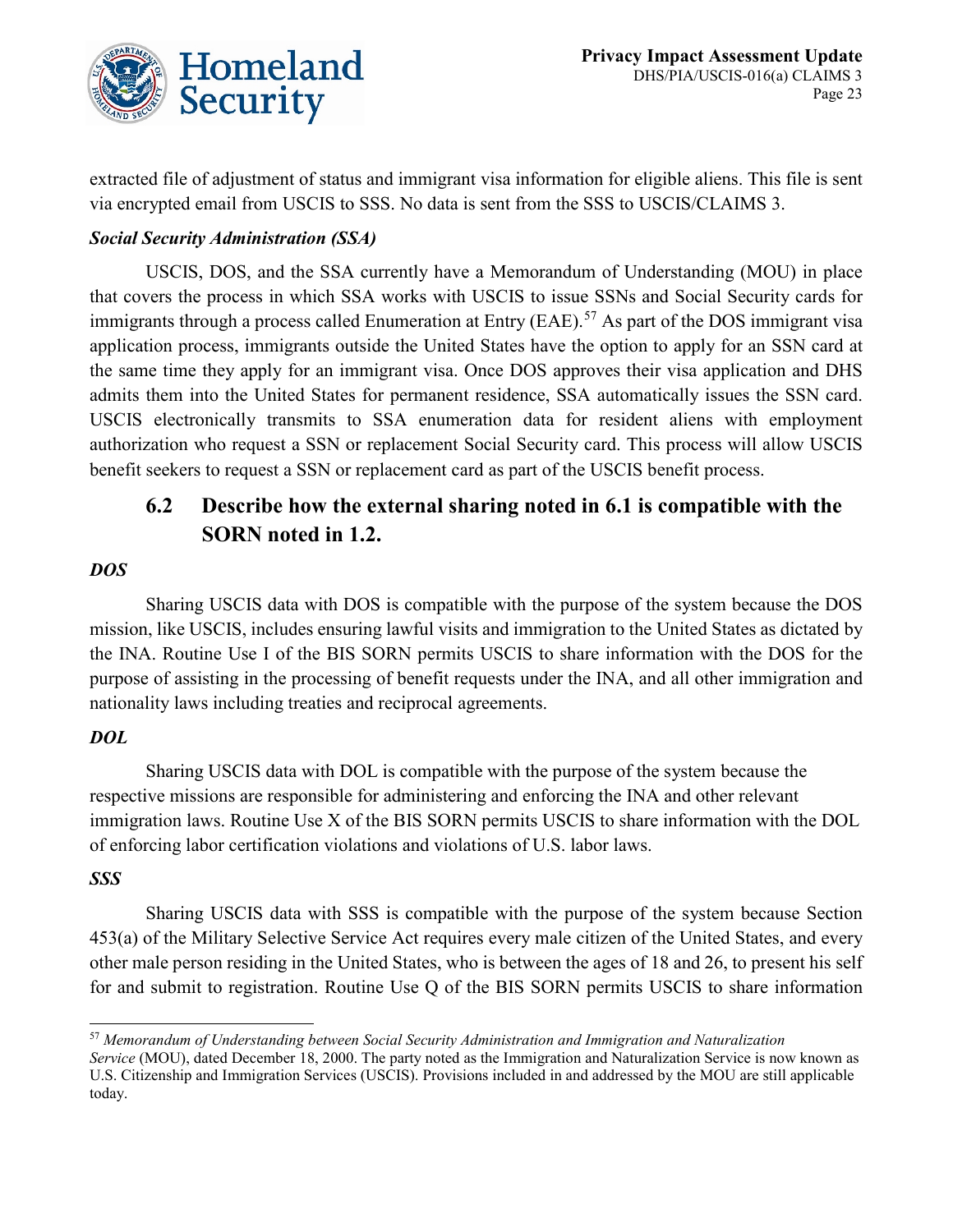

with SSS to verify or ascertain the citizenship or immigration status of any individual within the jurisdiction of the agency for any purpose authorized by law.

#### *SSA*

Sharing USCIS data with SSA is compatible with the purpose of the system because Sections 205(b)(2) of the Social Security Act, as amended, authorizes SSA to issue a Social Security card to aliens at the time of their lawful admission to the United States. Routine Use R of the BIS SORN permits USCIS to share information with the SSA for the purpose of issuing a Social Security number and card to an alien who has made a request for a Social Security number as part of the immigration process and in accordance with any related agreements in effect between the SSA, the DHS and the DOL entered into pursuant to 20 CFR 422.103(b)(3); 422.103(c); and 422.106(a), or other relevant laws and regulations.

#### **6.3 Does the project place limitations on re-dissemination?**

Yes. DHS or USCIS enters into Memoranda of Understanding/Agreement (MOU/A) with external organizations prior to the systematic sharing of information. When sharing information with parties outside of DHS, the same specifications related to security and safeguarding of privacy-sensitive information that are in place for USCIS and DHS are applied to the outside entity. The agreements between DHS and external entities (e.g., DOL, DOS, SSS, and SSA) fully outline responsibilities of the parties, security standards, and limits of use of the information, including re-dissemination, prior to information sharing. Access to records is governed by need-to-know criteria that demand the receiving entity demonstrate the mission-related need for the data before access is granted. In the terms of a negotiated agreement or the language of an authorization providing information to an external agency, USCIS includes justification for collecting the data, and an acknowledgement that the receiving agency will not share the information without USCIS or DHS's permission, as applicable.

### **6.4 Describe how the project maintains a record of any disclosures outside of the Department.**

USCIS keeps an electronic record of all CLAIMS 3 records sent to non-DHS partners. Furthermore, USCIS updates individual CLAIMS 3 case records to reflect that a specific check has been completed.

### **6.5 Privacy Impact Analysis: Related to Information Sharing**

**Privacy Risk:** There is a risk that data shared by USCIS with external partners will be used beyond the original purpose of collection (immigration benefits).

**Mitigation:** USCIS is careful to share data with external agencies that have a need to know and put the information to a use that is compatible with USCIS SORNs. USCIS documents these safeguards in MOU/MOA with the external partners. All prospective information handlers must be authorized to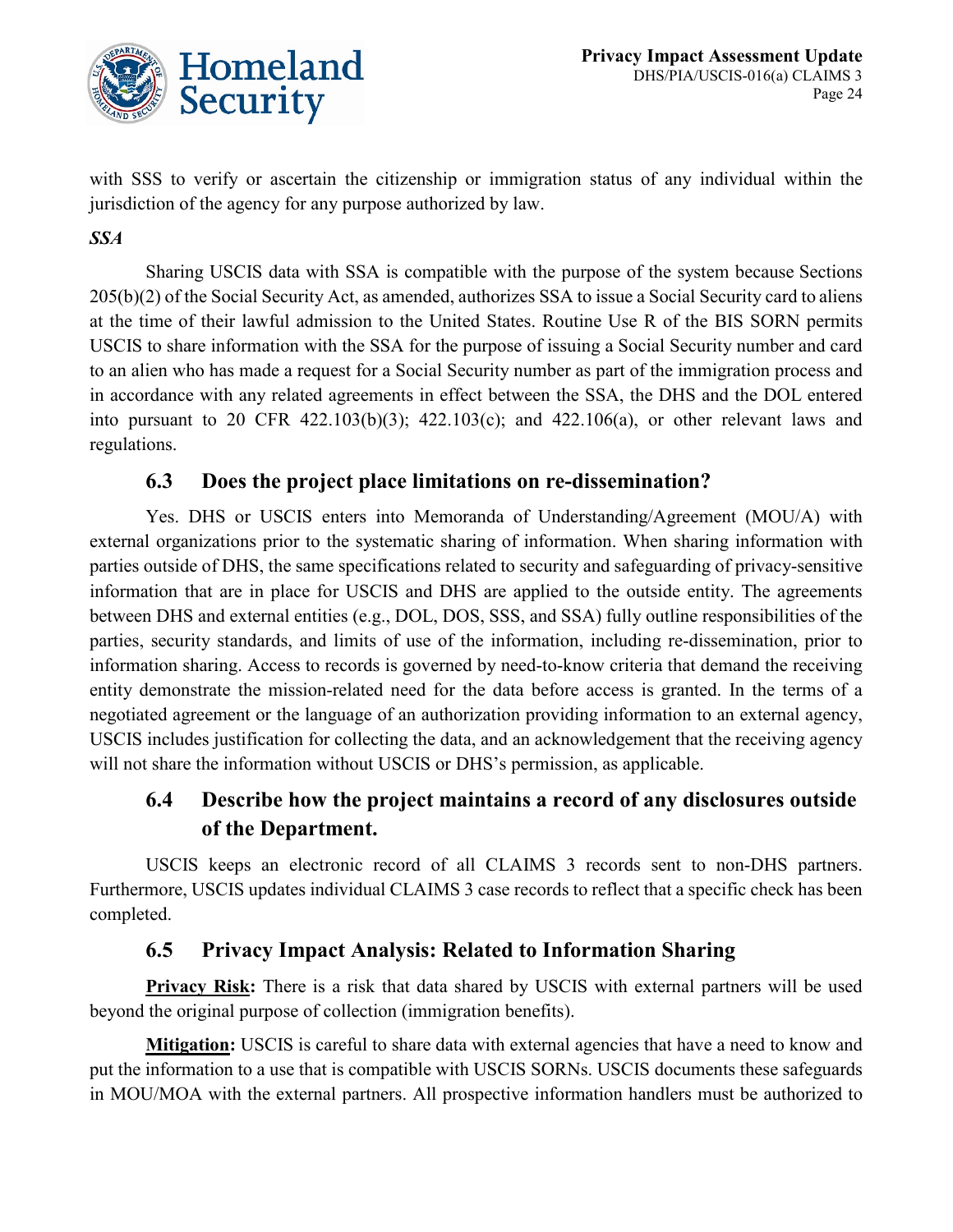

access the information. This mitigates the risk of unauthorized disclosure by requiring a trained employee with access to the information to review the information before sharing the information with an external agency.

**Privacy Risk:** There is a risk that USCIS may disclose protected information inconsistent with the confidentiality requirements of 8 U.S.C. § 1367.

**Mitigation:** DHS employees are aware of the importance of safeguarding information protected by 8 U.S.C. § 1367. In addition, DHS issued a new Management Directive and Instruction to remind all DHS officers and employees they are generally prohibited from permitting use by or disclosure to anyone other than a sworn officer or employee of DHS, the DOS, or the Department of Justice (DOJ) of any information relating to a beneficiary of a pending or approved application for victim-based immigration benefits.[58](#page-25-0)

Prior to disclosing any information USCIS employees are required to verify the status of an individual. USCIS enhanced the Central Index System to tag records relating to a protected individual and that specific procedures regarding the disclosure and use apply to users accessing the information. CIS includes an alert message to indicate that an individual is protected by 8 U.S.C. § 1367. The message reads: *8 USC 1367 Protected Information–Disclosure and Use Restrictions Apply.* The statutory confidentiality protections at 8 U.S.C. § 1367 generally prohibit the disclosure or use of any information about applicants for, and beneficiaries of, certain victim-based immigration benefits, including T nonimmigrant status, U nonimmigrant status, or relief under the Violence Against Women Act (VAWA). Applicants for, and beneficiaries of, these benefits are those people who have been victimized by others, including human traffickers, criminal gangs, or abusive spouses. Beneficiaries may also include qualifying family members (derivatives) of the victim.

The law requires that USCIS protect information about principal applicants and their derivatives from disclosure in order to avoid endangering the victims by providing their victimizers any personal information about them. These confidentiality protections generally continue indefinitely; they may terminate only when the application for relief is denied and all opportunities for appeal of the denial have been exhausted. Any record in CIS that displays this banner must be handled as Section 1367 Information in accordance with USCIS policy

# **Section 7.0 Redress**

The following questions seek information about processes in place for individuals to seek redress which may include access to records about themselves, ensuring the accuracy of the information collected about them, and/or filing complaints.

<span id="page-25-0"></span> <sup>58</sup> DHS Management Directive 002-02 *Implementation of Section 1367 Information Provisions* (November 1, 2013) and corresponding Instruction 002-02-001.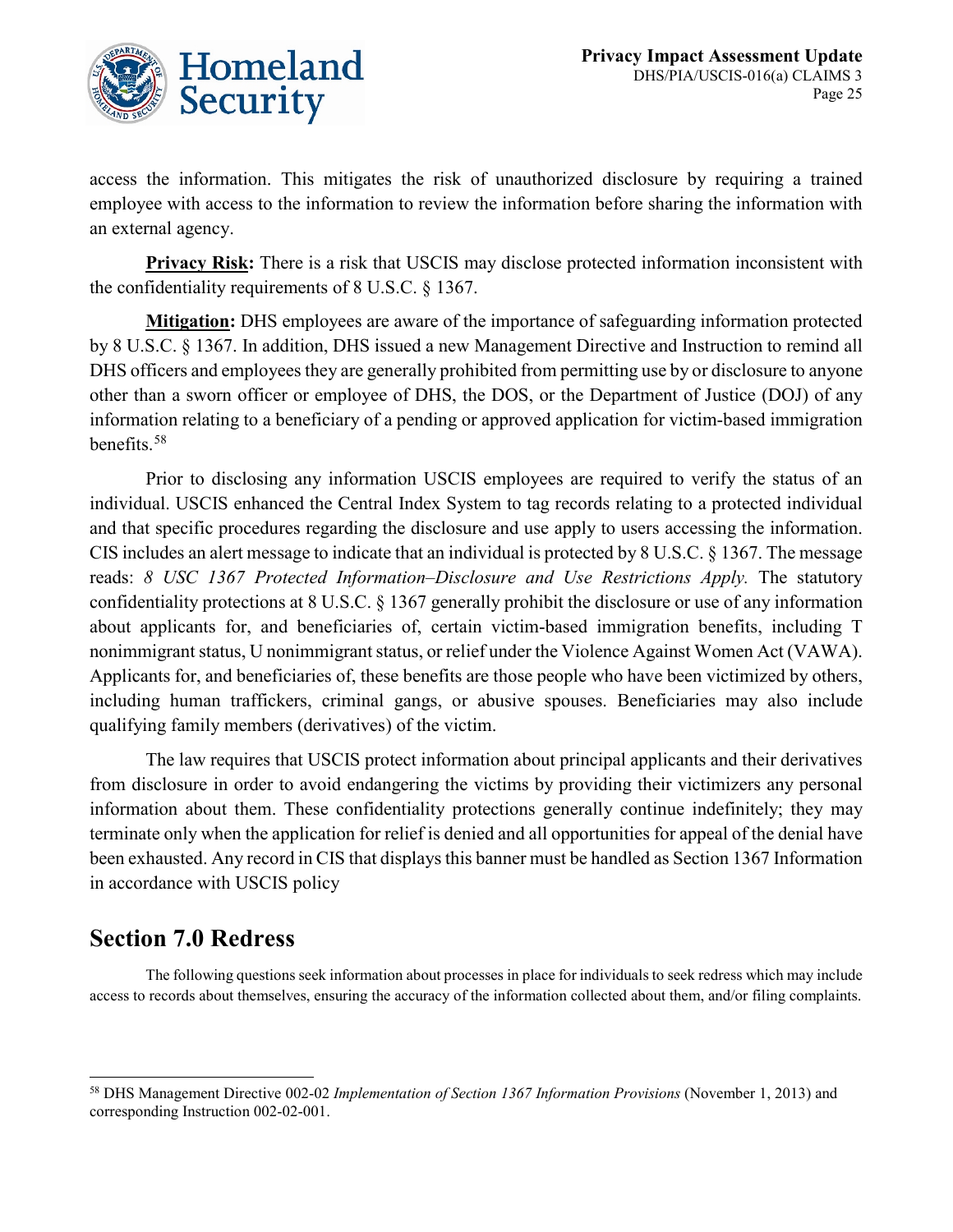

### **7.1 What are the procedures that allow individuals to access their information?**

An individual may gain access to his or her USCIS records by filing a FOIA/PA request. If an individual would like to file a FOIA/PA request to view his or her USCIS record, he or she may mail the request to the following address:

National Records Center Freedom of Information Act (FOIA)/Privacy Act Program P.O. Box 648010 Lee's Summit, MO 64064-8010

Further information about FOIA/PA requests for USCIS records is available at [http://www.uscis.gov.](http://www.uscis.gov/)

### **7.2 What procedures are in place to allow the subject individual to correct inaccurate or erroneous information?**

Individuals should submit requests to contest or amend information as discussed in Section 7.1. The requestor should clearly and concisely state the information being contested, the reason for contesting or amending it, and the proposed amendment. The requestor should also clearly mark the envelope, "Privacy Act Amendment Request." The record must be identified in the same manner as described for making a request for access.

## **7.3 How does the project notify individuals about the procedures for correcting their information?**

USCIS notifies individuals of the procedures for correcting their information in this PIA, Privacy Act Statements, and the USCIS website. Specifically, the SORNs set forth in Section 1.2 provide individuals with guidance regarding the procedures for correcting information. The Privacy Act Statements, including notice of an individual's right to correct information, are also contained on the instructions to immigration forms published by USCIS.

### **7.4 Privacy Impact Analysis: Related to Redress**

There is no risk associated with redress in relation to CLAIMS 3. USCIS provides individuals with access to his or her records in CLAIMS 3 when requested through a FOIA/PA request. The information requested may be exempt from disclosure under the Privacy Act because information contained within CLAIMS 3 may contain law enforcement sensitive information, the release of which could possibly compromise ongoing criminal investigations.

# **Section 8.0 Auditing and Accountability**

The following questions are intended to describe technical and policy based safeguards and security measures.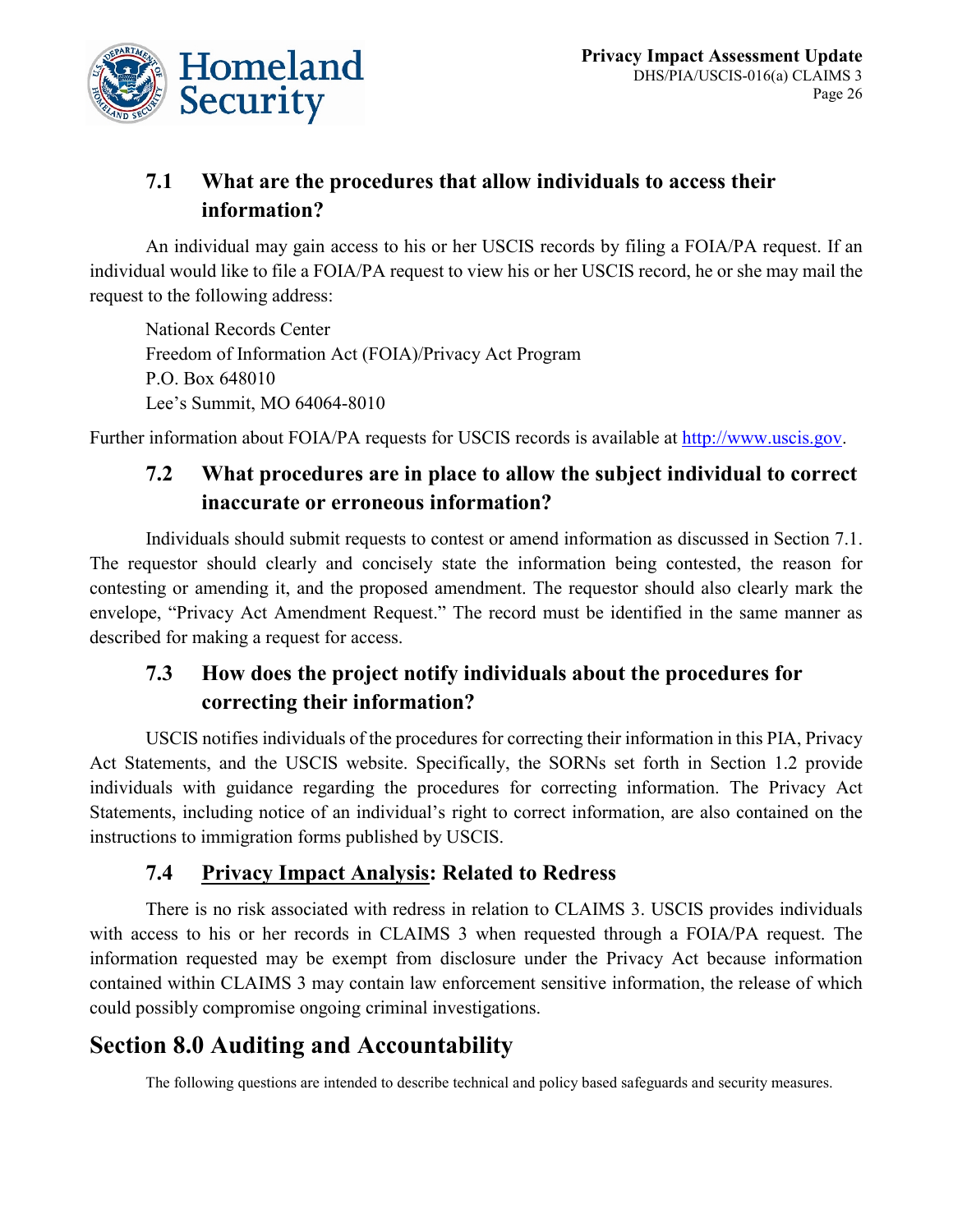

### **8.1 How does the project ensure that the information is used in accordance with stated practices in this PIA?**

USCIS ensures that practices stated in this PIA comply with internal USCIS policies, including the USCIS privacy policies, SOPs, information sharing agreements, orientation and training, rules of behavior, and auditing and accountability.

CLAIMS 3 has an audit trail capability to monitor user activities and generate alerts for unauthorized access attempts. The general audit log and the security log allow the Global Administrator to select event type, such as access or logon, and the data displayed includes timestamp, name, IP, transaction, and site. The other log is the auto lock log and the display for it shows the employee's name, last login, auto lock date with time, reinstate date with time, username, and site. This auditing is a strong influence for users to use CLAIMS 3 appropriately.

# **8.2 Describe what privacy training is provided to users either generally or specifically relevant to the project.**

USCIS employees and contractors are required to complete annual Privacy and Computer Security Awareness Training to ensure their understanding of proper handling and securing of PII. Privacy training addresses appropriate privacy concerns, including Privacy Act obligations (e.g., SORNs, Privacy Act Statements). The Computer Security Awareness Training examines appropriate technical, physical, and administrative control measures. Leadership at each USCIS office is responsible for ensuring that all federal employees and contractors receive the required annual Computer Security Awareness Training and Privacy training.

### **8.3 What procedures are in place to determine which users may access the information and how does the project determine who has access?**

USCIS deploys user role-based access controls and enforces a separation of duties to limit access to only those individuals who have a need-to-know in order to perform their duties. Each operational role is mapped to the set of system authorizations required to support the intended duties of the role. The mapping of roles to associated authorizations enhances adherence to the principle of least privilege. Authorized users are broken into specific classes with specific access rights. This need-to-know is determined by the respective responsibilities of the employee. These are enforced through DHS and USCIS access request forms and procedures.

# **8.4 How does the project review and approve information sharing agreements, MOUs, new uses of the information, new access to the system by organizations within DHS and outside?**

USCIS has a formal review and approval process in place for new sharing agreements. Any new use of information or new access requests for the system must go through the USCIS Change Control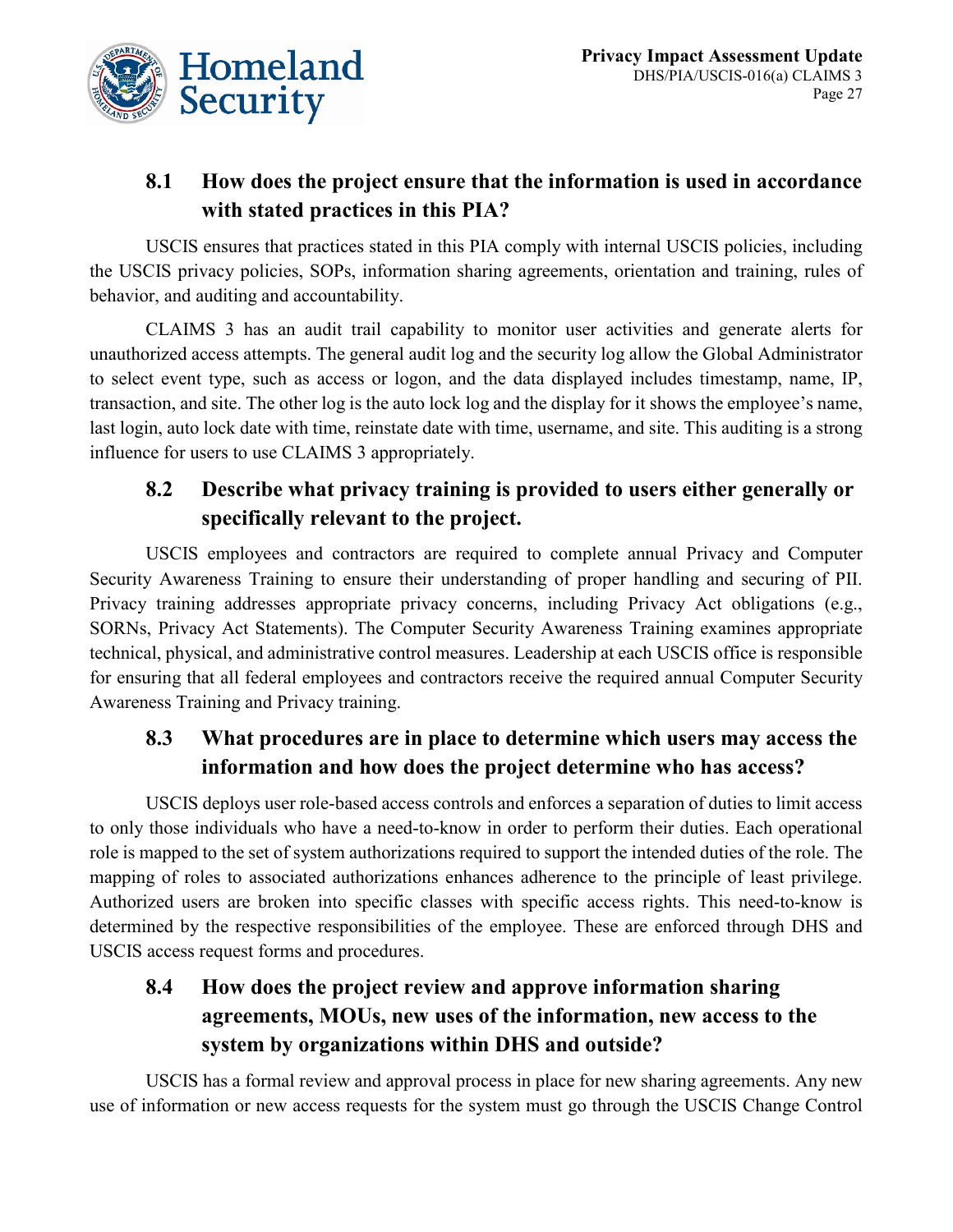

Process and must be approved by the proper authorities of this process, such as the USCIS Privacy Officer, Chief of Information Security Officer, Office of Chief Counsel, and the respective Program Office.

# **Responsible Officials**

Donald K. Hawkins Privacy Officer U.S. Citizenship and Immigration Services Department of Homeland Security

# **Approval Signature**

Original signed copy on file with the DHS Privacy Office.

Karen L. Neuman Chief Privacy Officer Department of Homeland Security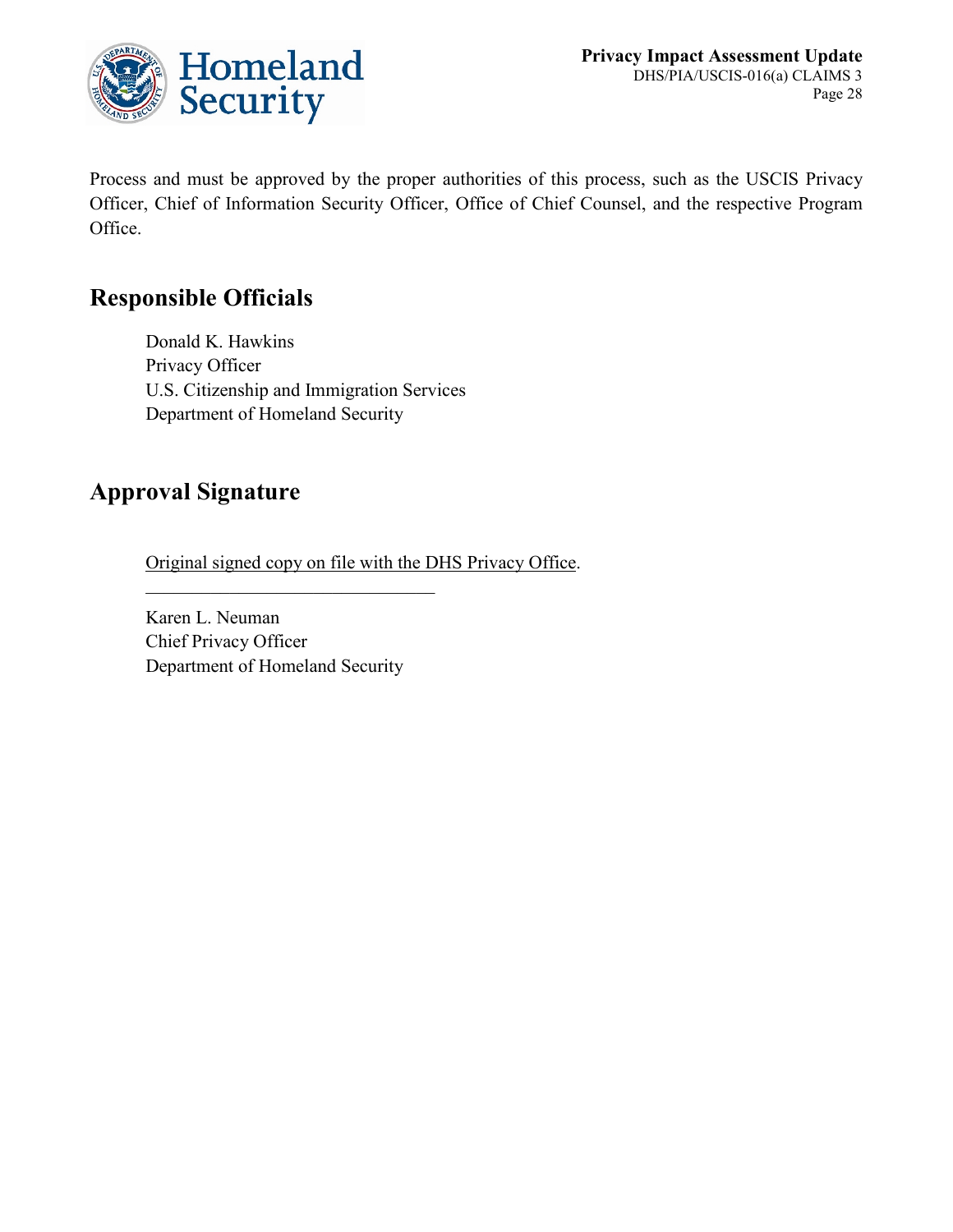

# **Appendix A**

#### **USCIS Immigration Forms and Associated OMB Control Numbers processed in CLAIMS 3**

| <b>Form Name and Number</b>                                                                     | <b>OMB Control Number</b> | Paper<br><b>Filing</b> | Electronic<br><b>Filing</b> |
|-------------------------------------------------------------------------------------------------|---------------------------|------------------------|-----------------------------|
| <b>EOIR-26, Notice of Appeal from Decision of</b><br><b>Immigration Judge</b>                   | 1125-0002                 | X                      |                             |
| <b>EOIR-29, Notice of Appeal from Decision of</b><br><b>District Director</b>                   | 1125-0010                 | X                      |                             |
| I-102, Application for Replacement/Initial<br>Nonimmigrant Arrival-Departure<br><b>Document</b> | 1615-0079                 | X                      |                             |
| I-129, Petition for Nonimmigrant Worker                                                         | 1615-0009                 | X                      |                             |
| I-129B, Petition for Nonimmigrant Worker                                                        | 1615-0009                 | X                      |                             |
| I-129BF, Petition for Nonimmigrant<br><b>Worker: FTA</b>                                        | 1615-0009                 | X                      |                             |
| I-129CW, Petition for CNMI-Only<br><b>Nonimmigrant Transition Worker</b>                        | 1615-0111                 | X                      |                             |
| I-129F, Petition for Alien Fiancé(e)                                                            | 1615-0001                 | X                      |                             |
| I-129H, Petition for Nonimmigrant<br>Worker: H-1, H-2, or H-3                                   | 1615-0009                 | X                      |                             |
| I-129HF, Petition for Nonimmigrant<br>Worker: H-1, H-2, or H-3 - FTA                            | 1615-0009                 | X                      |                             |
| I-129L, Petition to Employ Intra-Company<br><b>Transferee</b>                                   | 1615-0009                 | X                      |                             |
| I-129LF, Petition to Employ Intra-Company<br><b>Transferee FTA</b>                              | 1615-0009                 | X                      |                             |
| I-129S, Nonimmigrant Petition Based on<br><b>Blanket L Petition</b>                             | 1615-0010                 | X                      |                             |
| I-130, Petition for Alien Relative                                                              | 1615-0012                 | X                      |                             |
| I-1300, Immigrant Petition for Relative                                                         | 1615-0012                 | X                      |                             |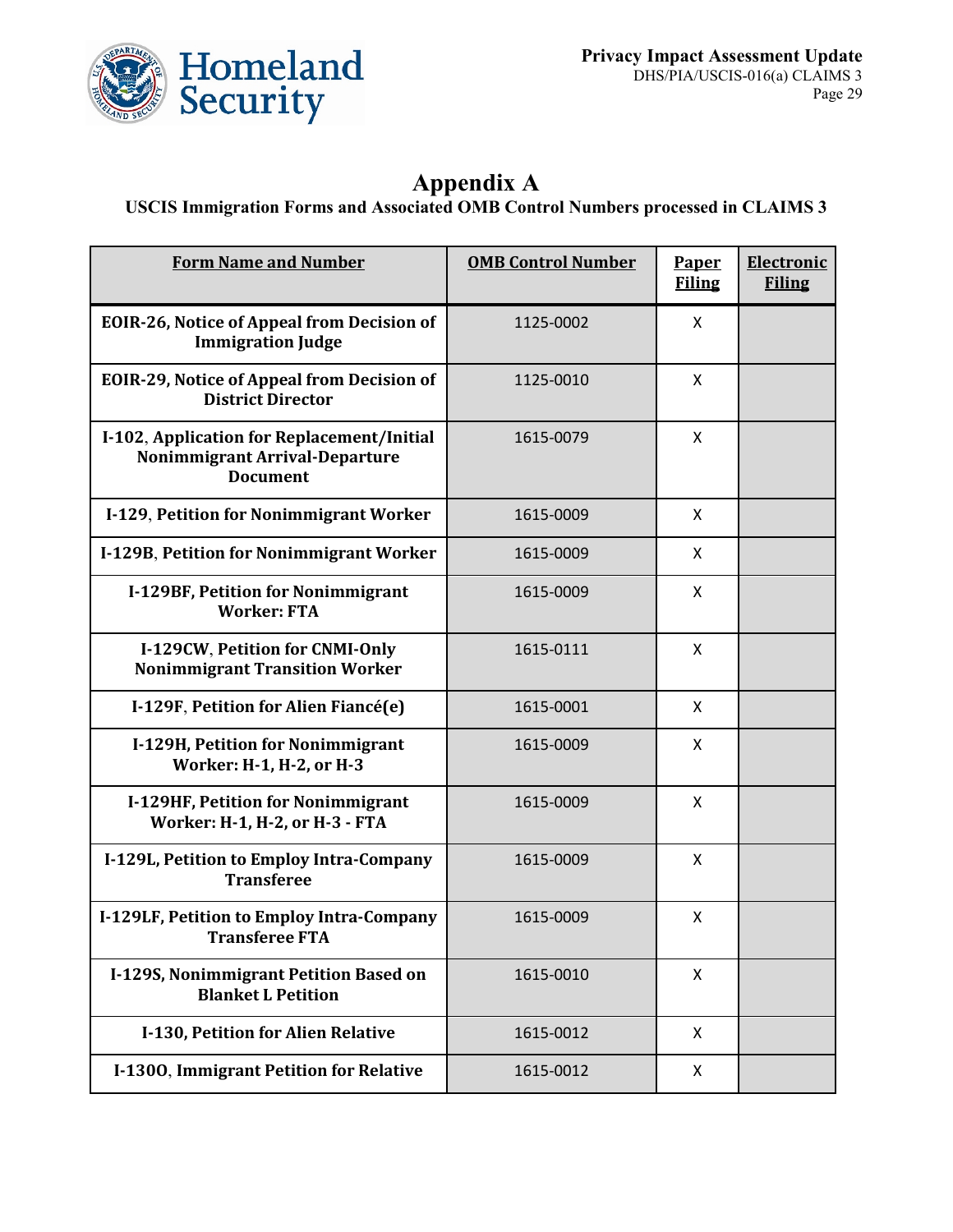

| I-130S, Visa Petition for Spouse                                                                                   | 1615-0012 | X |  |
|--------------------------------------------------------------------------------------------------------------------|-----------|---|--|
| I-131, Application for Travel Document                                                                             | 1615-0013 | X |  |
| I-131B, Effective Date for I131 Advanced<br><b>Parole Approvals Sent to ICPS</b>                                   | 1615-0013 | X |  |
| I-140, Immigrant Petition for Alien<br><b>Workers</b>                                                              | 1615-0015 | X |  |
| I-191, Application for Advance Permission<br>to Return to Unrelinquished Domicile                                  | 1615-0016 | X |  |
| I-192, Application for Advance Permission<br>to Enter as Nonimmigrant                                              | 1615-0017 | X |  |
| I-193, Application for waiver of Passport<br>and/or Visa                                                           | 1651-0107 | X |  |
| I-212, Application for Permission to<br>Reapply for Admission into the U.S. after<br><b>Deportation or Removal</b> | 1615-0018 | X |  |
| I-246, Application for Stay of Deportation                                                                         | 1653-0021 | X |  |
| I-290A, Appeal, Motion to Reopen or<br><b>Reconsider</b>                                                           | 1615-0095 | X |  |
| I-290AA, Notice of Appeal to the Board of<br><b>Immigration Appeals</b>                                            | 1615-0095 | X |  |
| I-290AP, Notice of Appeal to the Board of<br><b>Immigration Appeals</b>                                            | 1615-0095 | X |  |
| I-290B, Notice of Appeal to the<br><b>Administration</b>                                                           | 1615-0095 | X |  |
| I-290C, Certified Appeal, Motion to Reopen<br>or Reconsider                                                        | 1615-0095 | X |  |
| I-290M, Motion to Reopen or Reconsider                                                                             | 1615-0095 | X |  |
| I-352, Immigration Bond                                                                                            | 1653-0022 | X |  |
| I-360, Petition for Amerasian, Widower or<br><b>Special Immigrant</b>                                              | 1615-0020 | X |  |
| I-407, Record of Abandonment of Lawful                                                                             | 1615-0130 | X |  |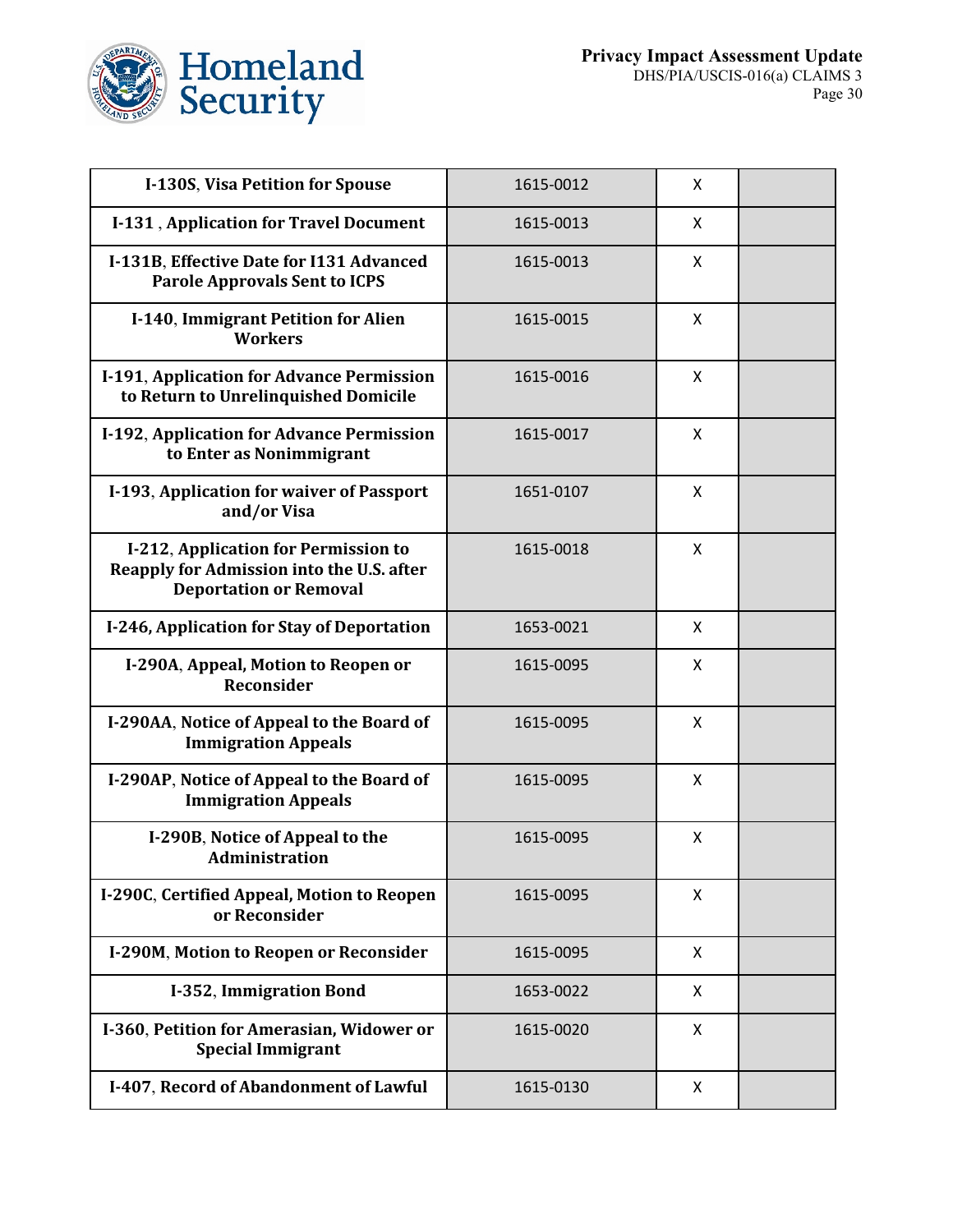

| <b>Permanent Resident Status</b>                                                                                       |           |                           |              |
|------------------------------------------------------------------------------------------------------------------------|-----------|---------------------------|--------------|
| I-485, Application to Register Permanent<br><b>Residence or Adjust Status and</b><br><b>Supplement A to Form I-485</b> | 1615-0023 | X                         |              |
| I-485 Supplement A, Adjustment of Status<br><b>Under Section 245(i)</b>                                                | 1615-0023 | X                         |              |
| I-485 Supplement B, NACARA Supplement<br>to Form I-485 Instructions                                                    | 1115-0221 | $\boldsymbol{\mathsf{X}}$ |              |
| I-485C, HRIFA Supplement to Form I-485                                                                                 | 1615-0024 | X                         |              |
| I-485 Supplement E, Instructions for I-485,<br><b>Supplement E</b>                                                     | 1615-0023 | X                         |              |
| I-515, Deficiency Notice to Arriving F-1, M-<br>1, or J-1                                                              | 1615-0003 | X                         |              |
| I-526, Immigrant Petition by Alien<br><b>Entrepreneur</b>                                                              | 1615-0026 | X                         |              |
| I-5260, Request Determination that<br>Prospective Immigrant Is an Investor                                             | 1615-0026 | X                         |              |
| I-539, Application to Extend/Change<br><b>Nonimmigrant Status</b>                                                      | 1615-0003 | $\boldsymbol{\mathsf{X}}$ | $\mathsf{X}$ |
| I-5390, Application to Extend Temporary<br><b>Stay</b>                                                                 | 1615-0003 | X                         | X            |
| I-539PP, Premium Processing                                                                                            | 1615-0003 | X                         | $\mathsf{X}$ |
| I-566, Inter-Agency Record of Individual<br>requesting Change/Adj. To or from A or G<br>Status                         | 1615-0027 | X                         |              |
| I-600, Petition to Classify Orphan as an<br><b>Immediate Relative</b>                                                  | 1615-0028 | X                         |              |
| I-600A, Application for Advance<br><b>Processing of Orphan Petition</b>                                                | 1615-0028 | X                         |              |
| I-601, Application for Waiver of Grounds of<br>Inadmissibility                                                         | 1615-0029 | X                         |              |
| I-601A, Application for Provisional                                                                                    | 1615-0123 | X                         |              |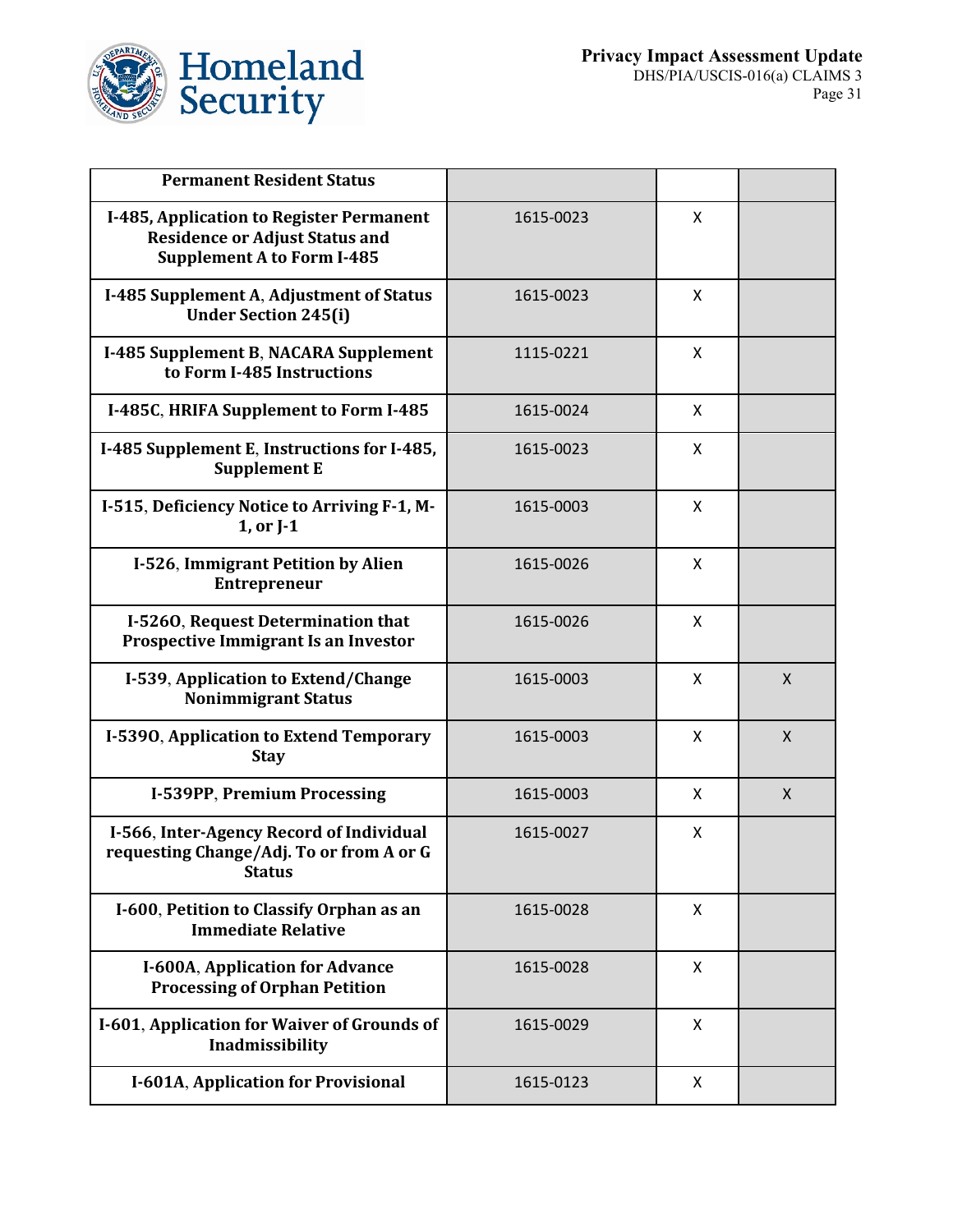

| <b>Unlawful Presence Waiver</b>                                                                       |           |                           |  |
|-------------------------------------------------------------------------------------------------------|-----------|---------------------------|--|
| I-612, Application for Waiver of Foreign<br><b>Residence Requirement of Sec. 212(e) of</b><br>the INA | 1615-0030 | X                         |  |
| I-643, HHS Statistical Data for<br><b>Refugee/Asylee Adjusting Status</b>                             | 16150070  | X                         |  |
| I-687, Application for Status as a<br><b>Temporary Resident under Sec. 245A of</b><br>the INA         | 1615-0090 | X                         |  |
| I-690, Application for Waiver of Grounds of<br>Inadmissibility                                        | 1615-0032 | X                         |  |
| I-694, Notice of Appeal of Decision                                                                   | 1615-0034 | X                         |  |
| I-695, Application for Replacement of<br>Form I-688a or I-688                                         | 1615-0034 | X                         |  |
| I-698, Application to Adjust Status from<br><b>Temporary to Permanent Resident</b>                    | 1615-0035 | X                         |  |
| I-730, Refugee/Asylee Relative Petition                                                               | 1615-0037 | X                         |  |
| I-751, Petition to Remove Conditions on<br><b>Residence</b>                                           | 1615-0038 | X                         |  |
| I-765, I-765WS, Application for<br><b>Employment Authorization</b>                                    | 1615-0040 | X                         |  |
| I-765V, Application for Employment<br><b>Authorization for Abused Nonimmigrant</b><br><b>Spouse</b>   | 1615-0040 | X                         |  |
| I-817, Application for Family Unity                                                                   | 1615-0005 | X                         |  |
| I-821, Application for Temporary<br><b>Protected Status</b>                                           | 1615-0043 | X                         |  |
| I-821D, Consideration of Deferred Action<br>for Childhood Arrivals                                    | 1615-0124 | X                         |  |
| I-824, Application for Action on an<br><b>Approved Application or Petition</b>                        | 1615-0044 | $\boldsymbol{\mathsf{X}}$ |  |
| I-829, Petition by Entrepreneur to Remove                                                             | 1615-0045 | X                         |  |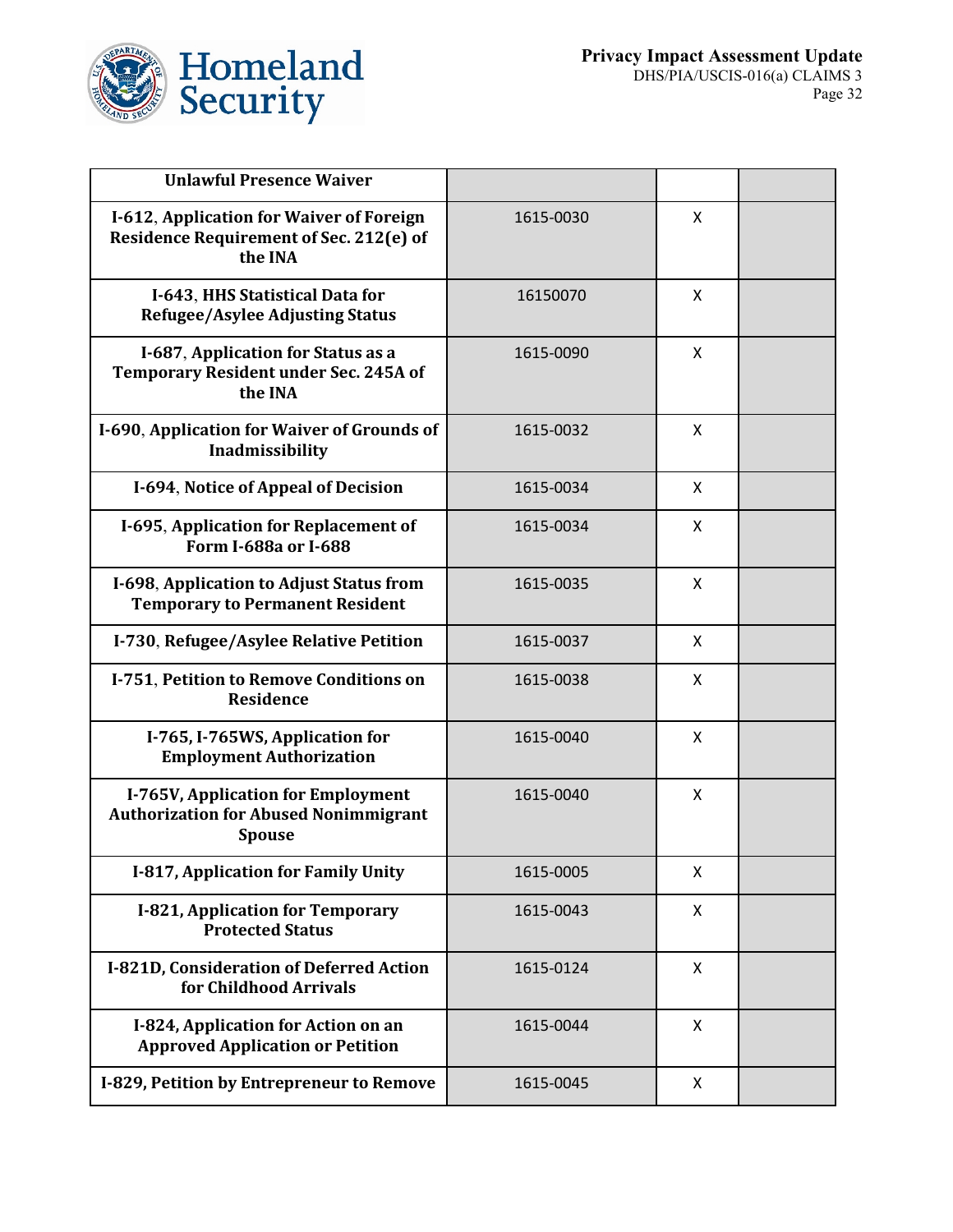

| <b>Conditions</b>                                                                                                                                                                                                        |           |   |  |
|--------------------------------------------------------------------------------------------------------------------------------------------------------------------------------------------------------------------------|-----------|---|--|
| I-864, Affidavit of Support under Section<br>213A of the Act and Notification of<br><b>Reimbursement of Means-Tested Benefits</b>                                                                                        | 1615-0075 | X |  |
| I-864A, Contract between Sponsor and<br><b>Household Member</b>                                                                                                                                                          | 1615-0075 | X |  |
| I-864EZ, Affidavit of Support Under Section<br>213A of the Act                                                                                                                                                           | 1615-0075 | X |  |
| I-864W, Intending Immigrant's Affidavit of<br><b>Support Exemption</b>                                                                                                                                                   | 1615-0075 | X |  |
| I-865, Sponsor's Notice of Change of<br><b>Address</b>                                                                                                                                                                   | 1615-0076 | X |  |
| I-905, Application for Authorization to<br><b>Issue Certification for Health Care Workers</b>                                                                                                                            |           | X |  |
| I-907, Request for Premium Processing<br><b>Service</b>                                                                                                                                                                  | 1615-0048 | X |  |
| I-912, Request for Fee Waiver                                                                                                                                                                                            | 1615-0116 | X |  |
| I-914, Application for T Nonimmigrant<br><b>Status; Application for Immediate Family</b><br><b>Member of T-1 Recipient; and Declaration</b><br>of Law Enforcement Officer for Victim of<br><b>Trafficking in Persons</b> | 1615-0099 | X |  |
| Form I-914, Supplement A, Application for<br><b>Immediate Family Member of T-1</b><br>Recipient                                                                                                                          | 1615-0099 | X |  |
| Form I-914, Supplement B, Declaration of<br><b>Law Enforcement Officer for Victim of</b><br><b>Trafficking in Persons</b>                                                                                                | 1615-0099 | x |  |
| I-918, Application for U Nonimmigrant<br><b>Status Application for U Nonimmigrant</b><br><b>Status; Application for Immediate Family</b><br>Member of U-1 Recipient; and U<br><b>Nonimmigrant Status Certification</b>   | 1615-0104 | X |  |
| Form I-918, Supplement A, Petition for<br><b>Qualifying Family Member of U-1 Recipient</b>                                                                                                                               | 1615-0104 | X |  |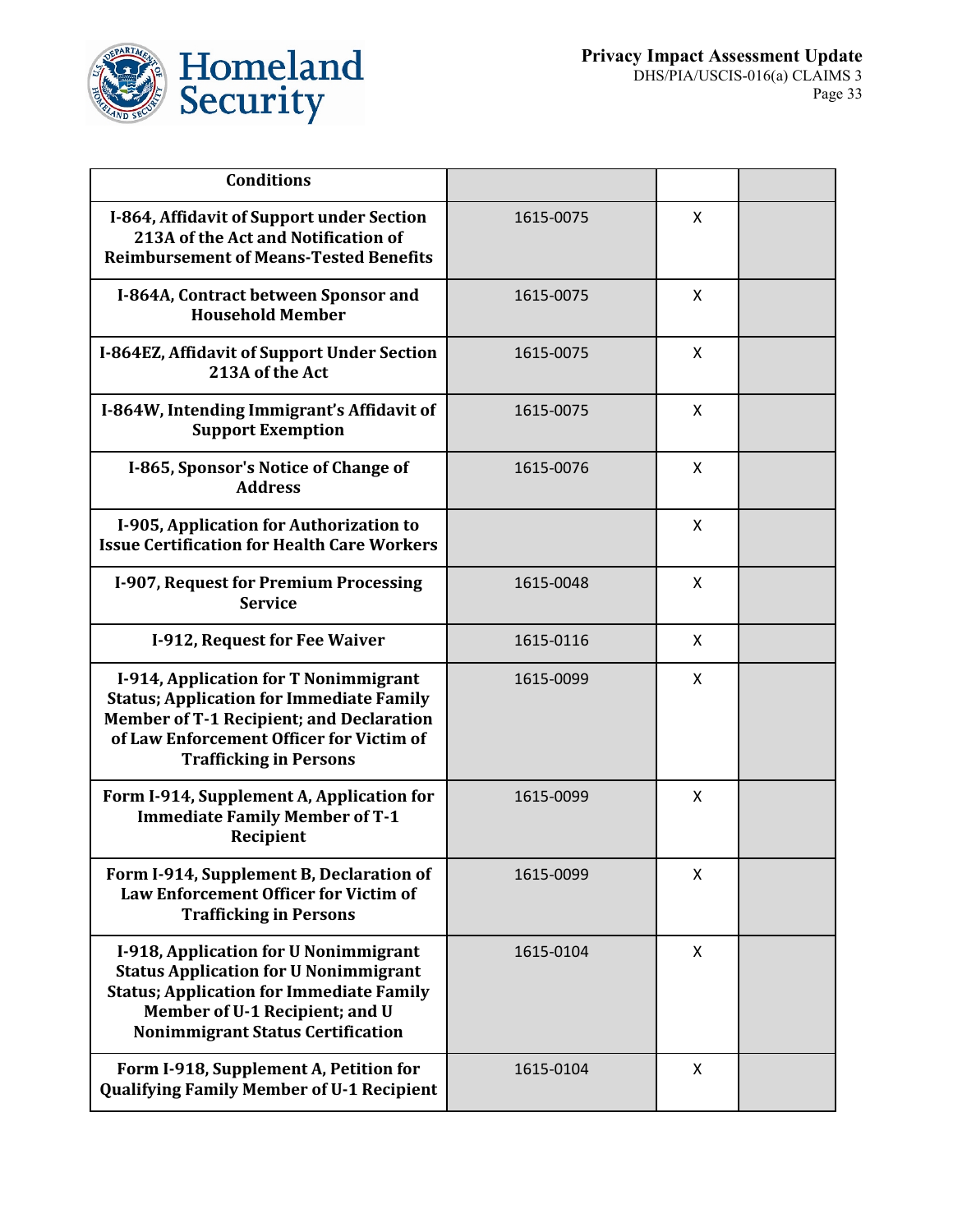

| Form I-918, Supplement B, U<br><b>Nonimmigrant Status Certification</b>      | 1615-0104 |  |
|------------------------------------------------------------------------------|-----------|--|
| I-929, Petition for Qualifying Family<br><b>Member of a U-1 Nonimmigrant</b> | 1615-0106 |  |
| N-470,* Application to Preserve Residence<br>for Naturalization              | 1615-0056 |  |
| N-644,* Application for Posthumous<br>Citizenship                            | 1615-0059 |  |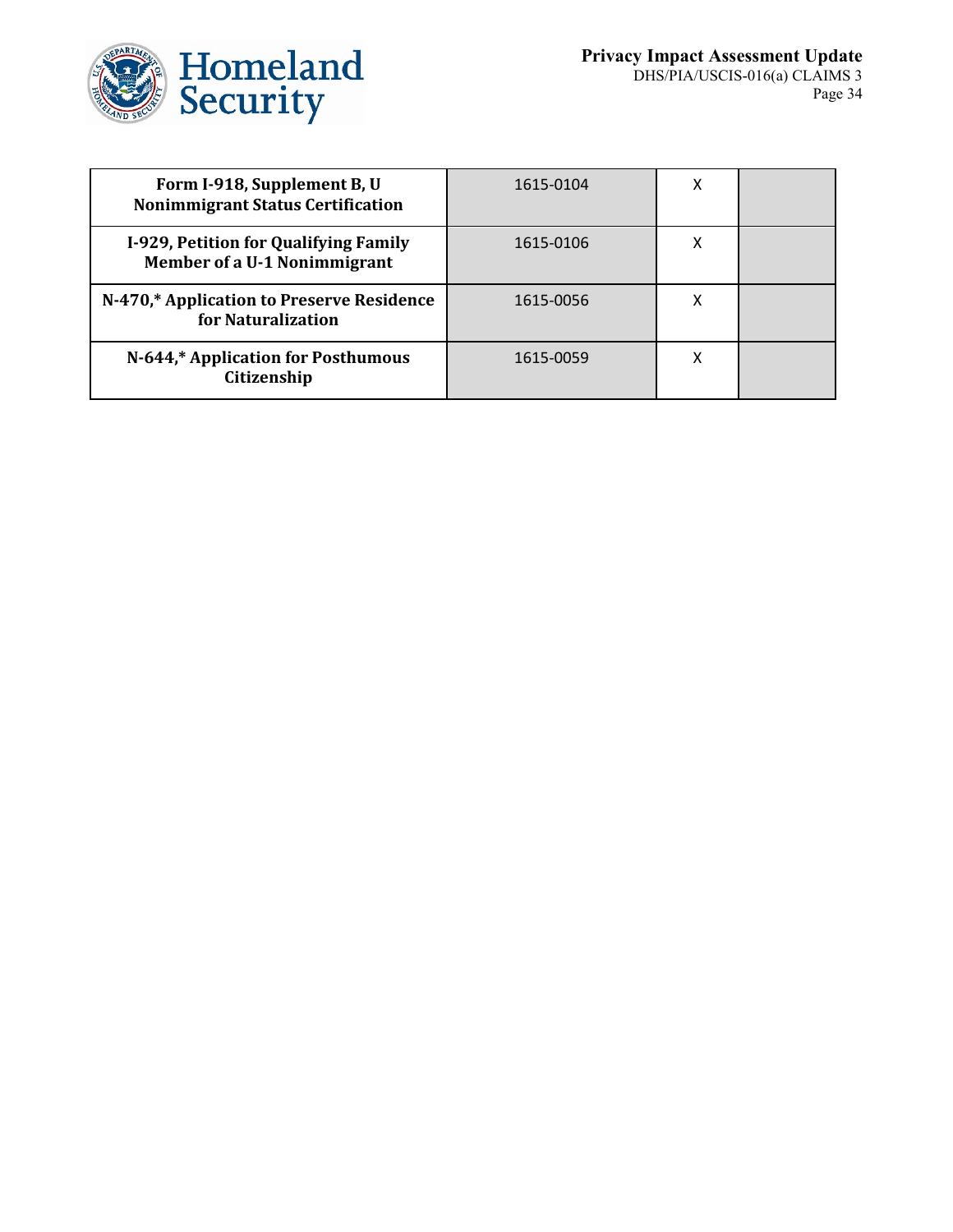

### **Appendix B Tools and methods used to prioritize cases**

USCIS offices use various tools and methods to prioritize cases for review. This includes:

#### *California Service Center (CSC)*

- The Center Activity Tracking System (CATS) is used to report on the activities and productivity of the CSC. The system operates by allowing employees to track their work activities and production over the course of a day.
	- o The Premium Processing Alert (PP Alert) provides a reminder email to the adjudicator assigned to a file as well as his or her supervisor. Noting that the premium processing files are to be adjudicated in 15 days or less, an email alert is sent to the officer and supervisor starting on the 10th day and continues until the file has a final adjudicative decision. The application provides the receipt number, officer assigned, officer's supervisor, NFTS location, and telephone number.

#### *Texas Service Center*

• The Correspondence Handling and Management Planning System (CHAMPS) uses CLAIMS 3 data extracts to manage and monitor case workloads. CHAMPS provides reporting capabilities to identify 'ready to work' cases and to track cases throughout the adjudication process.[59](#page-35-0)

#### *Vermont Service Center*

• In order to track pending cases, a designated VSC employee runs a query of CLAIMS 3 replicated data from the VSC servers to identify cases that are 15 days old and notifies the adjudicator assigned to the case.

#### *Nebraska Service Center*

- Using SMART, adjudicators pull information from CLAIMS 3 to identify what cases are still pending on "X" day and then locates the file using NFTS.
- A large portion of cases adjudicated at the NSC are Employment-Based Filings. To efficiently manage Employment-Based Filings the NSC created a locally – developed application, known as the EB Database. The EB Database is used daily by the NSC to identify and efficiently account for principal applicants and their dependent family members. These Employment-Based Filing applicants must be processed for security checks and prepared for adjudication in a timely manner.

<span id="page-35-0"></span> <sup>59</sup> *See* DHS/USCIS/PIA-012 - Correspondence Handling and Management Planning System (CHAMPS), *available at* [www.dhs.gov/privacy.](http://www.dhs.gov/privacy)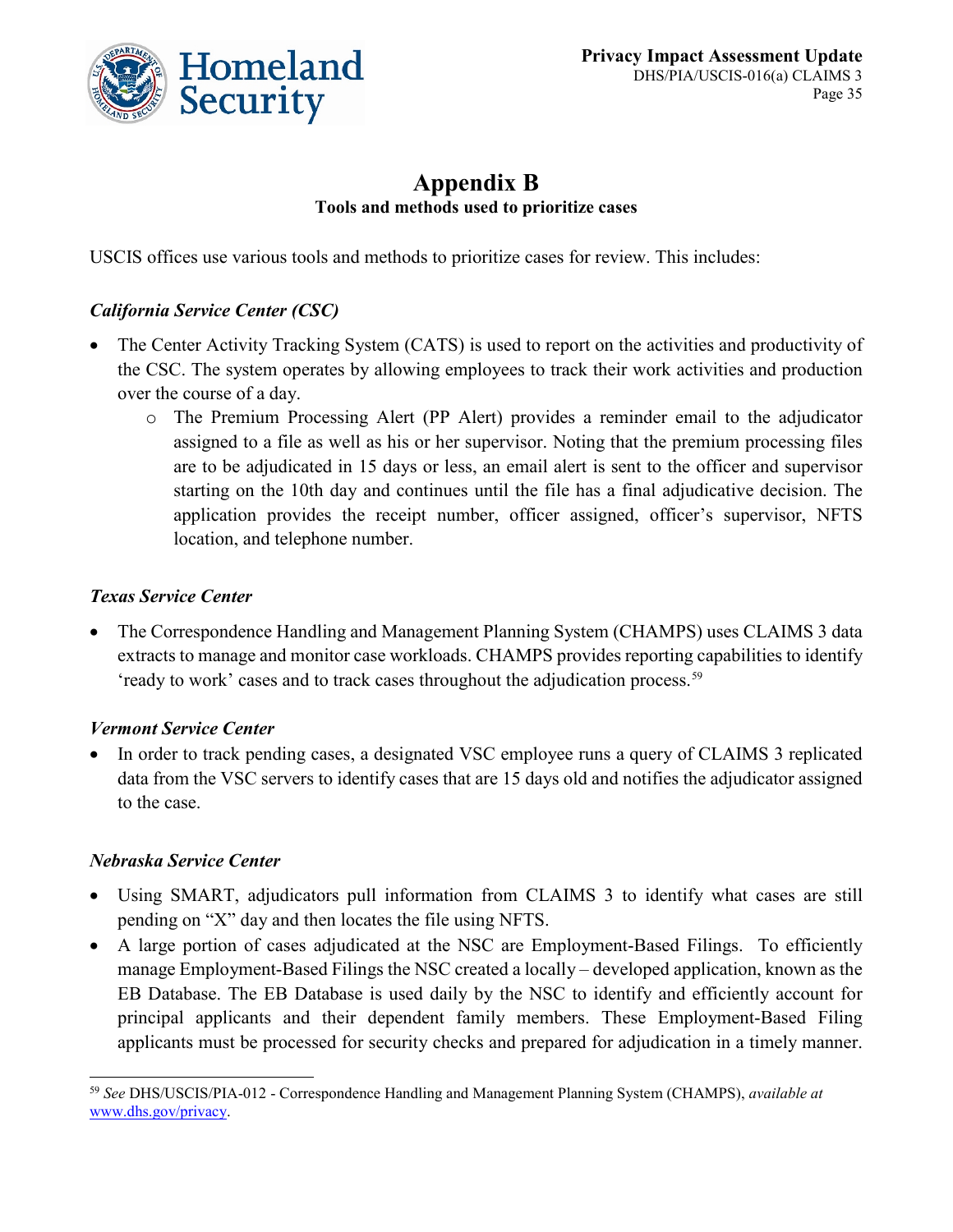

The EB Database also tracks cases that cannot be adjudicated to completion due to unavailability of visas from the Department of State, and must be pre-adjudicated and held until a visa becomes available.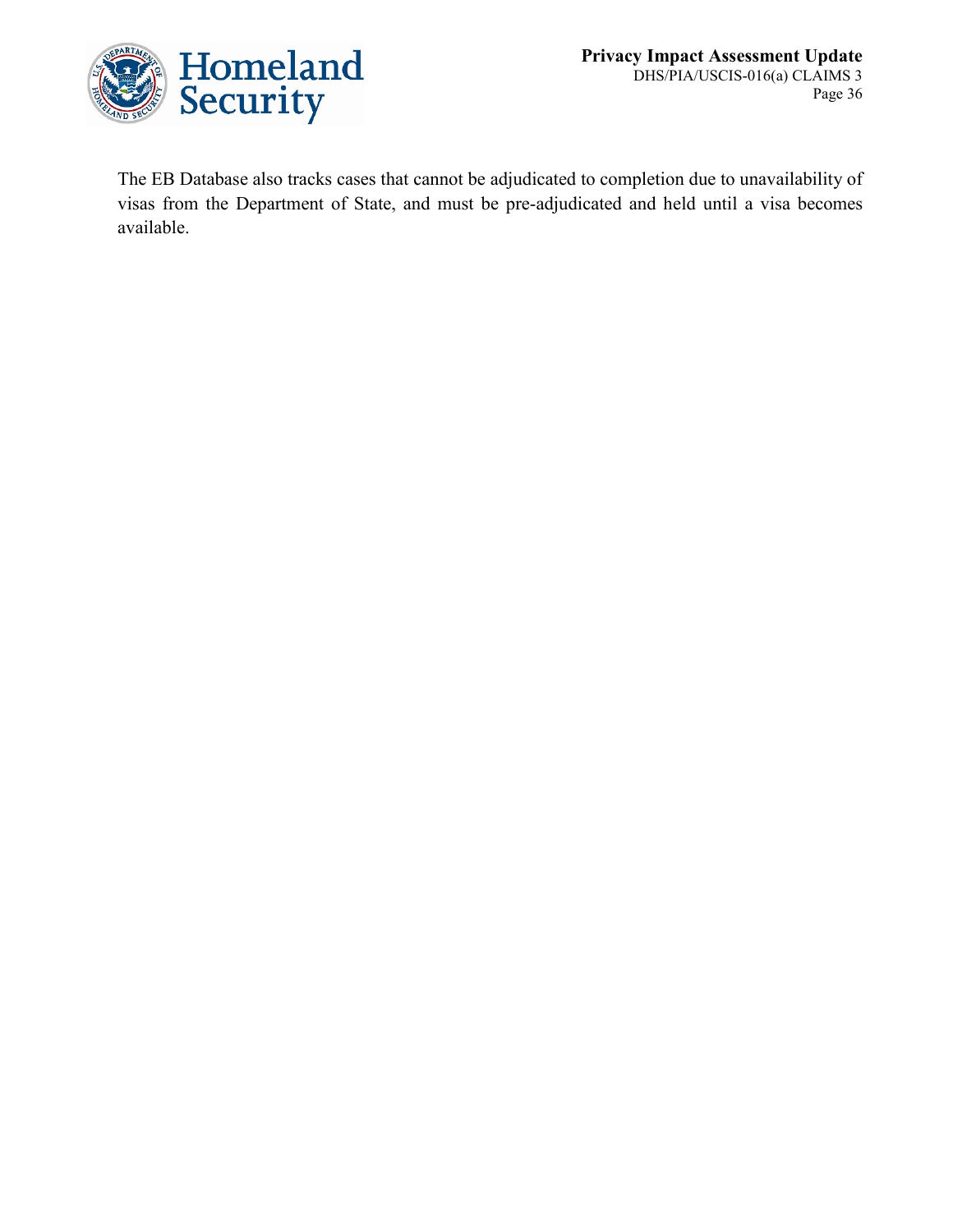

### **Appendix C Systems used to support automated adjudication**

These systems include, but are not limited to:

- System Electronic Registration Approval (SERA), used by the CSC, to electronically organize and review incoming Temporary Protected Status (TPS) re-registration filings. SERA access TPS re-registration cases from CLAIMS 3, validates each application, and categorizes cases for automatic approval or manual adjudication.<sup>[60](#page-37-0)</sup>
- Center Adjudication System Electronic Processing (CasePro), used by the Vermont Service Center, which electronically organizes and reviews incoming TPS, Deferred Enforced Departure (DED), and Deferred Action for Childhood Arrivals (DACA) filings, identifies approvable cases, automates the adjudication of some cases which meet filing requirements, and routes filings requiring additional review to the manual resolution process.  $61$

These electronic case management systems either retrieve data directly from CLAIMS 3 or eCISCOR.

<span id="page-37-0"></span> <sup>60</sup> *See* DHS/USCIS/PIA-058 System Electronic Registration Approval (SERA), *available at* [www.dhs.gov/privacy.](http://www.dhs.gov/privacy)

<span id="page-37-1"></span><sup>61</sup> *See* DHS/USCIS/PIA-040 Center Adjudication System Electronic Processing (CasePro) *available at*  [www.dhs.gov/privacy.](http://www.dhs.gov/privacy)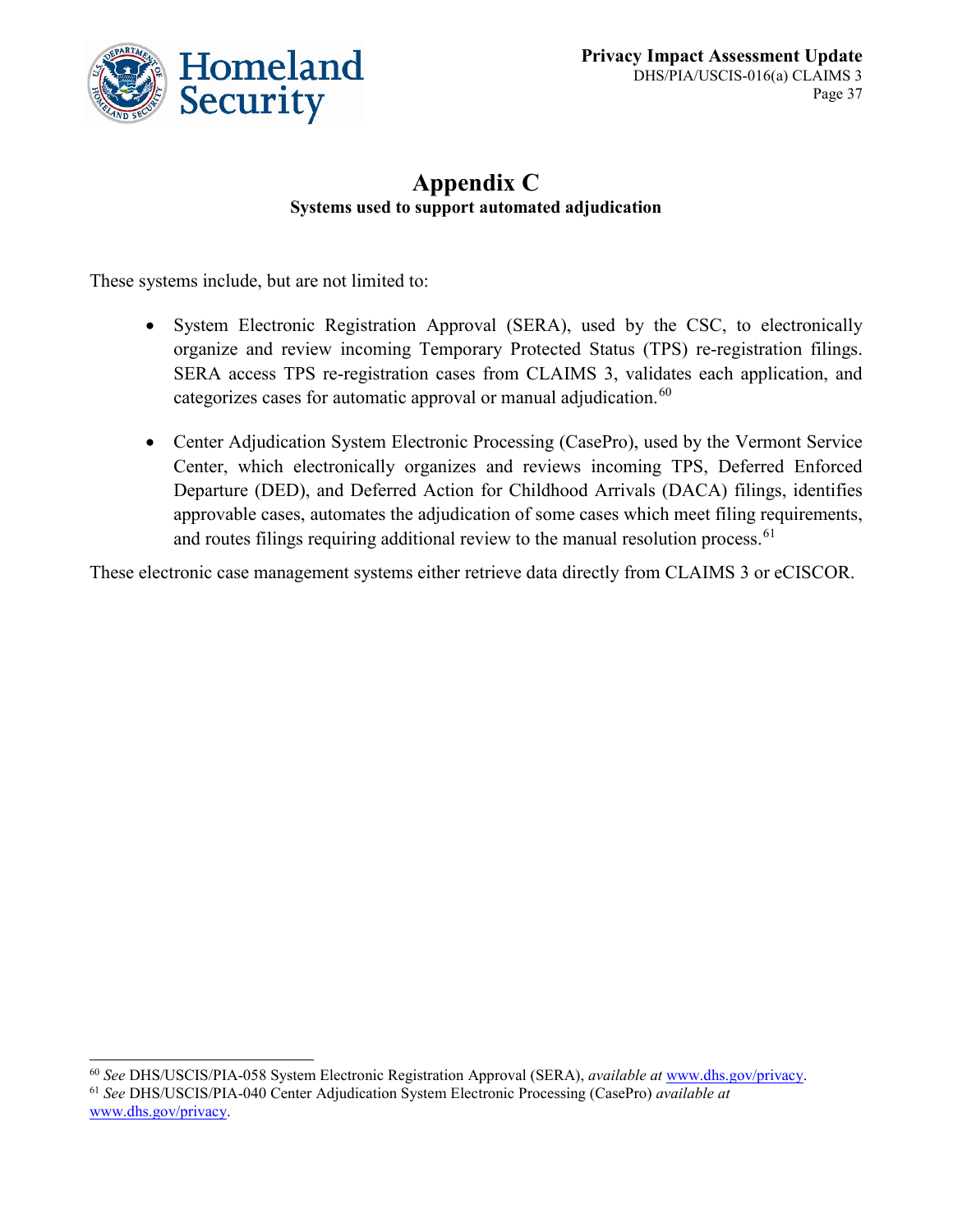

# **Appendix D**

#### **CLAIMS 3 Sub-Systems and Minor Applications**

| <b>Application Name</b>                                                                      | <b>Function</b>                                                                                                                                                                                                                                                                                                                                                                                 | <b>Type of</b><br><b>Information</b>                 | Location                       | <b>PIA</b>                                   |
|----------------------------------------------------------------------------------------------|-------------------------------------------------------------------------------------------------------------------------------------------------------------------------------------------------------------------------------------------------------------------------------------------------------------------------------------------------------------------------------------------------|------------------------------------------------------|--------------------------------|----------------------------------------------|
| Adjustment of Status<br>(AOS) Scheduler                                                      | The AOS Scheduler provides a<br>means of managing client<br>interviews and appointments for<br>CLAIMS 3. It has two distinct<br>functions that are supported by a<br>User and a Processor Version. The<br>User Version is used to schedule<br>and de-schedule interviews at the<br>workstation. The Processor Version<br>generates a text file to upload the<br>appointment status to CLAIMS 3. | Schedules                                            | <b>NBC</b>                     | <b>CLAIMS 3</b>                              |
| <b>Automated Premium</b><br>Processing LAN e-mail<br>System (APPLES)                         | APPLES is used to create and send<br>e-mail notices to petitioners. It<br>relies on Premium Processing<br>information in CLAIMS 3 LAN<br>System. Three types of notices are<br>created and sent: a receipt notice,<br>an approval notice, and a reminder<br>notice.                                                                                                                             | Notices (receipt,<br>approval, and<br>reminder)      | CSC, NSC, TSC<br>and VSC       | <b>Benefit Decision</b><br>Output            |
| <b>Biometric Retrieval</b><br>Utility (BRU) Gateway                                          | The BRU Gateway passes<br>biometric data from Customer<br>Profile Management System<br>(CPMS) to CLAIMS 3. The<br>biometric data is intended for users<br>to perform benefits administrative<br>tasks and functions.                                                                                                                                                                            | Host interface                                       | CSC, NBC, NSC,<br>TSC and VSC  | <b>Benefit Decision</b><br>Output            |
| <b>Customer Relationship</b><br><b>Information System</b><br>Interface<br>(CRIS - Interface) | CRIS Interface extracts status<br>updates from CLAIMS 3 database.                                                                                                                                                                                                                                                                                                                               | Case Status updates<br>and associated time<br>stamps | CSC, NBC, NSC,<br>TSC and VSC. | Customer<br>Relationship<br>Interface System |
| <b>Travel Document</b><br>Printing System (TDPS)                                             | This subsystem provides for the<br>management and printing of travel-<br>related documents. Three standard<br>USCIS workstations and four<br>printers are provided. There are six<br>roles for processing travel<br>documents: Quality Assurance<br>Analyst, Printer Operators,<br>Destroyer, Destruction Verifier,                                                                             | Travel-related<br>documents                          | <b>NSC</b>                     | <b>Benefit Decision</b><br>Output            |